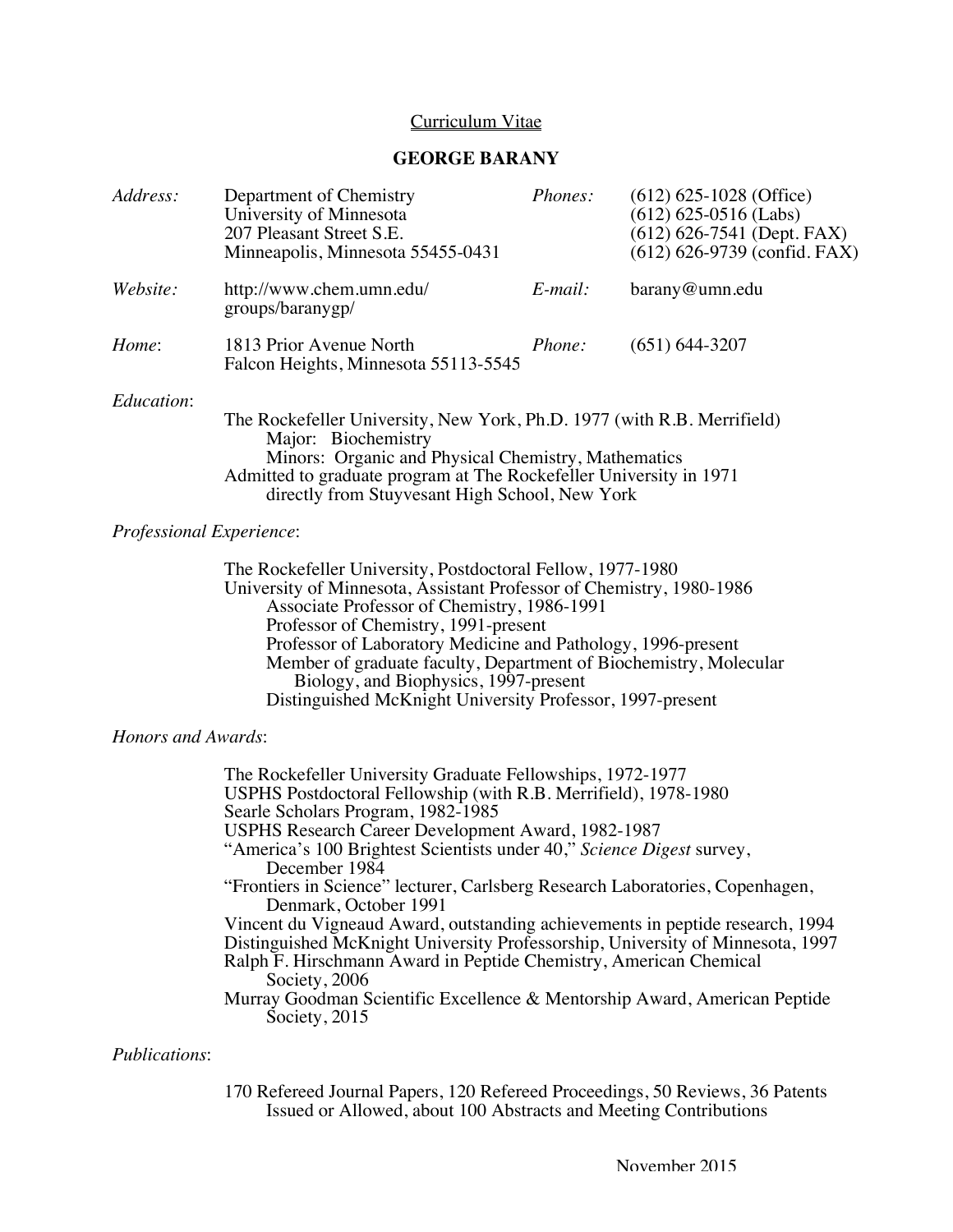#### Curriculum Vitae (continued)

#### *Research Interests:*

peptide synthesis, particularly the solid-phase method protecting groups for organic functionalities, with an emphasis on the concept of "orthogonality" chemistry of thiols, disulfides, and polysulfanes sulfurization reagents for synthetic antisense DNA and RNA functionalization of soluble and insoluble polymers elucidation of labile structures by mass spectrometry pharmaceutical effects of garlic and onion constituents rational design of protein analogues with altered specificities mechanism of protein folding role of sugars, phosphates, and other post-translational modifications for structure and function of peptide conjugates preparation of DNA and peptide nucleic analogue (PNA) arrays for detection of genetic diseases [co-inventor of 'zip-code' addressing concept] chemical combinatorial libraries

#### *Extracurricular Interests:*

tennis, opera, invention of board games, crossword puzzle construction

#### *Professional Societies:*

Sigma Xi, 1976 American Society for Mass Spectrometry, 1976 American Chemical Society, 1979 New York Academy of Sciences, 1980 American Association for the Advancement of Science, 1980 American Peptide Society, 1990 American Society for Biochemistry and Molecular Biology, 1993 The Protein Society, 1994

# *Selected Professional Activities:*

#### **American Peptide Society**

Co-Creator, original American Peptide Society web site (with M. Songster) at http://www.chem.umn.edu/orgs/ampepsoc/apshome.html, 1996 Program committee, Fifteenth American Peptide Symposium, 1997 Member, Publications committee, American Peptide Society, 1996-1999 Chair, Nominations committee, American Peptide Society, 1991-1993 Council, American Peptide Society, 1993-1999 (elected for 6-year term) Co-Chair (with G.B. Fields), Sixteenth American Peptide Symposium, Minneapolis, Minnesota, June 26 - July 1, 1999; http://www.chem.umn.edu/16aps/

Organizing committee, Merrifield Symposium, San Diego, California, June 15, 2001, "Crossroads of Chemistry and Biology"

Member, Nominations committee, American Peptide Society, 2003-2005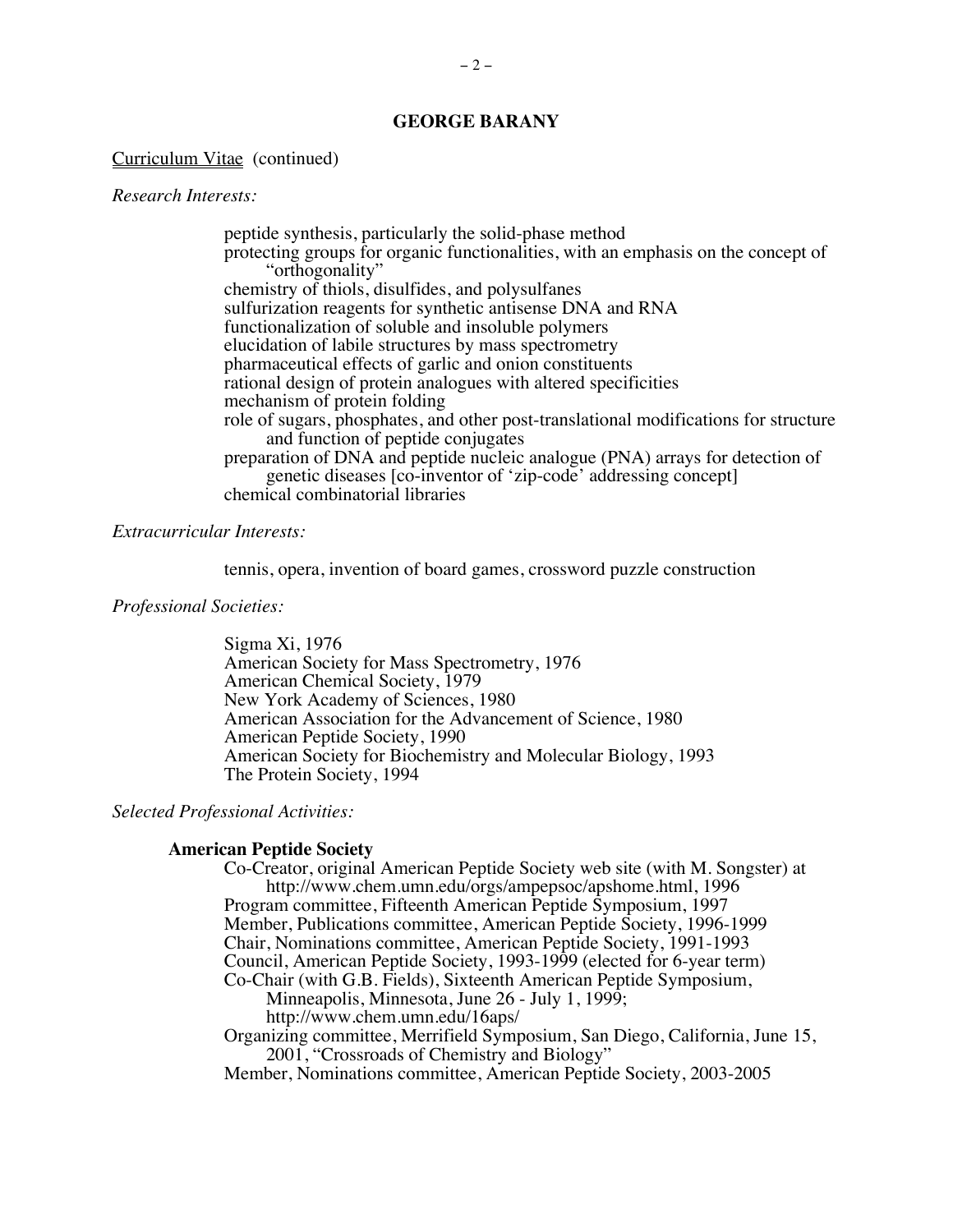#### Curriculum Vitae (continued)

*Selected Professional Activities* (continued)

# **Editorial Boards, Organization Boards, and Grant Review Panels**

*Ad hoc* member, Bio-organic and natural products chemistry study section, National Institutes of Health, February 1988 and June 1991 Editorial Board, *Int. J. Peptide Protein Res.*, 1992-1996 Postdoctoral fellowship review panel, National Science Foundation, Chemistry division, February 1993 Member, Multidisciplinary special emphasis study section to review SBIR grant applications, National Institutes of Health, March 1993 Site visit team, Medical Research Council (Canada), March 1993 Editorial Board, *Letters in Peptide Science*, 1994-2004 Member, *ad hoc* review committee, National Institute on Aging, October, 1994 Editorial Board, *J. Peptide Res.*, 1997-2005 Minnesota Academy of Science, Board of Directors, 1999-2002 Editorial Advisory Board, *Solid-Phase Organic Syntheses*, 1998-present Editorial Board, *Biopolymers (Peptide Science)*, 2004-present Editorial Board, *Int. J. Pept. Res. Therapeutics*, 2005-present Editorial Board, *Chemical Biology & Drug Design*, 2006-present **University of Minnesota** (not including Department of Chemistry) Steering committee, University of Minnesota Microchemical Facility (Departments of Microbiology, Laboratory Medicine and Pathology, and Institute of Human Genetics), 1985-1993 Steering committee, University of Minnesota Biomedical Engineering Center Mass Spectrometry Research Facility, 1992-1997 Steering committee, NIH predoctoral training grant entitled "Chemical Basis of Cellular and Molecular Biology," 1994-1996 Mentor, McNair Scholars program [to encourage and assist undergraduates who are financially disadvantaged or members of underrepresented groups], 1995, 1996, 1997, 2002, 2013 University of Minnesota, Institute of Technology, Promotion and Tenure Advisory committee, 1996-1999 Initial organizer, and later steering committee member, NIH "Chemistry-Biology Interface" predoctoral training grant (CBITG), 1999-2001 University of Minnesota, Institute of Technology Consultative Committee, 2003-2005 **Consulting** (selected representative) Consultant on new methods for peptide synthesis, PE Biosystems, Framingham, Massachusetts (originally Biosearch in Novato, California), 1985-1999 Consultant on multiple syntheses and peptide drug discovery, Arris Pharmaceutical Corporation, South San Francisco, 1992-1994 Consultant on peptide synthesis reagents and resins, Peptides International, Inc., Louisville, Kentucky, 2000-present Consultant on peptide-related legal matters, Sterne, Kessler, Goldstein & Fox, Washington D.C., 2002-2003 Consultant on peptide synthesis, R & D Systems, Inc., Minneapolis, Minnesota, 2002-2003

Consultant on bio-orthogonality and silanol chemisty, Coferon, Inc., Stony Brook, NY, 2009-2010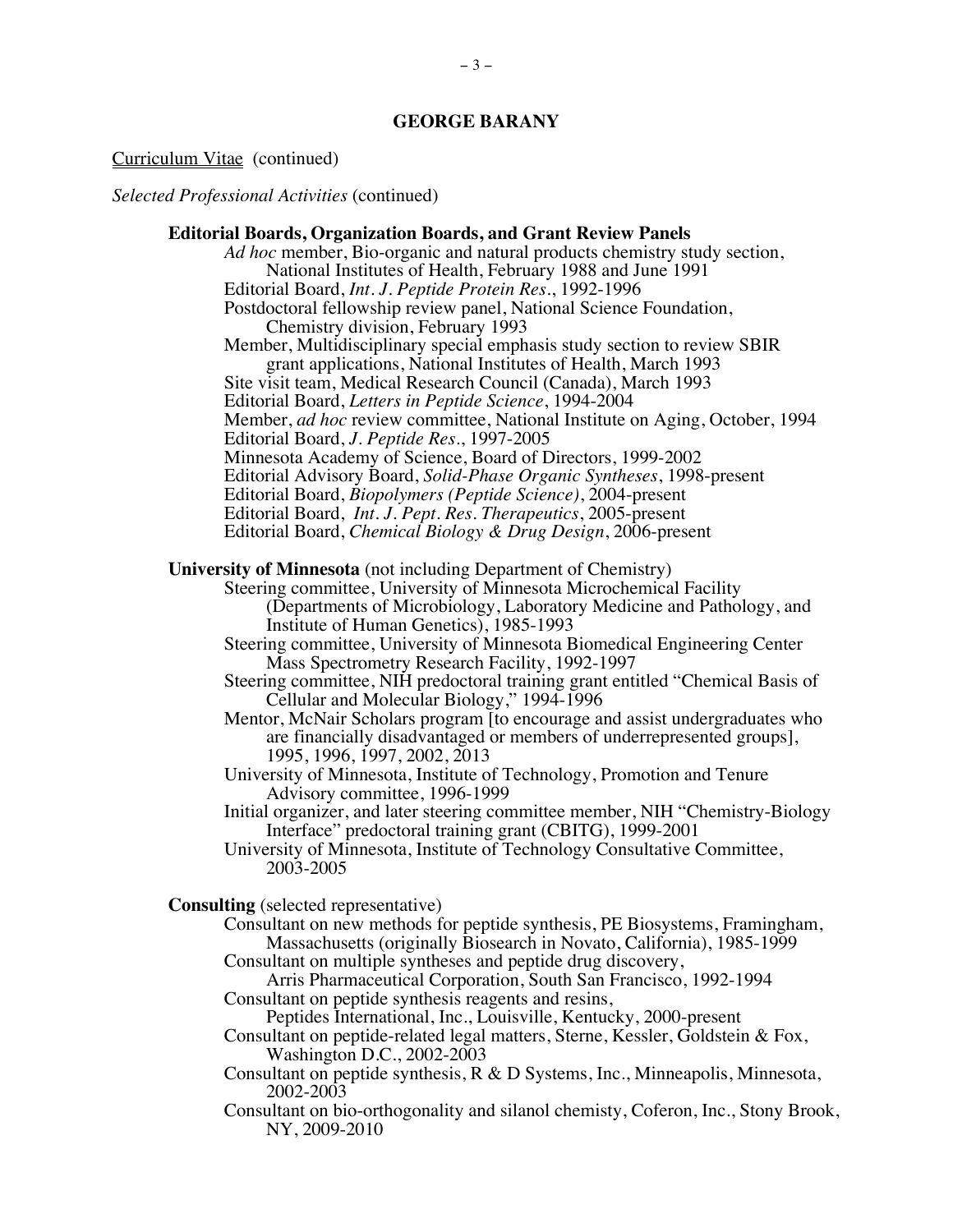#### Curriculum Vitae (continued)

A total of 376 publications is divided into the following categories (listed chronologically within each category; submitted ones are also listed but not numbered):

- 170 refereed papers in international scientific journals, published and in press
- 120 refereed proceedings of scientific conferences
- 50 invited review articles and book chapters
- 36 U.S. patents issued and allowed

In addition, an estimated  $> 100$  abstracts and meeting contributions and  $> 100$  invited lectures and seminars are no longer tabulated.

h index 42 (Web of Science) and 53 (Google Scholar) (both checked December 2014)

## **Refereed Journal Papers**

- 1. George Barany and R.B. Merrifield. An ATP-Binding Peptide. *Cold Spring Harbor Symposium on Quant. Biol.* **37**, 121-125 (1973).
- 2. George Barany and R.B. Merrifield. A New Amino Protecting Group Removable by Reduction. Chemistry of the Dithiasuccinoyl (Dts) Function. *J. Am. Chem. Soc.* **99**, 7363-7365 (1977). Cited > 140 times since 1994.
- 3. S.B.H. Kent, A.R. Mitchell, G. Barany, and R.B. Merrifield. Test for Racemization in Model Peptide Synthesis by Direct Chromatographic Separation of Diastereomers of the Tetrapeptide Leucylalanylglycylvaline. *Anal. Chem.* **50**, 155-159 (1978).
- 4. George Barany, Bernard W. Fulpius, and T.P. King. Convenient New Procedures for the Synthesis of Ethoxythiocarbonyl Derivatives of Amino Acids. *J. Org. Chem.* **43**, 2930-2932 (1978).
- 5. George Barany and R.B. Merrifield. A Chromatographic Method for the Quantitative Analysis of the Deprotection of Dithiasuccinoyl (Dts) Amino Acids. *Anal. Biochem.* **95**, 160-170 (1979).
- 6. George Barany and R.B. Merrifield. Kinetics and Mechanism of the Thiolytic Removal of the Dithiasuccinoyl (Dts) Amino Protecting Group. *J. Am. Chem. Soc.* **102**, 3084- 3095 (1980). With Supplementary Material: 9 pages.
- 7. George Barany. The Explicit Analysis of Consecutive Pseudo-First-Order Reactions: Application to Kinetics of Thiolysis of Dithiasuccinoyl (Dts) Amino Acids. *Anal. Biochem.* **109**, 114-122 (1980).
- 8. George Barany. Chemistry of carbamoyl disulfide protected derivatives of proline. *Int. J. Pept. Prot. Res.* **19**, 321-324 (1982).
- 9. George Barany. *N<sup>α</sup>*-Dithiasuccinoyl (Dts)-L-Phenylalanine. C<sub>11</sub>H<sub>9</sub>NO<sub>4</sub>S<sub>2</sub>. *Cryst. Struct. Comm..* **11**, 913-928 (1982).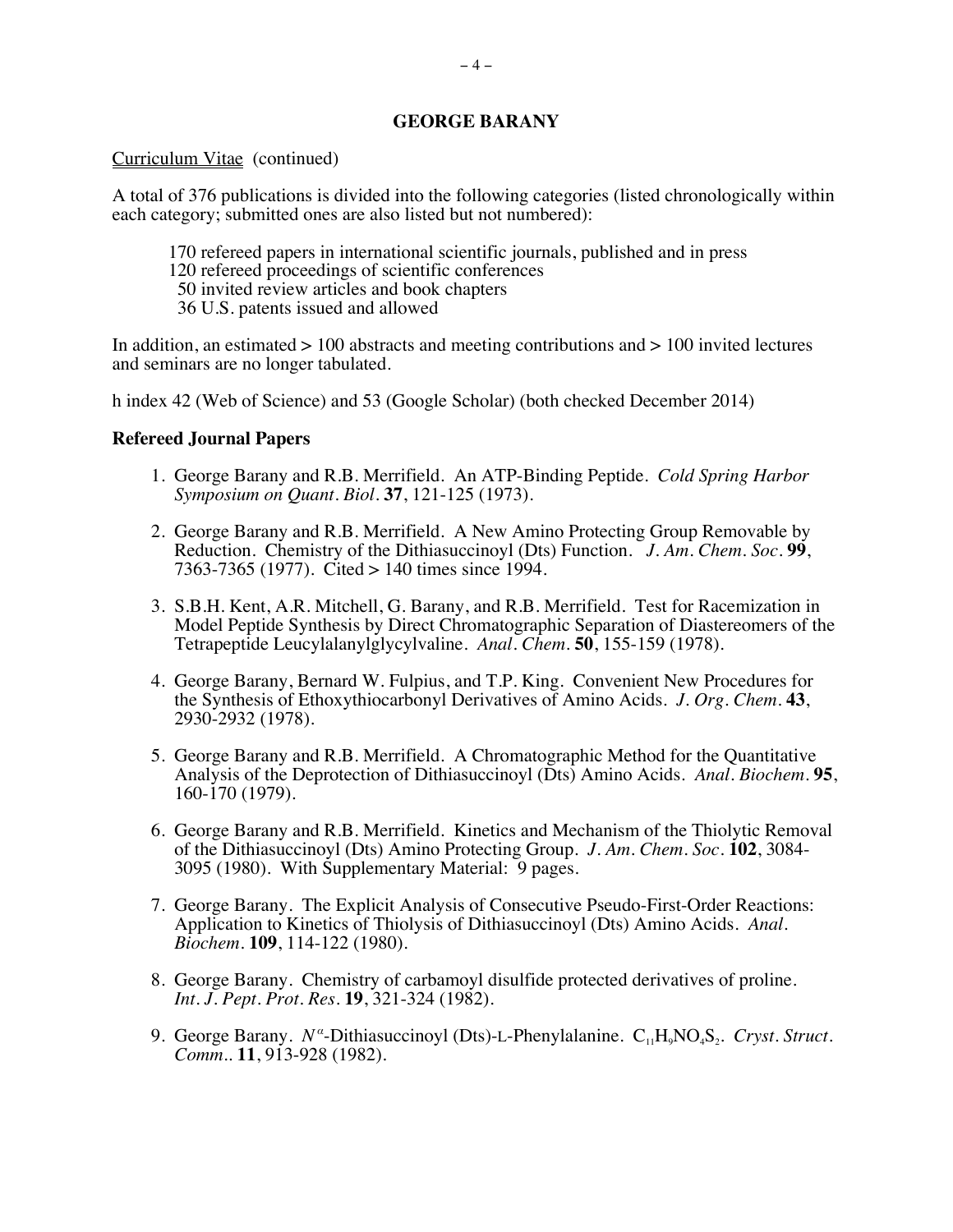- 10. George Barany, Alayne L. Schroll, Andrew W. Mott, and David A. Halsrud. A General Strategy for Elaboration of the Dithiocarbonyl Functionality, -(C=O)SS-: Application to the Synthesis of Bis(chlorocarbonyl)disulfane and Related Derivatives of Thiocarbonic Acids. *J. Org. Chem.* **48**, 4750-4761 (1983). With Supplementary Material: 28 pages.  $Cited > 70$  times.
- 11. George Barany. An Unusual Rearrangement, and Further Transformations, in the Chlorination of Alkoxythiocarbonylsulfenyl Substrates. *Tetrahedron Lett.* **24**, 5683- 5686 (1983).
- 12. Urszula Słomczyñska and George Barany. Efficient Synthesis of 1,2,4-Dithiazolidine-3,5-diones (Dithiasuccinoyl-amines) and Observations on Formation of 1,2,4- Thiadiazolidine-3,5-diones by Related Chemistry. *J. Heterocyclic Chem.* **21**, 241-246 (1984).
- 13. Fernando Albericio and George Barany. Application of *N,N-*dimethylformamide dineopentyl acetal for efficient anchoring of *N<sup>α</sup>* -9-fluorenylmethyloxycarbonylamino acids as *p*-alkoxybenzyl esters in solid-phase peptide synthesis. *Int. J. Pept. Prot. Res.* **23**, 342-349 (1984).
- 14. George Barany and Andrew W. Mott. Chemistry of Bis(alkoxycarbonyl)polysulfanes and Related Compounds. *J. Org. Chem.* **49**, 1043-1051 (1984). With Supplementary Material: 6 pages.
- 15. Andrew W. Mott, Steven J. Eastep, Urszula Słomczyñska, and George Barany. Preparation of [18O]-Chlorocarbonylsulfenyl Chloride. *J. Labelled Compd. Radiopharmaceut.* **21**, 329-336 (1984).
- 16. Andrew W. Mott and George Barany. A New Method for the Synthesis of Unsymmetrical Trisulfanes. *Synthesis*, pp. 657-660 (1984).
- 17. Andrew W. Mott and George Barany. Synthesis and Characterisation of Bis[(methylthio)carbonyl]polysulphanes. *J. Chem. Soc., Perkin Trans. I*, pp. 2615-2621 (1984). With Supplementary Material: 12 pages.
- 18. Andrew W. Mott and George Barany. The Reaction of Methoxycarbonyl Disulfanes and Trisulfanes with Hydrogen Sulfide: A New Preparation of Some Symmetrical Alkyl Pentasulfanes. *Sulfur Letters* **2**, 137-142 (1984).
- 19. Steven Rudd and George Barany. 3-Methyl-2(3H)-benzothiazolone, C<sub>8</sub>H<sub>7</sub>NOS. *Acta Cryst. C* **40**, 2118-2120 (1984). With Supplementary Material: 6 pages.
- 20. Andrew W. Mott and George Barany. Chlorination of Methylthio(thiocarbonyl) Compounds with Sulfuryl Chloride. *Sulfur Letters* **2**, 241-248 (1984).
- 21. Fernando Albericio and George Barany. Improved approach for anchoring *N<sup>α</sup>* fluorenylmethyloxycarbonylamino acids as *p*-alkoxybenzyl esters in solid-phase peptide synthesis. *Int. J. Pept. Prot. Res.* **26**, 92-97 (1985). Cited > 70 times since 1994.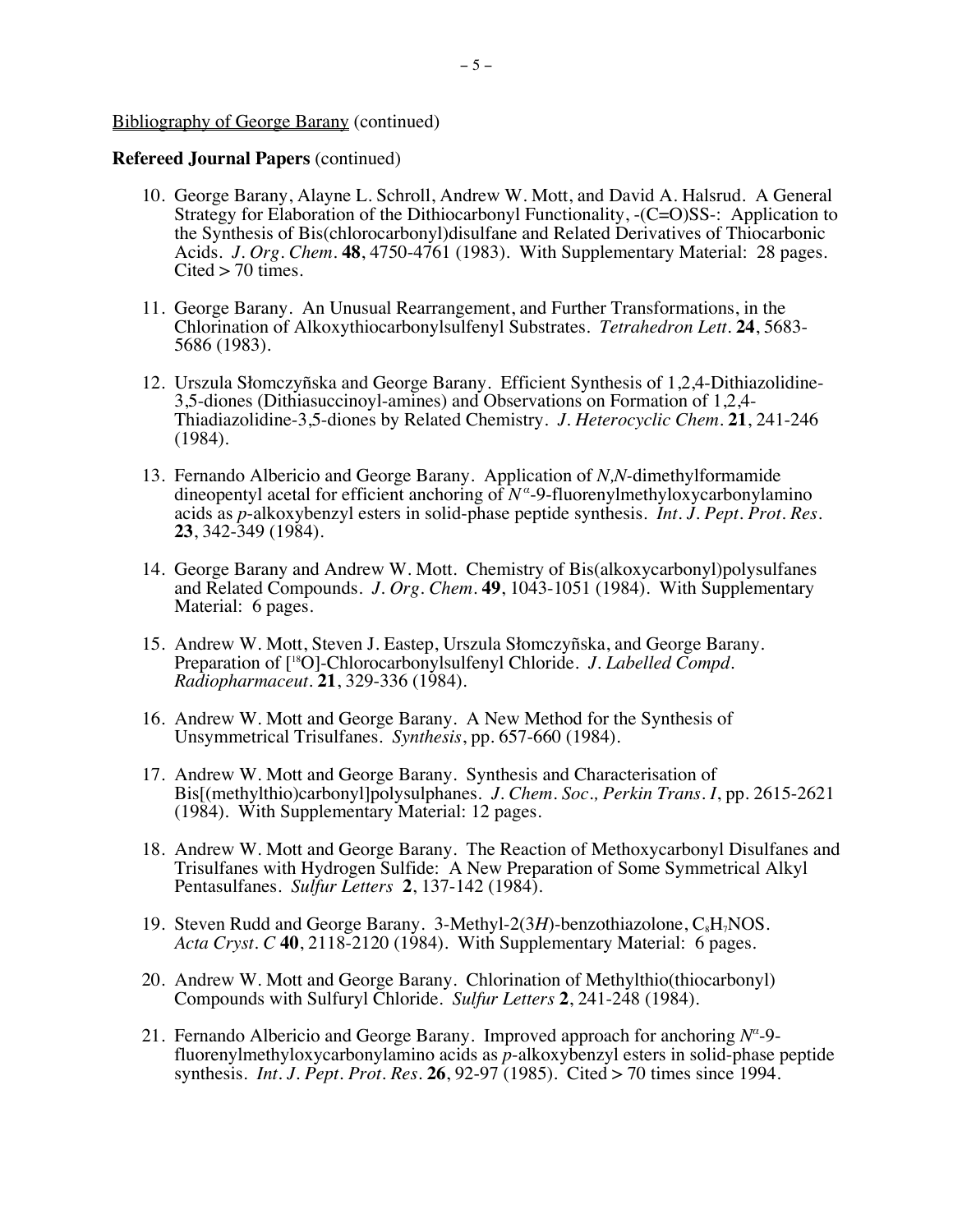- 22. George Barany and Fernando Albericio. A Three-Dimensional Orthogonal Protection Scheme for Solid-Phase Peptide Synthesis under Mild Conditions. *J. Am. Chem. Soc.* **107**, 4936-4942 (1985). With Supplementary Material: 12 pages. Cited > 100 times since 1994.
- 23. Alayne L. Schroll and George Barany. Novel Symmetrical and Mixed Carbamoyl and Amino Polysulfanes by Reactions of (Alkoxydichloromethyl)polysulfanyl Substrates with *N*-Methylaniline. *J. Org. Chem.* **51**, 1866-1881 (1986). With Supplementary Material: 21 pages.
- 24. Velta L. Sparnins, Andrew W. Mott, George Barany, and Lee W. Wattenberg. Effects of Allyl Methyl Trisulfide on Glutathione *S*-Transferase Activity and BP-Induced Neoplasia in the Mouse. *Nutrition and Cancer: An International Journal* **8**, 211-215 (1986). Cited > 100 times since 1994.
- 25. Perry B. Hackett, Robert B. Petersen, Charles H. Hensel, Fernando Albericio, Samuel I. Gunderson, Ann C. Palmenberg, and George Barany. Synthesis *in Vitro* of a Seven Amino Acid Peptide Encoded in the Leader RNA of Rous Sarcoma Virus. *J. Mol. Biol.* **190**, 45-57 (1986). Cited > 50 times since 1994.
- 26. Daniel G. Mullen and George Barany. A New Fluoridolysable Anchoring Linkage for Orthogonal Solid-Phase Peptide Synthesis: Preparation and Properties of the *N*-(3 or 4)- [[[(4-Hydroxymethyl)phenoxy-*t*-butylphenyl]silyl]phenyl]pentanedioic Acid, Monoamide (Pbs) Handle. *Tetrahedron Lett.* **28**, 491-494 (1987).
- 27. Fernando Albericio and George Barany. Mild, orthogonal solid-phase peptide synthesis: use of *N<sup>α</sup>* -dithiasuccinoyl (Dts) amino acids and *N*-(*iso*-propyldithio)carbonylproline, together with *p*-alkoxybenzyl ester anchoring linkages. *Int. J. Pept. Prot. Res.* **30**, 177- 205 (1987).
- 28. Fernando Albericio and George Barany. An acid-labile anchoring linkage for solidphase synthesis of *C*-terminal peptide amides under mild conditions. *Int. J. Pept. Prot. Res.* **30**, 206-216 (1987). Cited > 100 times since 1994.
- 29. Shmuel Zalipsky, Fernando Albericio, Urszula Słomczyñska, and George Barany. A convenient general method for synthesis of  $N^{\alpha}$ - or  $N^{\alpha}$ -dithiasuccinoyl (Dts) amino acids and dipeptides: application of polyethylene glycol as a carrier for functional purification. *Int. J. Pept. Prot. Res.* **30**, 740-783 (1987).
- 30. Velta L. Sparnins, George Barany, and Lee W. Wattenberg. Effects of organosulfur compounds from garlic and onions on benzo[*a*]pyreneinduced neoplasia and glutathione S-transferase activity in the mouse. *Carcinogenesis* **9**, 131-134 (1988). Cited > 360 times since 1994.
- 31. Daniel G. Mullen and George Barany. A New Fluoridolyzable Anchoring Linkage for Orthogonal Solid-Phase Peptide Synthesis: Design, Preparation, and Application of the *N*-(3 or 4)-[[4-(Hydroxymethyl)phenoxy]-*tert*-butylphenylsilyl]phenyl Pentanedioic Acid, Monoamide (Pbs) Handle. *J. Org. Chem.* **53**, 5240-5248 (1988). With Supplementary Material: 5 pages.
- 32. Alayne L. Schroll and George Barany. A New Protecting Group for the Sulfhydryl Function of Cysteine. *J. Org. Chem.* **54**, 244-247 (1989).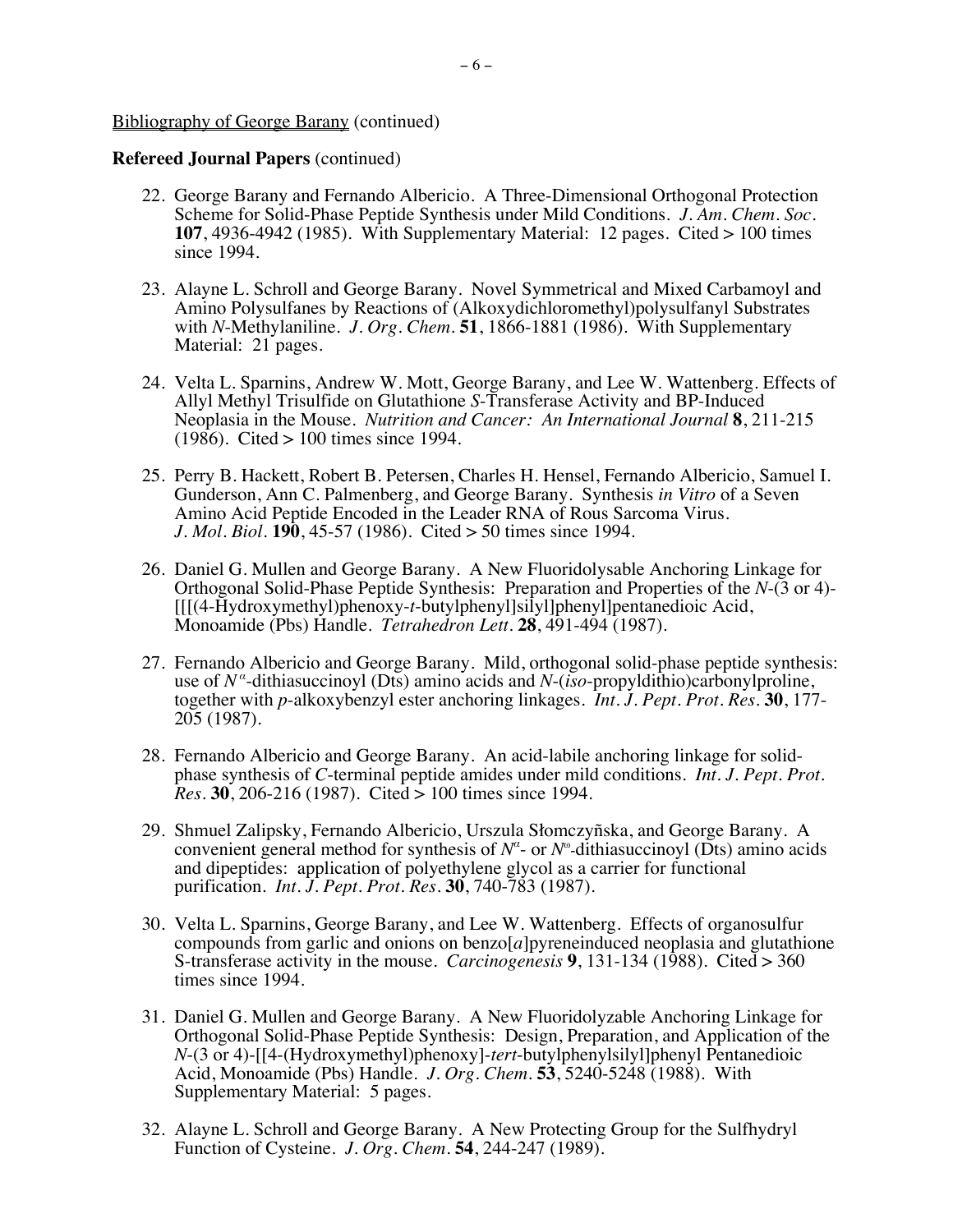- 33. Lee W. Wattenberg, Velta L. Sparnins, and George Barany. Inhibition of *N*-Nitrosodiethylamine Carcinogenesis in Mice by Naturally Occurring Organosulfur Compounds and Monoterpenes. *Cancer Research* **49**, 2689-2692 (1989). Cited > 230 times since 1994.
- 34. Carlos García-Echeverría, Fernando Albericio, Miquel Pons, George Barany, and Ernest Giralt. Convenient Synthesis of a Cyclic Peptide Disulfide: A Type II β-Turn Structural Model. *Tetrahedron Lett.* **30**, 2441-2444 (1989).
- 35. Sidney Belman, Jerome Solomon, Alvin Segal, Eric Block, and George Barany. Inhibition of Soybean Lipoxygenase and Mouse Skin Tumor Promotion by Onion and Garlic Components. *J. Biochem. Toxicology* **4**, 151-160 (1989).
- 36. Alayne L. Schroll, Steven J. Eastep, and George Barany. Synthesis and Characterization of (Methoxy(thiocarbonyl))sulfenyl Chloride. *J. Org. Chem.* **55**, 1475-1479 (1990). With Supplementary Material: 7 pages.
- 37. Fernando Albericio, Robert Van Abel, and George Barany. Solid-phase synthesis of peptides with *C*-terminal asparagine or glutamine. An effective, mild procedure based on *N<sup>α</sup>* -fluorenylmethyloxycarbonyl (Fmoc) protection and side-chain anchoring to a tris(alkoxy)benzylamide (PAL) handle. *Int. J. Pept. Prot. Res.* **35**, 284-286 (1990).
- 38. Eduard Bardají, Josep L. Torres, Pere Clapés, Fernando Albericio, George Barany, and Gregorio Valencia. Solid-Phase Synthesis of Glycopeptide Amides under Mild Conditions: Morphiceptin Analogues. *Angew. Chemie Int. Ed. Engl.* **29**, 291292 (1990). Also published in German: Festphasen-Synthese von Glycopeptidamiden unter milden Bedingungen: Morphiceptin-Analoga. *Angew. Chem.* **102**, 311-313 (1990).
- 39. Fernando Albericio, Nancy Kneib-Cordonier, Sara Biancalana, Lajos Gera, R. Irene Masada, Derek Hudson, and George Barany. Preparation and Application of the 5-(4- (9-Fluorenylmethyloxycarbonyl)aminomethyl-3,5-dimethoxyphenoxy)valeric Acid (PAL) Handle for the Solid-Phase Synthesis of *C*-Terminal Peptide Amides under Mild Conditions. *J. Org. Chem.* **55**, 3730-3743 (1990). With Supplementary Material: 19 pages. Cited > 270 times since 1994.
- 40. Nancy Kneib-Cordonier, Fernando Albericio, and George Barany. Orthogonal solidphase synthesis of human gastrin-I under mild conditions. *Int. J. Pept. Prot. Res.* **35**, 527-538 (1990).
- 41. Robert P. Hammer, Fernando Albericio, Lajos Gera, and George Barany. Practical approach to solidphase synthesis of *C*terminal peptide amides under mild conditions based on a photolysable anchoring linkage. *Int. J. Pept. Prot. Res.* **36**, 31-45 (1990).
- 42. Samuel Zalipsky and George Barany. Facile Synthesis of α-Hydroxy-ω-carboxymethylpolyethylene oxide. *J. Bioactive Compatible Polymers* **5**, 227-231 (1990).
- 43. Mark T. Devlin, George Barany, and Ira W. Levin. Conformational Properties of Asymmetrically Substituted Mono-, Di- and Trisulfides: Solid and Liquid Phase Raman Spectra. *J. Mol. Structure* **238**, 119-137 (1990).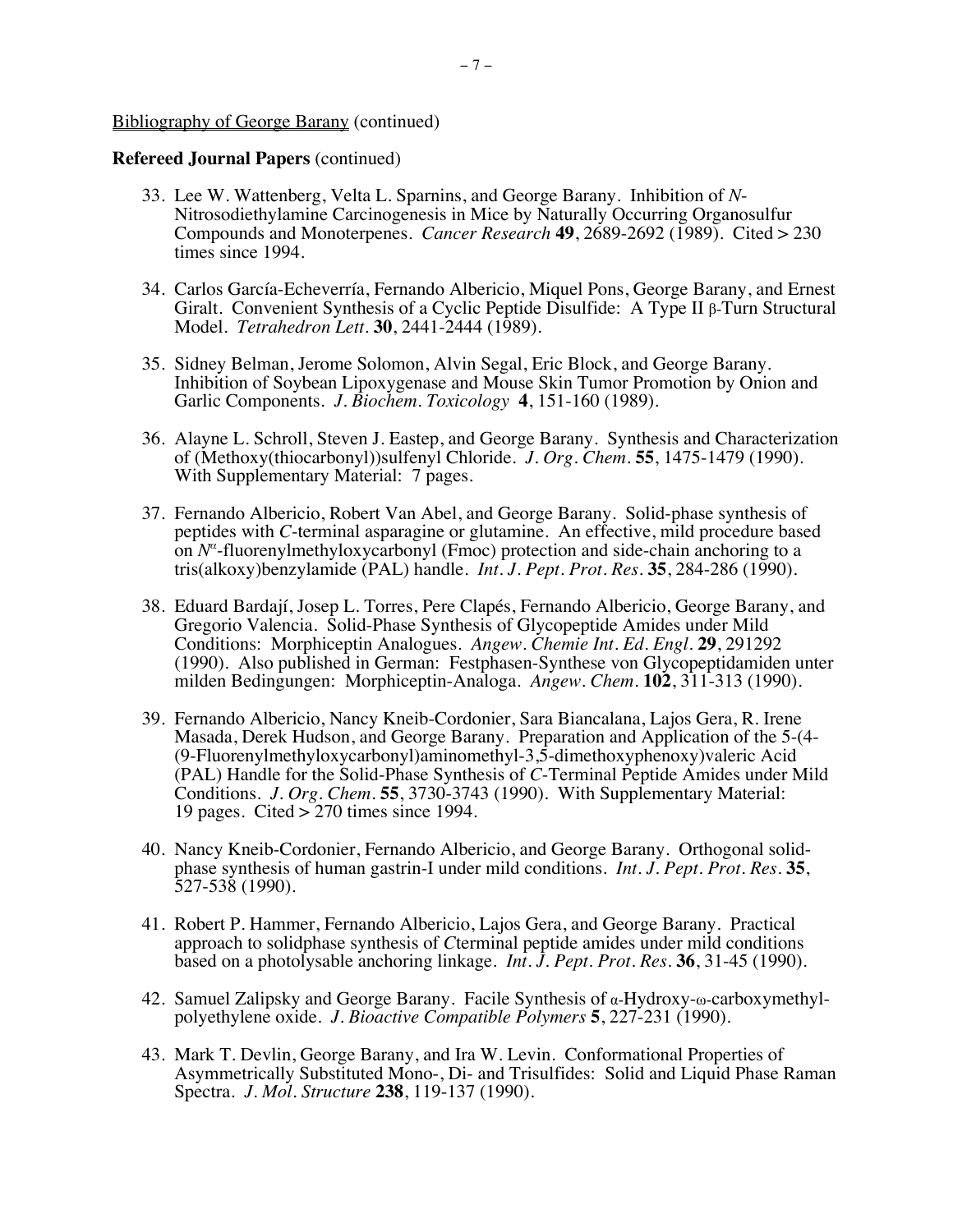- 44. Fernando Albericio, Robert P. Hammer, Carlos García-Echeverría, M. Antònia Molins, Jane L. Chang, Mark C. Munson, Miquel Pons, Ernest Giralt, and George Barany. Cyclization of disulfide-containing peptides in solid-phase synthesis. *Int. J. Pept. Prot. Res.* **37**, 402-413 (1991). Cited > 85 times since 1994.
- 45. Fernando Albericio and George Barany. Hypersensitive Acid-Labile (HAL) Tris(alkoxy)benzyl Ester Anchoring for Solid-Phase Synthesis of Protected Peptide Segments. *Tetrahedron Lett.* **32**, 1015-1018 (1991).
- 46. Eduard Bardají, Joseph L. Torres, Pere Clapés, Fernando Albericio, George Barany, Raquel E. Rodriguez, María P. Sacristán, and Gregorio Valencia. Synthesis and Biological Activity of *O*-Glycosylated Morphiceptin Analogues. *J. Chem. Soc., Perkin Trans. 1,* pp. 1755-1759 (1991).
- 47. Mark C. Munson, Carlos García-Echeverría, Fernando Albericio, and George Barany. *S*-2,4,6-Trimethoxybenzyl (Tmob): A Novel Cysteine Protecting Group for the *N<sup>α*</sup>-9-Fluorenylmethyloxycarbonyl (Fmoc) Strategy of Peptide Synthesis. *J. Org. Chem.* **57**, 3013-3018 (1992).
- 48. Núria A. Solé and George Barany. Optimization of Solid-Phase Synthesis of [Ala<sup>8</sup>]dynorphin A. *J. Org. Chem.* **57**, 5399-5403 (1992). Cited > 180 times since 1994.
- 49. Marc Ferrer, Clare Woodward, and George Barany. Solid-phase synthesis of bovine pancreatic trypsin inhibitor (BPTI) and two analogues. A chemical approach for evaluating the role of disulfide bridges in protein folding and stability. *Int. J. Pept. Prot. Res.* **40**, 194-207 (1992).
- 50. Fernando Albericio and George Barany. Acidolytic cleavage of tris(alkoxy)benzylamide (PAL) "internal reference" amino acyl (IRAA) anchoring linkages: validation of accepted procedures in solid-phase peptide synthesis (SPPS). *Int. J. Pept. Prot. Res.* **41**, 307-312 (1993).
- 51. Steven A. Kates, Nuria A. Solé, Charles R. Johnson, Derek Hudson, George Barany, and Fernando Albericio. A Novel, Convenient, Three-Dimensional Orthogonal Strategy for Solid-Phase Synthesis of Cyclic Peptides. *Tetrahedron Lett.* **34**, 1549-1552 (1993).  $Cited > 180$  times since 1994.
- 52. Elizabeth A. Ottinger, Laurie L. Shekels, David A. Bernlohr, and George Barany. Synthesis of Phosphotyrosine-Containing Peptides and Their Use as Substrates for Protein Tyrosine Phosphatases. *Biochemistry* **32**, 4354-4361 (1993). Cited > 75 times.
- 53. Mark C. Munson, Michal Lebl, Jiřina Slaninová, and George Barany. Solid-Phase Synthesis and Biological Activity of the Parallel Dimer of Deamino-Oxytocin. *Pept. Res.* **6**, 155-159 (1993).
- 54. Sushil K. Sharma, Michael F. Songster, Tracey L. Colpitts, Peter Hegyes, George Barany, and Francis J. Castellino. Reductive Amination with Tritylamine as an Ammonia Equivalent: Efficient Preparation of the 5-[4-[[(9-Fluorenylmethyloxycarbonyl)amino]methyl]-3,5-dimethoxyphenoxy]valeric Acid (PAL) Handle for Peptide Synthesis. *J. Org. Chem.* **58***,* 4993-4996 (1993). With Supplementary Material: 10 pages.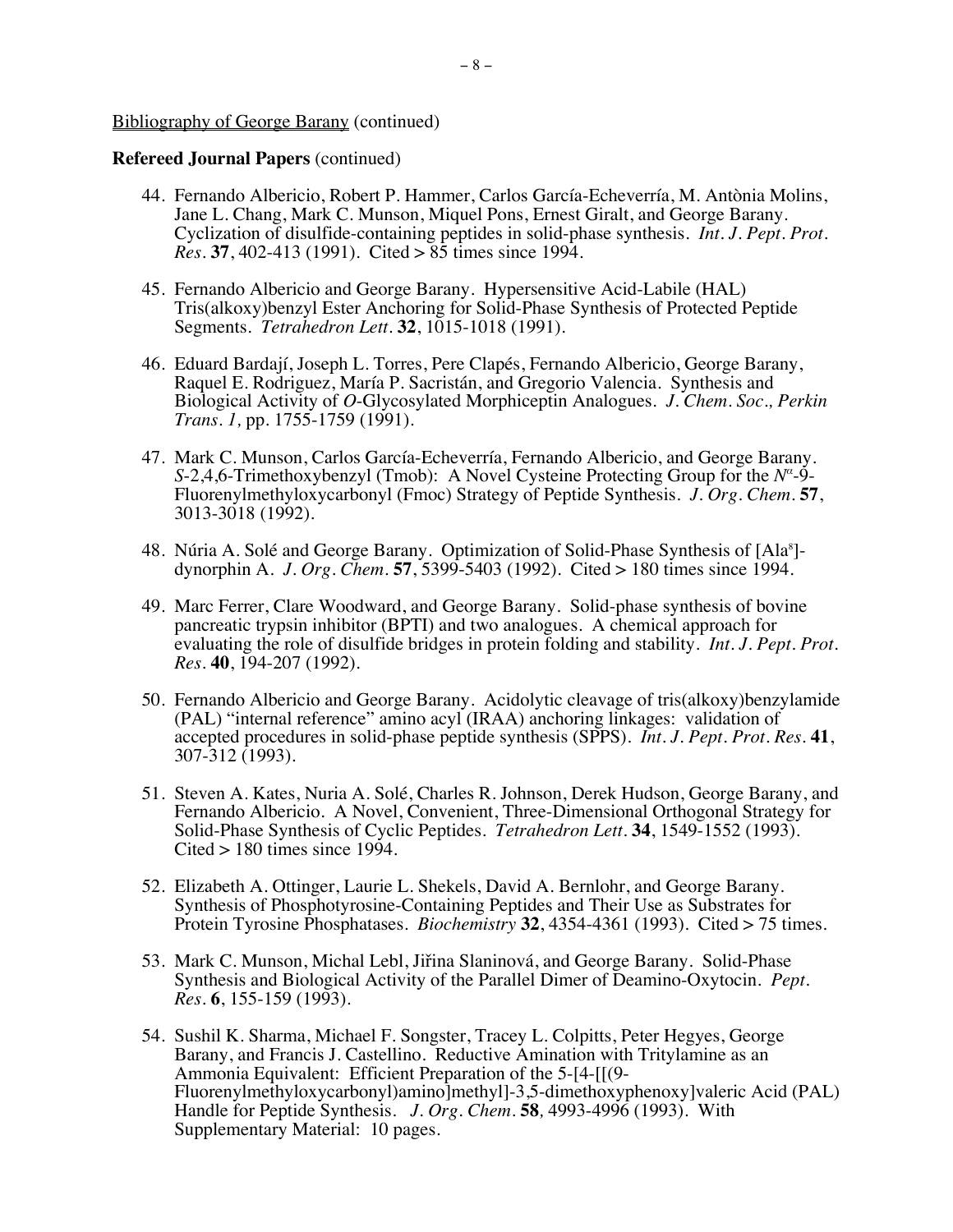- 55. Mark C. Munson and George Barany. Synthesis of α-Conotoxin SI, a Bicyclic Tridecapeptide Amide with Two Disulfide Bridges: Illustration of Novel Protection Schemes and Oxidation Strategies. *J. Am. Chem. Soc.* **115**, 10203-10210 (1993). Cited  $> 50$  times since 1994.
- 56. Samuel Zalipsky, Jane L. Chang, Fernando Albericio, and George Barany. Preparation and applications of polyethylene glycol-polystyrene graft resin supports for solid-phase peptide synthesis. *Reactive Polymers* **22**, 243-258 (1994). Cited > 115 times.
- 57. Marc Ferrer, George Barany, and Clare Woodward. Partially folded, molten globule and molten coil states of bovine pancreatic trypsin inhibitor. *Nature Structural Biology* **2**, 211-217 (1995). Cited > 60 times.
- 58. Robert J. Van Abel, Yi-Quan Tang, V.S.V. Rao, Craig H. Dobbs, Dat Tran, George Barany, and Michael E. Selsted. Synthesis and characterization of indolicidin, a tryptophan-rich antimicrobial peptide from bovine neutrophils. *Int. J. Pept. Prot. Res.*  **45**, 401-409 (1995).
- 59. Elisar Barbar, George Barany, and Clare Woodward. Dynamic Structure of a Highly Ordered β-Sheet Molten Globule: Multiple Conformations with a Stable Core. *Biochemistry* **34**, 11423-11434 (1995). With Supporting Information: 3 pages.
- 60. Hong Pan, Elisar Barbar, George Barany, and Clare Woodward. Extensive Nonrandom Structure in Reduced and Unfolded Bovine Pancreatic Trypsin Inhibitor. *Biochemistry* **34**, 13974-13981 (1995). With Supporting Information: 4 pages. Cited > 50 times.
- 61. Elizabeth A. Ottinger, To Yuen Hui, Zhijun Man, George Barany, and David A. Bernlohr. *In vitro* association of the phosphatidylinositol-3-kinase regulatory subunit (p85) with the human insulin receptor. *Int. J. Pept. Prot. Res.* **46**, 346-353 (1995).
- 62. David Cowburn, Jie Zheng, Qinghong Xu, and George Barany. Enhanced Affinities and Specificities of Consolidated Ligands for the Src Homology (SH)3 and SH2 Domains of Abelson Protein-tyrosine Kinase. *J. Biol. Chem.* **270**, 26738-26741 (1995).
- 63. Michael F. Songster, Josef Vágner, and George Barany. Acid-labile handles for Fmoc solid-phase synthesis of peptide *N*-alkylamides. *Lett. Pept. Sci.* **2**, 265-270 (1996).
- 64. Elisar Barbar, George Barany, and Clare Woodward. Unfolded BPTI variants with a single disulfide bond have diminished non-native structure distant from the crosslink. *Folding & Design* **1**, 65-76 (1996) [invited research article for inaugural issue]. With Supporting Information: 8 pages.
- 65. Qinghong Xu, Jie Zheng, David Cowburn, and George Barany. Synthesis and characterization of branched phosphopeptides: Prototype consolidated ligands for SH(32) domains. *Lett. Pept. Sci.* **3**, 31-36 (1996).
- 66. Knud J. Jensen, Paul R. Hansen, D. Venugopal, and George Barany. Synthesis of 2-Acetamido-2-deoxy- $\beta$ -D-glucopyranose O-Glycopeptides from N-Dithiasuccinoyl-Protected Derivatives. *J. Am. Chem. Soc.* **118***,* 3148-3155 (1996). With Supporting Information: 3 pages. Cited > 50 times.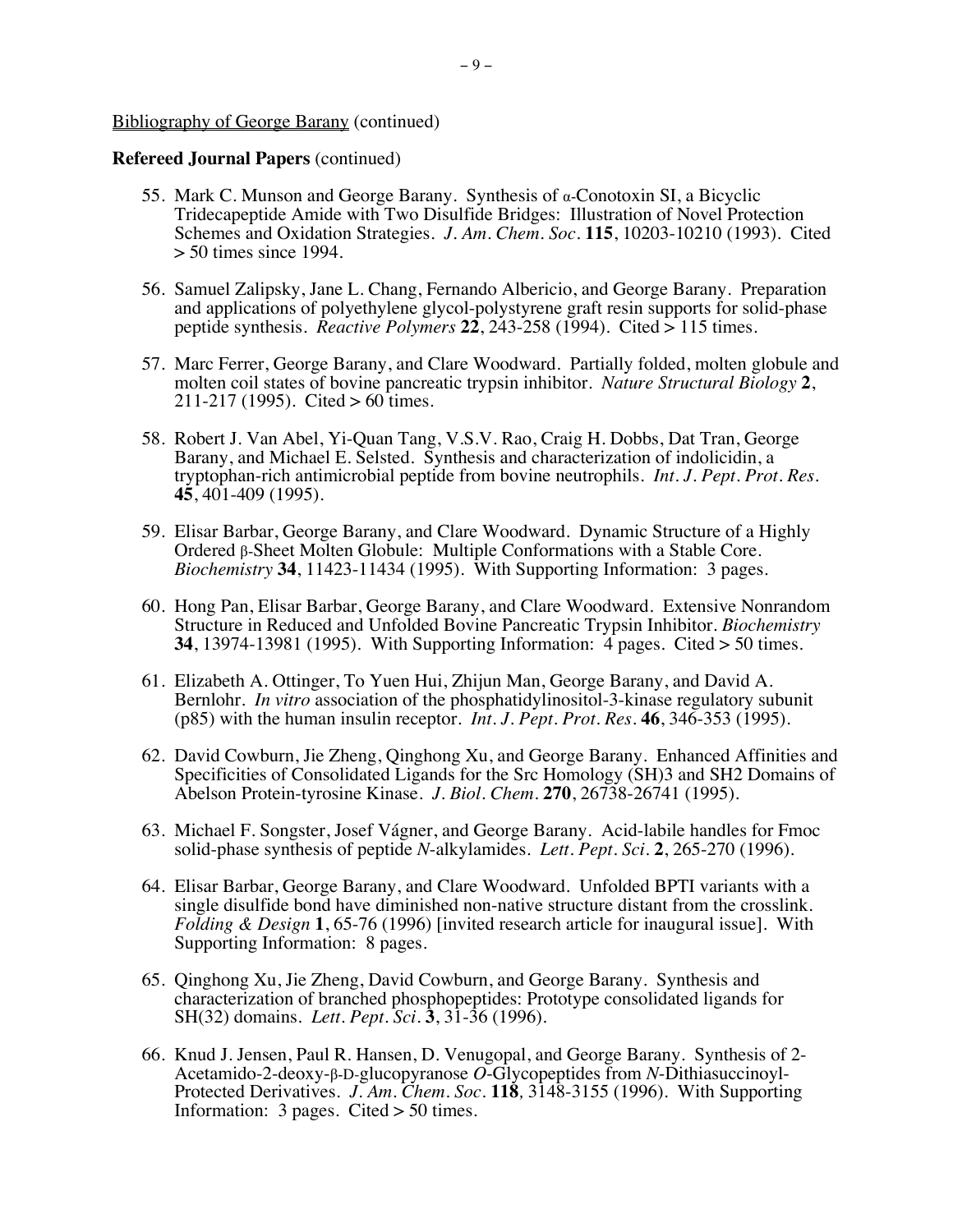- 67. Qinghong Xu, Karin Musier-Forsyth, Robert P. Hammer, and George Barany. Use of 1,2,4-dithiazolidine-3,5-dione (DtsNH) and 3-ethoxy1,2,4-dithiazoline-5-one (EDITH) for synthesis of phosphorothioate-containing oligodeoxyribonucleotides. *Nucleic Acids Res.* **24**, 1602-1607 (1996). Cited > 50 times.
- 68. Maria Kempe and George Barany. CLEAR: A Novel Family of Highly Cross-Linked Polymeric Supports for Solid-Phase Peptide Synthesis. *J. Am. Chem. Soc.* **118**, 7083- 7093 (1996). With Supporting Information: 21 pages. Cited > 130 times.
- 69. Josef Vágner, George Barany, Kit. S. Lam, Viktor Krchň ák, Nikolai F. Sepetov, James A. Ostrem, Peter Štrop, and Michal Lebl. Enzyme-mediated spatial segregation on individual polymeric support beads: Application to generation and screening of encoded combinatorial libraries. *Proc. Natl. Acad. Sci. USA* **93**, 8194-8199 (1996). Cited > 70 times.
- 70. Steven A. Kates, Núria A. Solé, Michael Beyermann, George Barany, and Fernando Albericio. Optimized Preparation of Deca(L-Alanyl)-L-Valinamide by 9- Fluorenylmethyloxycarbonyl (Fmoc) SolidPhase Synthesis on Polyethylene Glycol-Polystyrene (PEG-PS) Graft Supports, with 1,8-Diazobicyclo[5.4.0]-undec-7-ene (DBU) Deprotection. *Pept. Res.* **9**, 106-113 (1996). Cited > 50 times.
- 71. Lin Chen, Helena Bauerová, Jiřina Slaninová, and George Barany. Syntheses and Biological Activities of Parallel and Antiparallel Homo and Hetero Bis-Cystine Dimers of Oxytocin and Deamino-Oxytocin. *Pept. Res.* **9**, 114-121 (1996).
- 72. Yongxin Han, Susan L. Bontems, Peter Hegyes, Mark C. Munson, Charles A. Minor, Steven A. Kates, Fernando Albericio, and George Barany. Preparation and Applications of Xanthenylamide (XAL) Handles for Solid-Phase Synthesis of *C*-Terminal Peptide Amides under Particularly Mild Conditions. *J. Org. Chem.* **61**, 6326-6339 (1996).
- 73. Qinghong Xu, George Barany, Robert P. Hammer, and Karin Musier-Forsyth. Efficient introduction of phosphorothioates into RNA oligonucleotides by 3-ethoxy-1,2,4-dithiazoline-5-one (EDITH). *Nucleic Acids Res.* **24**, 3643-3644 (1996).
- 74. Lin Chen, Tracy R. Thompson, Robert P. Hammer, and George Barany. Synthetic, Mechanistic, and Structural Studies Related to 1,2,4-Dithiazolidine-3,5-dione. *J. Org. Chem.* **61**, 6639-6645 (1996).
- 75. Yongxin Han, Nuria A. Solé, Jan Tejbrant, and George Barany. Novel *N*<sup>®</sup>-Xanthenyl Protecting Groups for Asparagine and Glutamine, and Applications to *N<sup>α</sup>* -9- Fluorenylmethyloxycarbonyl (Fmoc) Solid-Phase Peptide Synthesis. *Pept. Res.* **<sup>9</sup>**, 166- 173 (1996).
- 76. Elizabeth A. Ottinger, Qinghong Xu, and George Barany. Intramolecular Pyrophosphate Formation during *N<sup>α</sup>* -9-Fluorenylmethyloxycarbonyl (Fmoc) Solid-Phase Synthesis of Peptides Containing Adjacent Phosphotyrosine Residues. *Pept. Res.* **9**, 223-228 (1996).
- 77. Lin Chen and George Barany. *N*-Dithiasuccinoyl (Dts)-glycine: A novel oxidation reagent for the formation of intramolecular disulfide bridges under mild conditions. *Lett. Pept. Sci.* **3**, 283-292 (1996).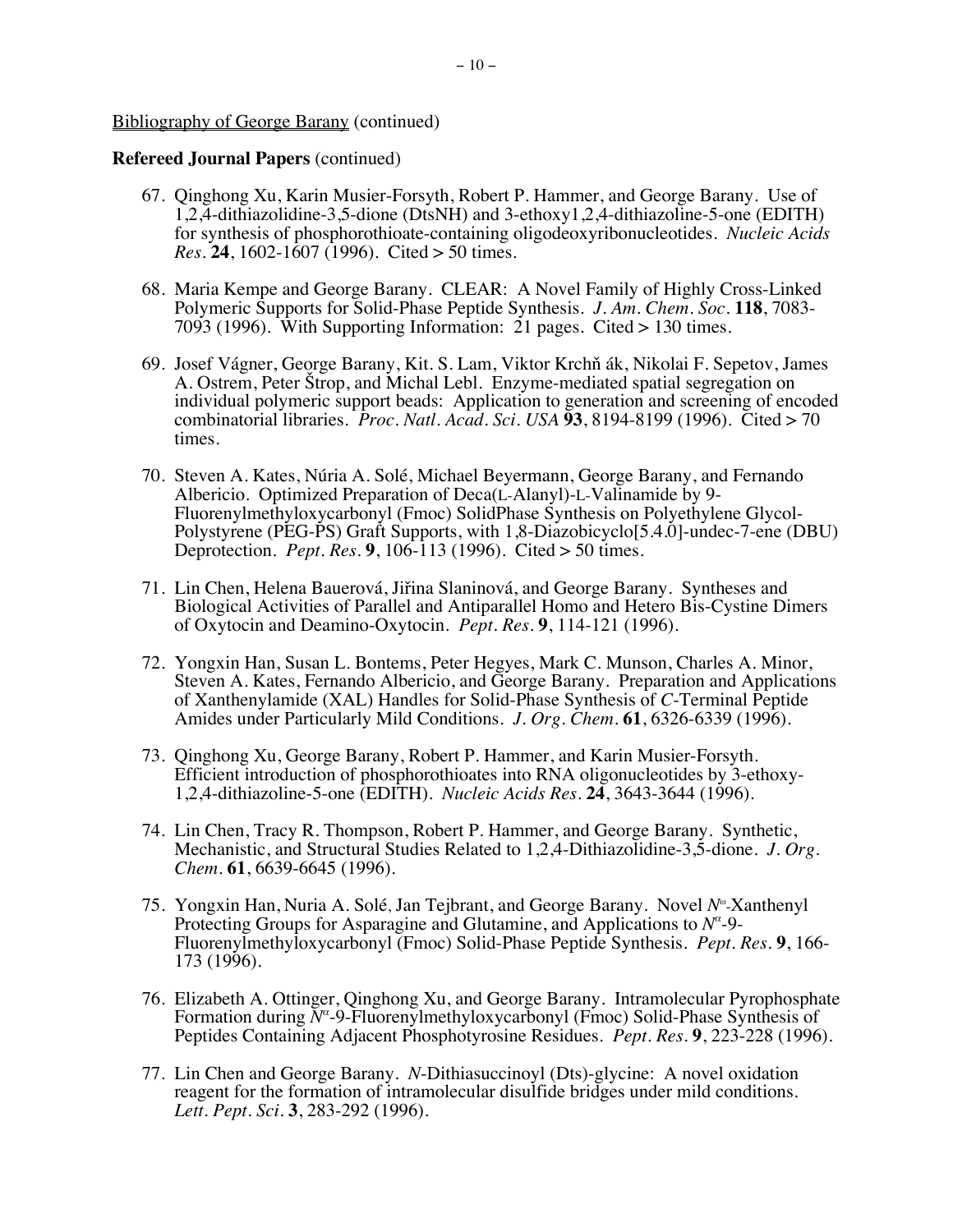- 78. Josef Vágner, Viktor Krchň ák, Michal Lebl, and George Barany. Solid-Phase Organic Synthesis: Creation of Carbon-Carbon Double Bonds under Mild Conditions by Wittig-Type Reactions. *Coll. Czech. Chem. Comm.* **61**, 1697-1702 (1996).
- 79. Qinghong Xu, Elizabeth A. Ottinger, Nuria A. Solé, and George Barany. Detection and minimization of H-phosphonate side reaction during phosphopeptide synthesis by a postassembly global phosphorylation strategy. *Lett. Pept. Sci.* **3**, 333-342 (1997).
- 80. Hiroki Morizono, Mendel Tuchman, Basavapatna S. Rajagopal, Mark T. McCann, Chad D. Listrom, Xiaoling Yuan, Divakaramenon Venugopal, George Barany, and Norma M. Allewell. Expression, purification and kinetic characterization of wild-type human ornithine transcarbamylase and a recurrent mutant that produces 'late onset' hyperammonaemia. *Biochem. J.* **322**, 625-631 (1997).
- 81. Lin Chen, Ivana Zoulíková, Jiřina Slaninová, and George Barany. Synthesis and Pharmacology of Novel Analogues of Oxytocin and Deaminooxytocin: Directed Methods for the Construction of Disulfide and Trisulfide Bridges in Peptides. *J. Med. Chem.* **40***,* 864-876 (1997). With Supporting Information: 4 pages.
- 82. Elisar Barbar, Vince J. LiCata, George Barany, and Clare Woodward. Local Fluctuations and Global Unfolding of Partially Folded BPTI Detected by NMR. *Biophysical Chem.* **64**, 45-57 (1997).
- 83. Yongxin Han and George Barany. Novel *S*-Xanthenyl Protecting Groups for Cysteine and Their Applications for the *N<sup>α</sup>* -9-Fluorenylmethyloxycarbonyl (Fmoc) Strategy of Peptide Synthesis. *J. Org. Chem.* **62**, 3841-3848 (1997).
- 84. Yongxin Han, Fernando Albericio, and George Barany. Occurrence and Minimization of Cysteine Racemization during Stepwise Solid-Phase Peptide Synthesis. *J. Org. Chem.* **62**, 4307-4312 (1997). Cited > 120 times.
- 85. Hong Pan, George Barany, and Clare Woodward. Reduced BPTI is collapsed. A pulsed field gradient NMR study of unfolded and partially folded bovine pancreatic trypsin inhibitor. *Protein Science* **6**, 1985-1992 (1997).
- 86. Steven D. Hartson, Elizabeth A. Ottinger, Wenjun Huang, George Barany, Paul Burn, and Robert L. Matts. Modular Folding and Evidence for Phosphorylation-induced Stabilization of an hsp90-dependent Kinase. *J. Biol. Chem.* **273**, 8475-8482 (1998).
- 87. Montserrat del Fresno, Jordi Alsina, Miriam Royo, George Barany, and Fernando Albericio. Solid-Phase Synthesis of Diketopiperazines, Useful Scaffolds for Combinatorial Chemistry. *Tetrahedron Lett.* **39**, 2639-2642 (1998).
- 88. Elisar Barbar, Michael Hare, Vladimir Daragan, George Barany, and Clare Woodward. Dynamics of the Conformational Ensemble of Partially Folded Bovine Pancreatic Trypsin Inhibitor. *Biochemistry* **37**, 7822-7833 (1998).
- 89. Knud J. Jensen, Jordi Alsina, Michael F. Songster, Josef Vágner, Fernando Albericio, and George Barany. Backbone Amide Linker (BAL) Strategy for Solid-Phase Synthesis of *C*-Terminal-Modified and Cyclic Peptides. *J. Am. Chem. Soc.* **120**, 5441-5452 (1998). With Supporting Information: 12 pages. Cited > 240 times.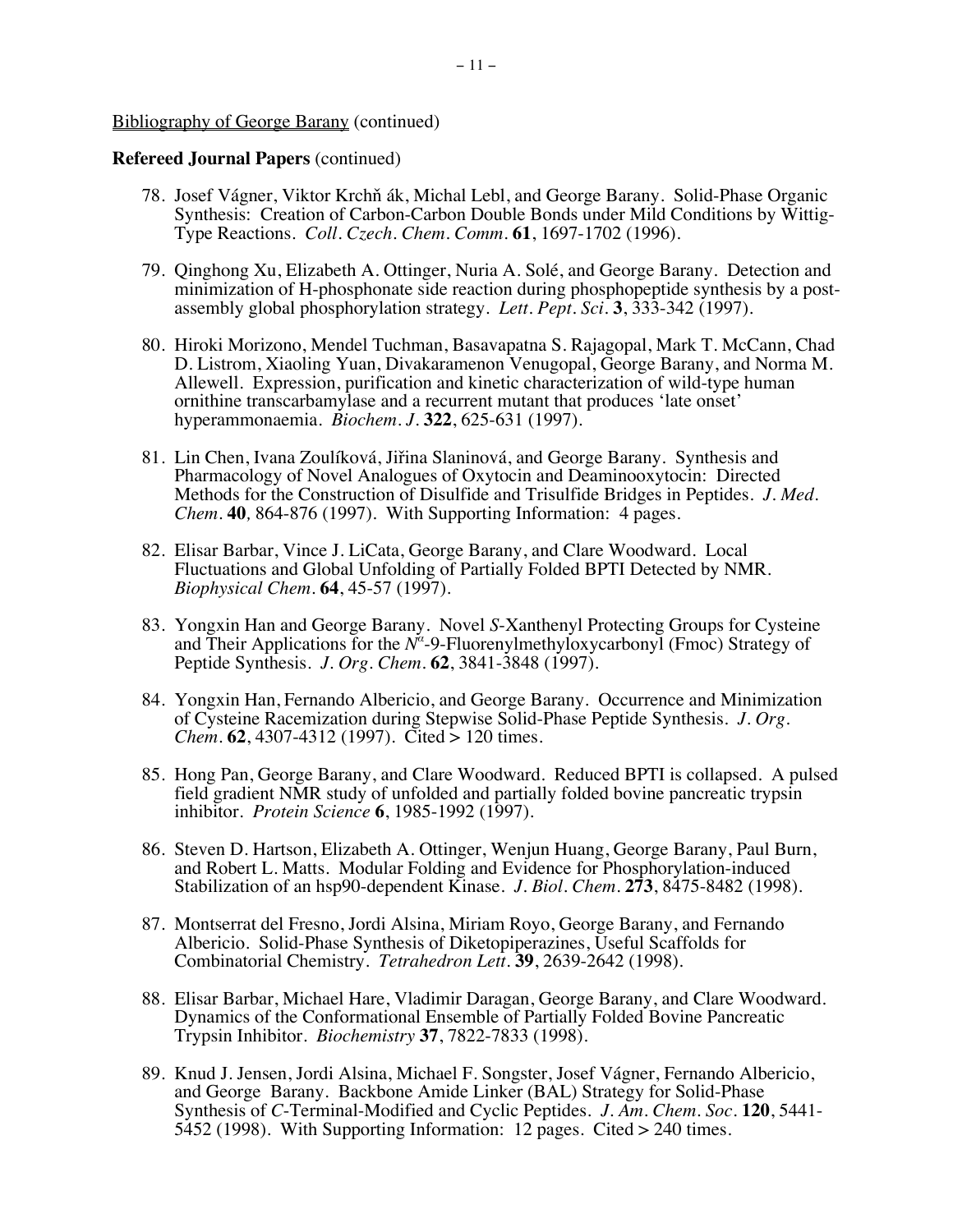- 90. Ioana Annis, Lin Chen, and George Barany. Novel Solid-Phase Reagents for Facile Formation of Intramolecular Disulfide Bridges in Peptides under Mild Conditions. *J. Am. Chem. Soc.* **120**, 7226-7238 (1998). With Supporting Information: 9 pages.
- 91. Steven A. Kates, Brian F. McGuinness, Christopher Blackburn, G. William Griffin, Nuria A. Solé, George Barany, and Fernando Albericio. "High-Load" Polyethylene Glycol-Polystyrene (PEG-PS) Graft Supports for Solid-Phase Synthesis. *Biopolymers (Pept. Sci.)* **47**, 365-380 (1998).
- 92. Qinghong Xu, Jie Zheng, Rong Xu, George Barany, and David Cowburn. Flexibility of Interdomain Contacts Revealed by Topological Isomers of Bivalent Consolidated Ligands to the Dual Src Homology Domain SH(32) of Abelson. *Biochemistry* **38**, 3491- 3497 (1999).
- 93. Jordi Alsina, George Barany, Fernando Albericio, and Steven A. Kates. Pyrrolidide formation as a side reaction during activation of carboxylic acids by phosphonium salt coupling reagents. *Lett. Pept. Sci.* **6**, 243-245 (1999).
- 94. Miriam Royo, Montserrat del Fresno, Ariadna Frieden, Wim Van Den Nest, Marina Sanseverino, Jordi Alsina, Steven A. Kates, George Barany, and Fernando Albericio. Useful scaffolds and handles for creating diversity in the preparation of chemical libraries. *Reactive and Functional Polymers* **41**, 103-110 (1999).
- 95. Norman P. Gerry, Nancy E. Witowski, Joseph Day, Robert P. Hammer, George Barany, and Francis Barany. Universal DNA Microarray Method for Multiplex Detection of Low Abundance Point Mutations. *J. Mol. Biol.* **292**, 251-262 (1999). Cited > 230 times.
- 96. Marta Planas, Eduard Bardají, Knud J. Jensen, and George Barany. Use of the Dithiasuccinoyl (Dts) Amino Protecting Group for Solid-Phase Synthesis of Protected Peptide Nucleic Acid (PNA) Oligomers. *J. Org. Chem.* **64**, 7281-7289 (1999). With Supporting Information: 18 pages.
- 97. B. Hargittai and G. Barany. Controlled syntheses of natural and disulfide-mispaired regioisomers of α-conotoxin SI. *J. Pept. Res.* **54**, 468-479 (1999).
- 98. Jordi Alsina, T. Scott Yokum, Fernando Albericio, and George Barany. Backbone Amide Linker (BAL) Strategy for *N<sup>α</sup>* -9-Fluorenylmethoxycarbonyl (Fmoc) Solid-Phase Synthesis of Unprotected Peptide *p*-Nitroanilides and Thioesters. *J. Org. Chem.* **64**, 8761-8769 (1999). With Supporting Information: 6 pages. Cited > 100 times.
- 99. Lin Chen, Regina Golser, Alena Machová, Jiřina Slaninová, and George Barany. Chemical Syntheses and Biological Studies on Dimeric Chimeras of Oxytocin and the V<sub>2</sub>-Antagonist, d(CH<sub>2</sub>)<sub>5</sub>[D-Ile<sup>2</sup>, Ile<sup>4</sup>]arginine Vasopressin. *J. Med. Chem.* **42**, 5002-5009 (1999). With Supporting Information: 3 pages.
- 100. Balazs Hargittai, Ioana Annis, and George Barany. Application of solid-phase Ellman's reagent for preparation of disulfide-paired isomers of α-conotoxin SI. *Lett. Pept. Sci.* **<sup>7</sup>**, 47-52 (2000).
- 101. L. Chen, K.J. Jensen, J. Tejbrant, J.E. Taylor, B.A. Morgan, and G. Barany. Chemical synthesis and receptor binding of catfish somatostatin: a disulfide-bridged β-D-Gal*p*- (1!3)-α-D-Gal*p*NAc *O*-glycopeptide. *J. Pept. Res.* **55**, 81-91 (2000).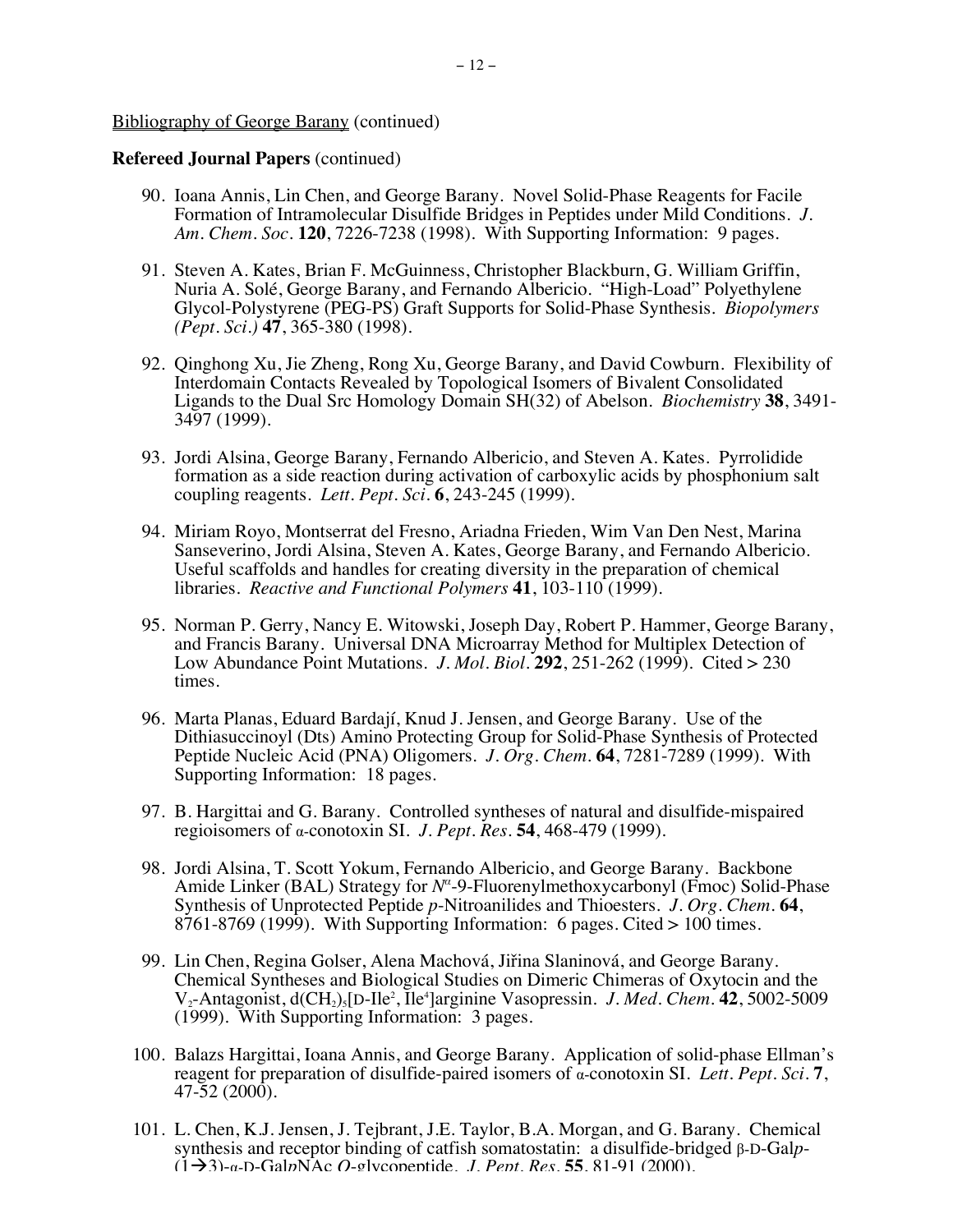- 102. T. Scott Yokum, Jordi Alsina, and George Barany. Solid-Phase Syntheses of Heterocycles Containing the 2-Aminothiophenol Moiety. *J. Comb. Chem*. **2**, 282-292 (2000). With Supporting Information: 5 pages.
- 103. Marta Planas, Eduard Bardají, and George Barany. Synthesis of cyclic peptide hybrids with amino acid and nucleobase side-chains. *Tetrahedron Lett.* **41**, 4097-4100 (2000).
- 104. Natalia Carulla, Clare Woodward, and George Barany. Synthesis and Characterization of a β-Hairpin Peptide That Represents a 'Core Module' of Bovine Pancreatic Trypsin Inhibitor (BPTI). *Biochemistry* **39**, 7927-7937 (2000). With Supporting Information: 15 pages.
- 105. Knud J. Jensen and George Barany. Carbopeptides: carbohydrates as potential templates for *de novo* design of protein models. *J. Pept. Res.* **56**, 3-11 (2000).
- 106. Andrew J. Benie, David Whitford, Balazs Hargittai, George Barany and Robert W. Janes. Solution structure of α-conotoxin SI. *FEBS Lett.* **476**, 287-295 (2000).
- 107. Fanny Guillaumie, Joseph C. Kappel, Nicholas M. Kelly, George Barany, and Knud J. Jensen. Solid-phase synthesis of *C*-terminal peptide aldehydes from amino acetals anchored to a *B*ackbone *A*mide *L*inker (BAL) handle. *Tetrahedron Lett.* **41**, 6131-6135 (2000).
- 108. Christine B. Karim, Christopher G. Marquardt, John D. Stamm, George Barany, and David D. Thomas. Synthetic Null-Cysteine Phospholamban Analogue and the Corresponding Transmembrane Domain Inhibit the Ca-ATPase. *Biochemistry* **39**, 10892-10897 (2000). Cited > 50 times.
- 109. Jordi Alsina, T. Scott Yokum, Fernando Albericio, and George Barany. A modified *B*ackbone *A*mide *L*inker (BAL) solid-phase peptide synthesis strategy accommodating prolyl, *N*-alkylamino acyl, or histidyl derivatives at the C-Terminus. *Tetrahedron Lett.* **41**, 7277-7280 (2000).
- 110. Nancy E. Witowski, Cathie Leiendecker-Foster, Norman P. Gerry, Ronald C. McGlennen, and George Barany. Microarray-Based Detection of Select Cardiovascular Disease Markers. *Biotechniques* **29**, 936-944 (6 pages, not continuous) (2000).
- 111. Balazs Hargittai, Nuria A. Solé, Duncan R. Groebe, Stewart N. Abramson, and George Barany. Chemical Syntheses and Biological Activities of Lactam Analogues of α-Conotoxin SI. *J. Med. Chem.* **43**, 4787-4792 (2000). With Supporting Information: 3 pages.
- 112. Clare Woodward, Elisar Barbar, Natalia Carulla, John Battiste, and George Barany. Experimental approaches to protein folding based on the concept of a slow hydrogen exchange core. *J. Molecular Graphics Modelling* **19**, 94-101 (2001).
- 113. Elisar Barbar, Michael Hare, Moses Makokha, George Barany, and Clare Woodward. NMR-Detected Order in Core Residues of Denatured Bovine Pancreatic Trypsin Inhibitor. *Biochemistry* **40**, 9734-9742 (2001).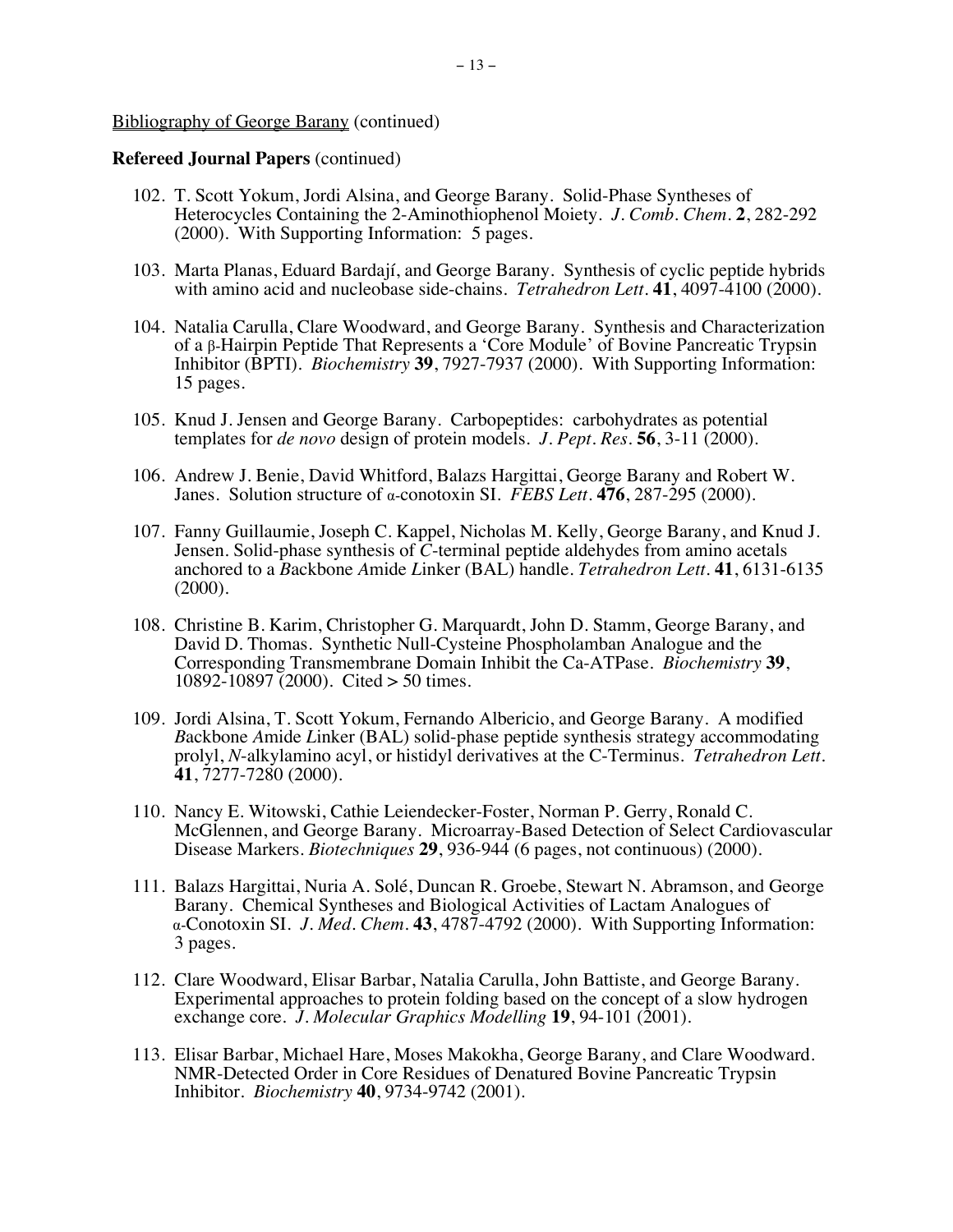- 114. Natàlia Carulla, Clare Woodward, and George Barany. Toward New Designed Proteins Derived from Bovine Pancreatic Trypsin Inhibitor (BPTI): Covalent Cross-Linking of Two 'Core Modules' by Oxime-Forming Ligation. *Bioconjugate Chem.* **12**, 726-741 (2001). With Supporting Information: 12 pages.
- 115. Christine B. Karim, M. Germana Paterlini, Laxma G. Reddy, Gregory W. Hunter, George Barany, and David D. Thomas. Role of cysteine residues in structural stability and function of a transmembrane helix bundle. *J. Biol. Chem*. **276**, 38814-38819 (2001).
- 116. Alessandro Mascioni, Christine Karim, George Barany, David D. Thomas, and Gianluigi Veglia. Structure and Orientation of Sarcolipin in Lipid Environments. *Biochemistry* **41**, 475-482 (2002). With Supporting Information: 3 pages.
- 117. Natàlia Carulla, Clare Woodward, and George Barany. BetaCore, a designed water soluble four-stranded antiparallel b-sheet protein. *Protein Sci*. **11**, 1539-1551 (2002). With Supporting Information: 13 pages.
- 118. Y.M. Angell, J. Alsina, F. Albericio, and G. Barany. Practical protocols for stepwise solid-phase synthesis of cysteine-containing peptides. *J. Pept. Res.* **60**, 292-299 (2002).
- 119. Natàlia Carulla, George Barany, and Clare Woodward. Hydrogen exchange, core modules, and new designed proteins. *Biophysical Chem.* **101-102**, 67-79 (2002).
- 120. Simon K. Shannon, Mandy J. Peacock, Steven A. Kates, and George Barany. Solid-Phase Synthesis of Lidocaine and Procainamide Analogues Using Backbone Amide Linker (BAL) Anchoring. *J. Comb. Chem.* **5**, 860-868 (2003). With Supporting Information: 18 pages.
- 121. George Barany, Yongxin Han, Balazs Hargittai, Rong-Qiang Liu, and Jaya T. Varkey. Side-Chain Anchoring Strategy for Solid-Phase Synthesis of Peptide Acids with *C*-Terminal Cysteine. *Biopolymers (Pept. Sci.)* **71**, 652-666 (2003).
- 122. Joseph C. Kappel and George Barany. Methionine anchoring applied to the solid-phase synthesis of lysine-containing 'head-to-tail' cyclic peptides. *Lett. Pept. Sci.* **10**, 119-125 (2003).
- 123. Judit Tulla-Puche, Irina V. Getun, Clare Woodward, and George Barany. Native-like Conformations Are Sampled by Partially Folded and Disordered Variants of Bovine Pancreatic Trypsin Inhibitor. *Biochemistry* **43**, 1591-1598 (2004). With Supporting Information: 8 pages.
- 124. Simon K. Shannon and George Barany. Colorimetric Monitoring of Solid-Phase Aldehydes Using 2,4-Dinitrophenylhydrazine. *J. Comb. Chem.* **6**, 165-170 (2004). With Supporting Information: 8 pages.
- 125. Pablo Cironi, Judit Tulla-Puche, George Barany, Fernando Albericio, and Mercedes Álvarez. Solid-Phase Syntheses of Furopyridine and Furoquinoline Systems. *Org. Lett.*, **6**, 1405-1408 (2004). With Supporting Information: 26 pages.
- 126. K. Darlak, D. Wiegandt Long, A. Czerwinski, M. Darlak, F. Valenzuela, A. F. Spatola, and G. Barany. Facile preparation of disulfide-bridged peptides using the polymersupported oxidant CLEAR-OX™. *J. Pept. Res.* **63**, 303-312 (2004).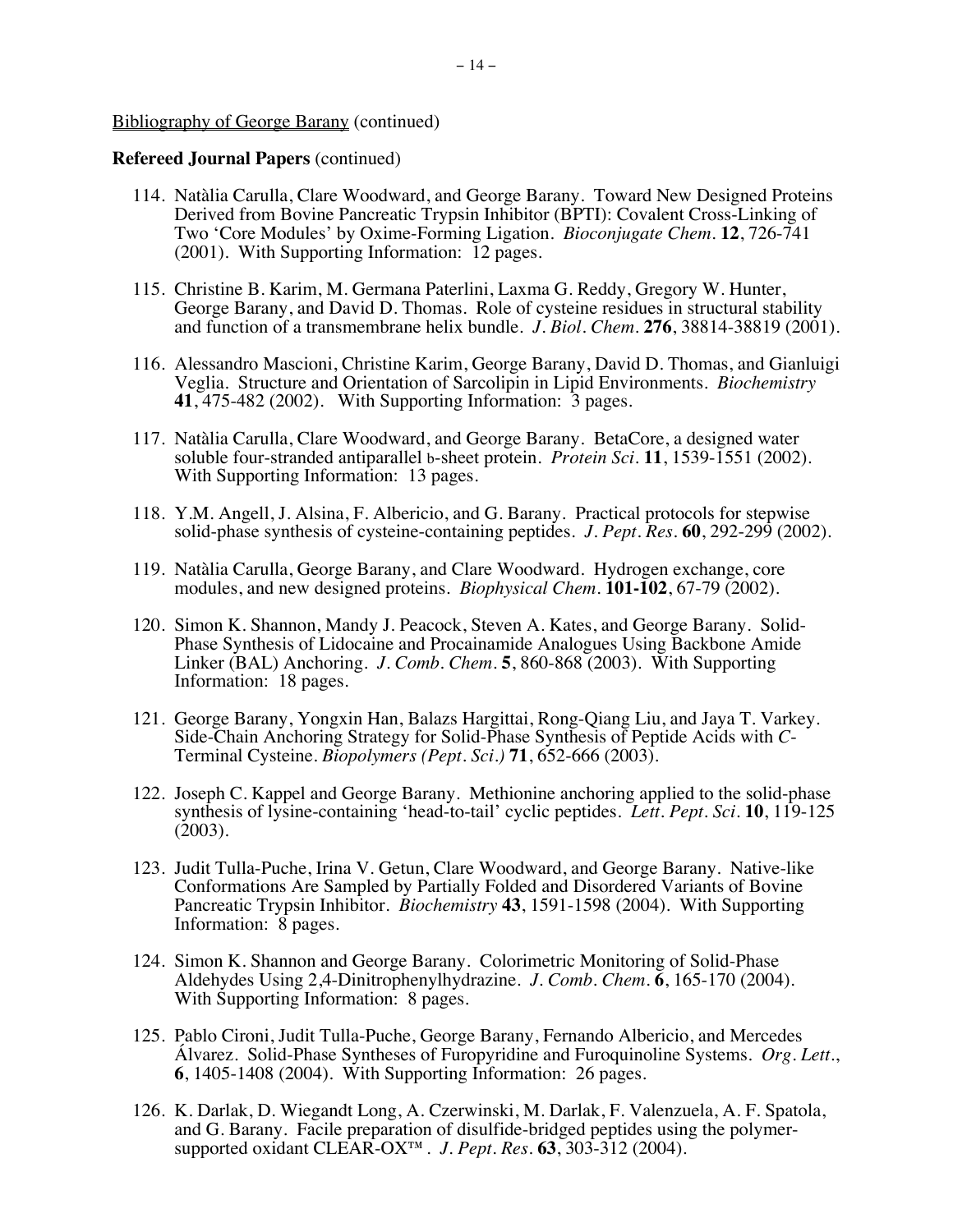- 127. Judit Tulla-Puche and George Barany. On-Resin Native Chemical Ligation for Cyclic Peptide Synthesis. *J. Org. Chem.* **69**, 4101-4107 (2004).
- 128. Simon K. Shannon and George Barany. 4-(9-Fluorenylmethyloxycarbonyl) phenylhydrazine (FmPH): A New Chromophoric Reagent for Quantitative Monitoring of Solid-Phase Aldehydes. *J. Org. Chem.* **69**, 4586-4594 (2004). With Supporting Information: 6 pages.
- 129. Esther Cros, Marta Planas, George Barany, and Eduard Bardají. *N*-Tetrachlorophthaloyl (TCP) Protection for Solid-Phase Peptide Synthesis. *Eur. J. Org. Chem.*, pp. 3633-3642 (2004). With Supporting Information: 15 pages.
- 130. Joseph C. Kappel, T. Scott Yokum, and George Barany. Parallel Solid-Phase Syntheses of 1,3,4-Thiadiazolium-2-Aminides. *J. Comb. Chem.* **6**, 746-752 (2004).
- 131. Judit Tulla-Puche, Irina V. Getun, Jordi Alsina, Fernando Albericio, and George Barany. Synthetic Circularized Analogues of Bovine Pancreatic Trypsin Inhibitor. *Eur. J. Org. Chem.*, pp. 4541-4544 (2004).
- 132. Joseph C. Kappel and George Barany. A Convenient Orthogonally Cleavable Methionine Handle for Anchoring Amines to Polymeric Supports. *J. Comb. Chem.* **7**, 78-84 (2005).
- 133. Michael J. Barany, Robert P. Hammer, R.B. Merrifield, and George Barany. Efficient Synthesis of 1,2,4-Dithiazolidine-3,5-diones [Dithiasuccinoyl-Amines] from Bis(chlorocarbonyl)disulfane Plus Bis(trimethylsilyl)amines. *J. Am. Chem. Soc.* **127**, 508-509 (2005). With Supporting Information: 8 pages.
- 134. Judit Tulla-Puche and George Barany. Development of resin-to-resin transfer reactions (RRTR) using Sonogashira chemistry. *Tetrahedron* **61**, 2195-2201 (2005).
- 135. C.M. Gross, D. Lelièvre, C. Woodward, and G. Barany. Preparation of protected peptidyl thioester intermediates for native chemical ligation by *N<sup>α</sup>* -9 fluorenylmethoxycarbonyl (Fmoc) chemistry: considerations of side-chain and backbone anchoring strategies, and compatible protection for *N*-terminal cysteine. *J. Pept. Res.* **65**, 395-410 (2005).
- 136. Matthew W. Rose, Juhua Xu, Tamara A. Kale, George O'Doherty, George Barany, and Mark D. Distefano. Enzymatic incorporation of orthogonally reactive prenylazide groups into peptides using geranylazide diphosphate via protein farnesyltransferase: Implications for selective protein labeling. *Biopolymers (Pept. Sci.)* **80**, 164-171 (2005).
- 137. Mian Liu, Victor G. Young, Jr., Sachin Lohani, David Live, and George Barany. Syntheses of  $T_N$  building blocks  $N^{\alpha}$ -(9-fluorenylmethoxycarbonyl)- $O$ -(3,4,6-tri- $O$ -acetyl- $2$ -azido-2-deoxy- $\alpha$ -D-galactopyranosyl)-L-serine/L-threonine pentaflurophenyl esters: comparison of protocols and elucidation of side reactions. *Carbohydrate Research* **340**, 1273-1285 (2005). With Supporting Information: 47 pages.
- 138. M.W. Rose, N.D. Rose, J. Boggs, S. Lenevich, J. Xu, G. Barany, and M.D. Distefano. Evaluation of geranylazide and farnesylazide diphosphate for incorporation of prenylazides into a CAAX box-containing peptide using protein farnesyltransferase. *J. Pept. Res.* **65**, 529-537 (2005).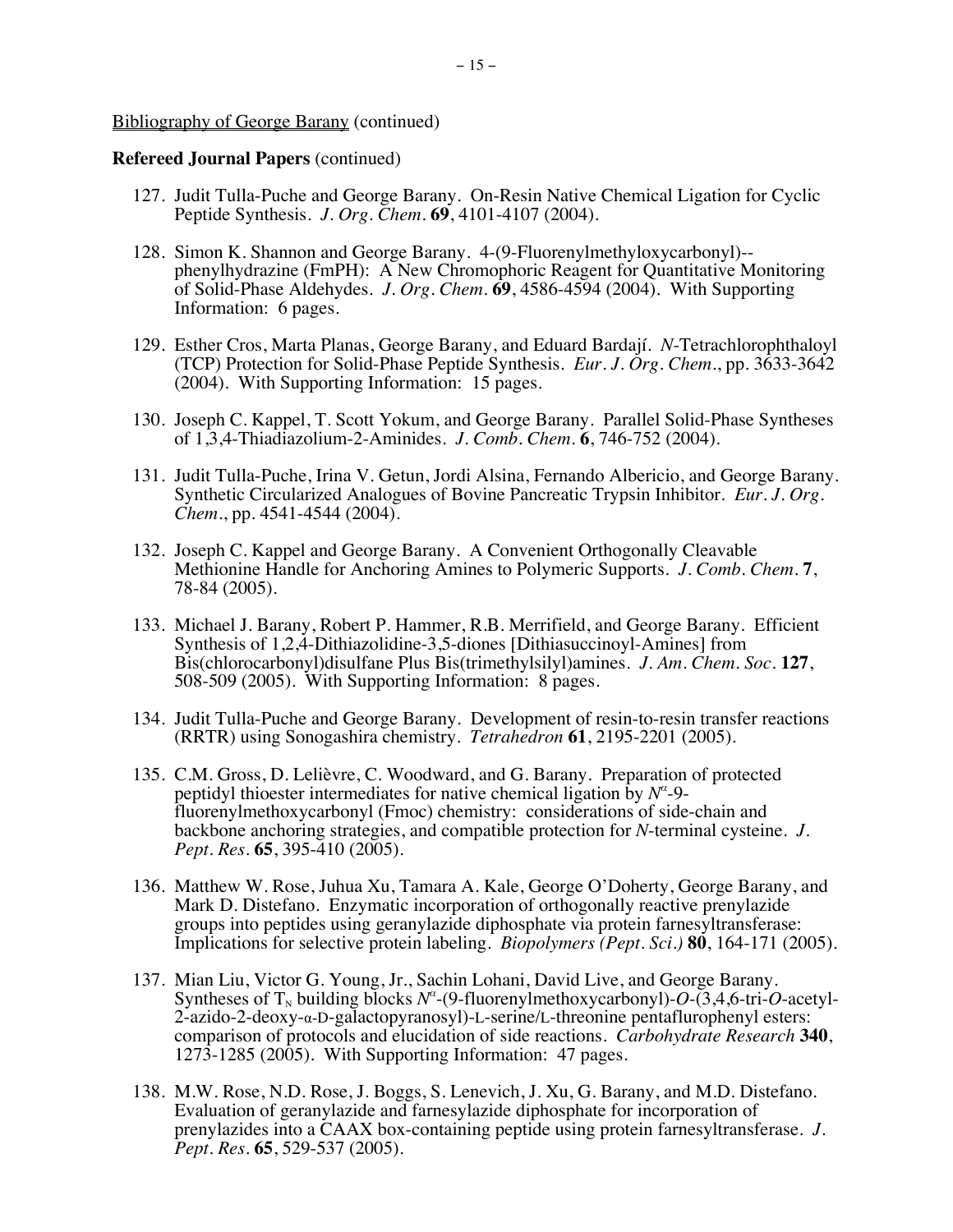- 139. Besik I. Kankia, George Barany, and Karin Musier-Forsyth. Unfolding of DNA quadruplexes induced by HIV-1 nucleocapsid protein. *Nucleic Acids Res.* **33**, 4395- 4403 (2005).
- 140. Mian Liu, George Barany, and David Live. Parallel solid-phase synthesis of mucin-like glycopeptides. *Carbohydrate Res.* **340**, 2111-2122 (2005). With Supporting Information: 13 pages.
- 141. Joseph C. Kappel and George Barany. Backbone amide linker (BAL) strategy for *N<sup>α</sup>* -9 fluorenylmethoxycarbonyl (Fmoc) solid-phase synthesis of peptide aldehydes. *J. Pept. Sci*. **11**, 525-535 (2005).
- 142. S. Gazal, L.R. Masterson, and G. Barany. Facile solid-phase synthesis of C-terminal peptide aldehydes and hydroxamates from a common *B*ackbone *A*mide-*L*inked (BAL) intermediate. *J. Pept. Res.* **66**, 324-332 (2005).
- 143. Hsiao-Wei Liu, Gonzalo Cosa , Christy F. Landes, Yining Zeng, Daniel G. Mullen, Brandie J. Kovaleski, George Barany, Karin Musier-Forsyth, and Paul F. Barbara. Single-Molecule FRET Studies of Important Intermediates in the Nucleocapsid Protein Chaperoned Minus-Strand Transfer Step in HIV-1 Reverse Transcription. *Biophys. J.*  **89**, 3470-3479 (2005).
- 144. Judit Tulla-Puche, Irina V. Getun, Yvonne M. Angell, Jordi Alsina, Fernando Albericio, Clare Woodward, and George Barany. Synthetic Approaches to Disulfide-Free Circular Bovine Pancreatic Trypsin Inhibitor (c-BPTI) Analogues. *Int. J. Pept. Res. Therapeutics* **12**, 93-104 (2006).
- 145. Juhua Xu, Amanda J. DeGraw, Benjamin P. Duckworth, Stepan Lenevich, Cheng-Min Tann, Emily C. Jenson, Simon J. Gruber, George Barany, and Mark D. Distefano. Synthesis and reactivity of 6,7-dihydrogeranyl azides: reagents for primary azide incorporation into peptides and subsequent Staudinger ligation. *Chemical Biology & Drug Design* **68**, 85-96 (2006).
- 146. My-Nuong Vo, George Barany, Ioulia Rouzina, and Karin Musier-Forsyth.Mechanistic Studies of Mini-TAR RNA/DNA Annealing in the Absence and Presence of HIV-1 Nucleocapsid Protein. *J. Mol. Biol.* **363**, 244-261 (2006).
- 147. Ayako Hosokawa, James W. Wollack, Zhiyuan Zhang, Lin Chen, George Barany, and Mark D. Distefano. Evaluation of an alkyne-containing analogue of farnesyl diphosphate as a dual substrate for protein-prenyltransferases. *Int. J. Peptide Res. Therapeutics* **13**, 345-354 (2007).
- 148. Larry R. Masterson, Marcus A. Etienne, Fernando Porcelli, George Barany, Robert P. Hammer, and Gianluigi Veglia. Nonstereogenic α-Aminoisobutyryl-Glycyl Dipeptidyl Unit Nucleates Type I' β-turn in Linear Peptides in Aqueous Solution. *Biopolymers (Pept. Sci.)* **88**, 746-53 (2007).
- 149.Irina V. Getun, C. Kent Brown, Judit Tulla-Puche, Douglas Ohlendorf, Clare Woodward and George Barany. Partially Folded Bovine Pancreatic Trypsin Inhibitor Analogues Attain Fully Native Structures when Co-Crystallized with S195A Rat Trypsin. *J. Mol. Biol.* **375**, 812-823 (2008).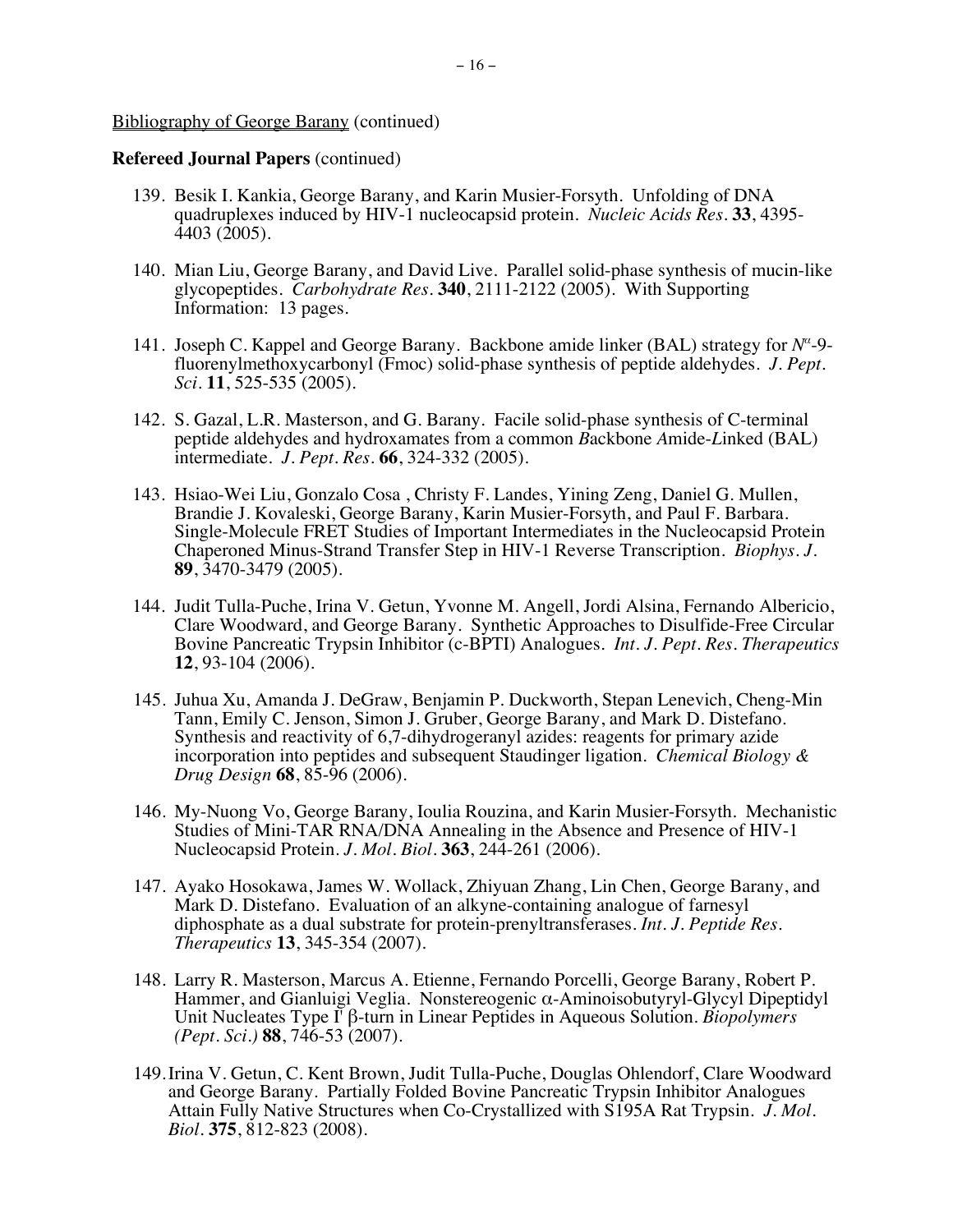- 150. Mian Liu, Andrew Borgert, George Barany, and David Live, Conformational consequences of protein glycosylation: preparation of O-mannosyl serine and threonine building blocks, and their incorporation into glycopeptide sequences derived from adystroglycan. *Biopolymers (Pept. Sci.)* **90**, 358-368 (2008).
- 151. Songon An, George Barany, and Karin Musier-Forsyth, Evolution of acceptor stem tRNA recognition by class II prolyl-tRNA synthetase. *Nucleic Acids Res.* **36**, 2514-2521 (2008).
- 152. Amanda J. DeGraw, Michael A. Hast, Juhua H. Xu, Daniel Mullen, L.S. Beese, George Barany, and Mark D. Distefano. Caged protein prenyltransferase substrates: tools for understanding protein prenylation. *Chemical Biology & Drug Design*. **72**, 171-181 (2008).
- 153. My-Nuong Vo, George Barany, Ioulia Rouzina, and Karin Musier-Forsyth. Effect of  $Mg^{2+}$  and  $Na^{+}$  on the Nucleic Acid Chaperone Activity of HIV-1 Nucleocapsid Protein: Implications for Reverse Transcription. *J. Mol. Biol.* **386**, 773-788 (2009).
- 154. My-Nuong Vo, George Barany, Ioulia Rouzina, and Karin Musier-Forsyth. HIV-1 Nucleocapsid Protein Switches the Pathway of Transactivation Response Element RNA/DNA Annealing from Loop-Loop "Kissing" to "Zipper". *J. Mol. Biol.* **386**, 789- 801 (2009).
- 155. James W. Wollack, Nicholette A. Zeliadt, Daniel G. Mullen, G. Amundson, Suzanne Geier, S. Falkum, Elizabeth V. Wattenberg, George Barany, and Mark D. Distefano. Multifunctional Prenylated Peptides for Live Cell Analysis. *J. Am. Chem. Soc.* **131**, 7293-7303 (2009).
- 156. Nathaniel J. Traaseth, Lei Shi, Raffaello Verardi, Daniel G. Mullen, George Barany, and Gianluigi Veglia. Structure and Topology of Monomeric Phospholamban in Lipid Membranes Determined by a Hybrid Solution and Solid-State NMR Approach. *Proc. Natl. Acad. Sci. USA* **106**, 10165-10170 (2009). Cited > 60 times.
- 157. James W. Wollack, Nicholette A. Zeliadt, Joshua D. Ochocki, Daniel G. Mullen, George Barany, Elizabeth V. Wattenberg, and Mark D. Distefano. Investigation of the sequence and length dependence for cell-penetrating prenylated peptides. *Bioorganic & Medicinal Chemistry Letters* **20**, 161-163 (2010).
- 158. Daniel G. Mullen, Benjamin Weigel, George Barany, and Mark D. Distefano. On-resin conversion of Cys(Acm)-containing peptides to their corresponding Cys(Scm) congoners. *J. Pept. Sci.* **16***,* 219-222 (2010).
- 159. Mian Liu, David W. Hamilton, and George Barany. Solid-phase Synthesis and Evaluation of Glycopeptide Fragments from Rat Epididymal Cysteine-Rich Secretory Protein-1 (Crisp-1). *Molecules* **15**, 6399-6410 (2010).
- 160. Alex M. Schrader, Alayne L. Schroll, and George Barany. "Synthetic Routes to, Transformations of, and Rather Surprising Stabilities of (N-Methyl-N-Transformations of, and Rather Surprising Stabilities of (*N*-Methyl-*N*- phenylcarbamoyl)sulfenyl Chloride, ((*N*-Methyl-*N*-phenylcarbamoyl)dithio)carbonyl Chloride, and Related Compounds. *J. Org. Chem.* **76**, 7882-7892 (2011). With Supporting Information: 53 pages.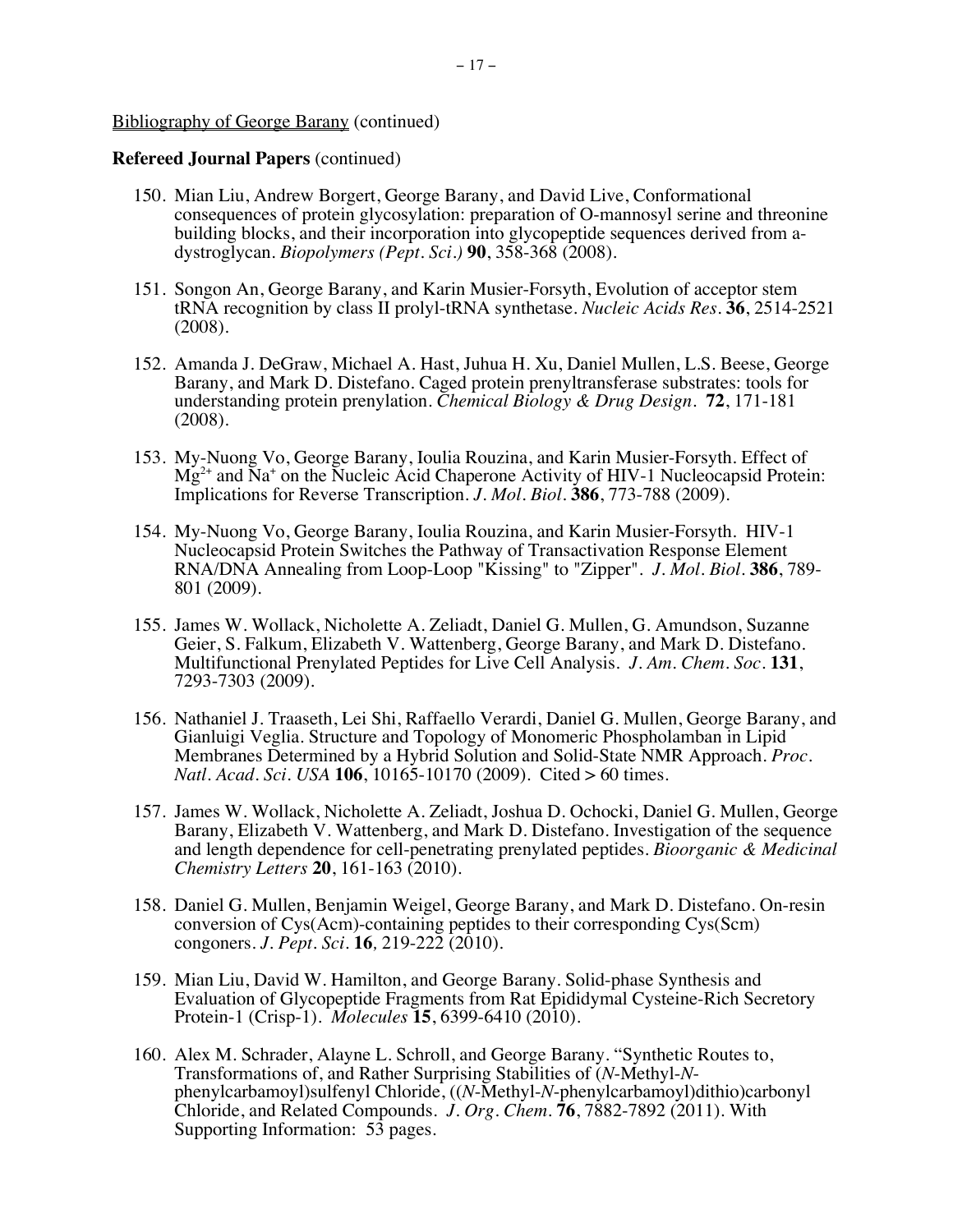- 161. Daniel G. Mullen, Raffaello Verardi, Fernando Porcelli, Andrea Scaloni, George Barany, and Gianluigi Veglia. Synthesis and characterization of the 47-residue heterodimeric antimicrobial peptide distinctin, featuring directed disulfide bridge formation. *Biopolymers (Pept. Sci.)* **98**, 479-84 (2012).
- 162. Andrew Borgert, Jamie Heimburg-Molinaro, Xuezheng Song, Yi Lasanajak, Tongzhong Ju, Mian Liu, Pamela Thompson, Govind Ragupathi, George Barany, David F. Smith, Richard D. Cummings, and David Live. Deciphering Structural Elements of Mucin Glycoprotein Recognition. *ACS Chem. Biol*. **7**, 1031-1039 (2012). With Supporting Information: 11 pages.
- 163. Alayne L. Schroll, Maren Pink, and George Barany. Bis(*N*-methyl-*N*phenylcarbamoyl)disulfane. *Acta Cryst. E* **68**, o1550 (2012). With Supporting Information: 5 pages.
- 164. David K. Ford, Victor G. Young Jr., and George Barany. Bis[(methylsulfanyl)carbonyl]disulfane. *Acta Cryst. E* **68**, o2102 (2012). With Supporting Information: 6 pages.
- 165. Mithun Mitra, Wei Wang, My-Nuong Vo, Ioulia Rouzina, George Barany, and Karin Musier-Forsyth. The N-Terminal Zinc Finger and Flanking Basic Domains Represent the Minimal Region of the Human Immunodeficiency Virus Type-1 Nucleocapsid Protein for Targeting Chaperone Function. *Biochemistry* **52**, 8226-8236 (2013).
- 166. George Barany, Matthew J. Henley, Lauren A. Polski, Alayne L. Schroll, and Victor G. Young Jr. Crystal structure of bis(*N*-methyl-*N*-phenylamino)trisulfane. *Acta Cryst. E* **71**, 836-839 (2015). With Supporting Information: 6 pages.
- 167. Barbara L. Goldenberg, Victor G. Young Jr, and George Barany. Crystal structures of three (trichloromethyl)(carbamoyl)disulfanes. *Acta Cryst. E* **71**, 1169-1173 (2015). With Supporting Information: 11 pages.
- 168. Matthew J. Henley, Alex M. Schrader, Victor G. Young Jr, and George Barany. Crystal structure of *O*-ethyl *N*-(ethoxycarbonyl)thiocarbamate *Acta Cryst. E* **71**, o782-o783 (2015). With Supporting Information: 6 pages.
- 169. Matthew J. Henley, Alayne L. Schroll, Victor G. Young, and George Barany. Crystal structures of (*N*-methyl-*N*-phenylamino)(*N*-methyl-*N*-phenylcarbamoyl)sulfide and the corresponding disulfane. *Acta Cryst. E* **71**, 1371–1374 (2015). With Supporting Information: 7 Pages.
- 170. George Barany, Doyle Britton, Lin Chen, Robert P. Hammer, Matthew J. Henley, Alex M. Schrader, and Victor G. Young, Jr. Unexpectedly Stable (Chlorocarbonyl)(*N*ethoxycarbonylcarbamoyl)disulfane, and Related Compounds That Model the Zumach– Weiss–Kühle (ZWK) Reaction for Synthesis of 1,2,4-Dithiazolidine-3,5-diones. *J. Org. Chem.* **80**, 11313-11321 (2015). With Supporting Information: 29 pages.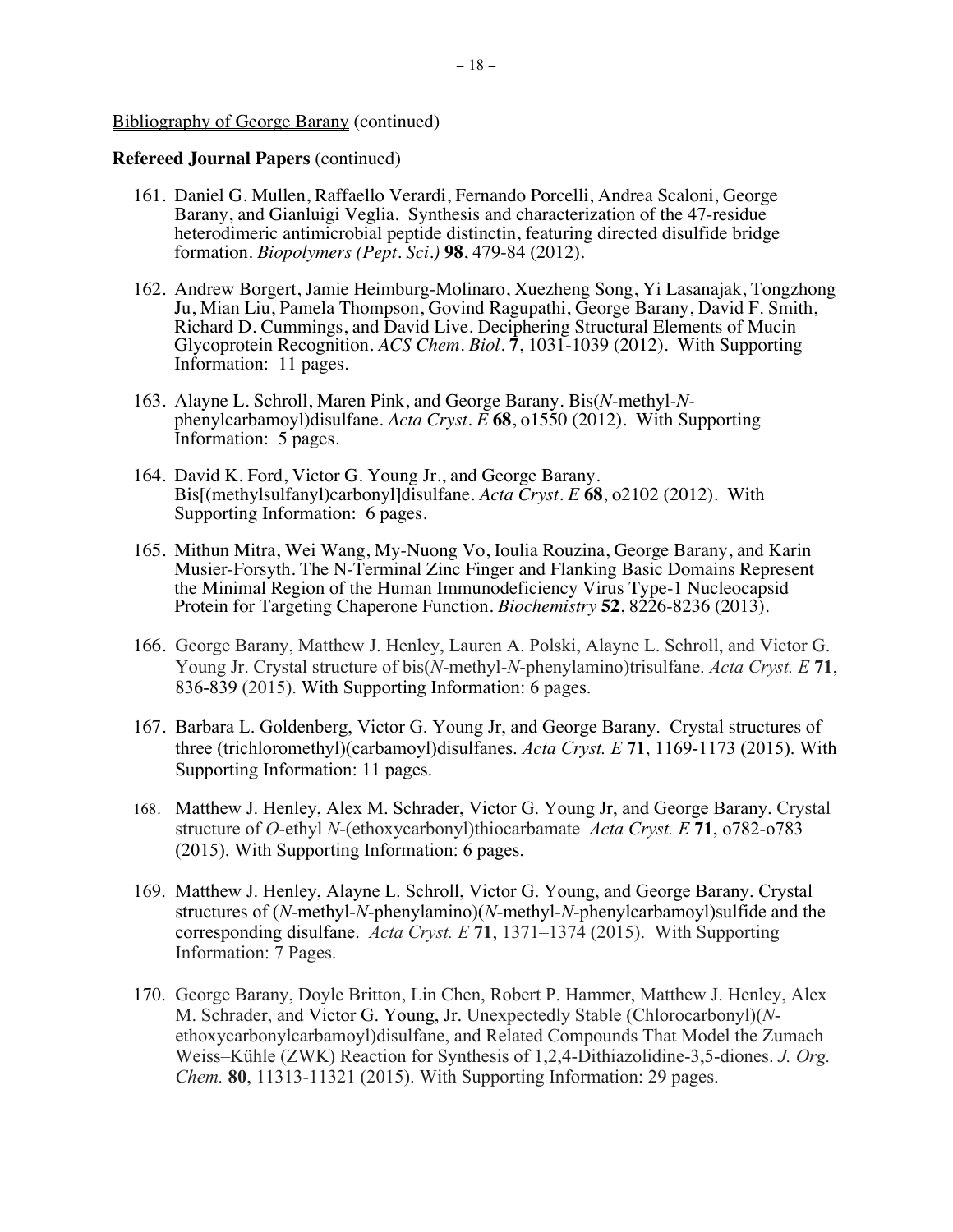## **Refereed Proceedings of Scientific Conferences**

- 1. G. Barany, A.L.C. Smit, D.V. Bowen, R.B. Merrifield, and F.H. Field. Isobutane CIMS of Urethane Protecting Groups. *In* "Proceedings of 24th Annual Conference on Mass Spectrometry and Allied Topics, San Diego, CA, May 9-11, 1976," pp. 178-180.
- 2. R.B. Merrifield, George Barany, Wesley L. Cosand, Martin Engelhard, and Svetlana Mojsov. Some Recent Developments in Solid Phase Peptide Synthesis. *In* "Peptides: Proceedings of the Fifth American Peptide Symposium" (M. Goodman and J. Meienhofer, eds.), John Wiley & Sons, New York, 1977, pp. 488-502.
- 3. G. Barany. The Mechanism of Thiolytic Removal of the Dithiasuccinoyl Amino Protecting Group. *In* "Peptides-Structure and Biological Function: Proceedings of the Sixth American Peptide Symposium" (E. Gross and J. Meienhofer, eds.), Pierce Chemical Co., Rockford, Illinois, 1979, pp. 313-316.
- 4. George Barany, D.V. Bowen, R.B. Merrifield, and F.H. Field. The Mass Spectral Characterization of Dithiasuccinoyl (Dts) Amines and Amino Acids. *In* "Proceedings of 28th Annual Conference on Mass Spectrometry and Allied Topics, New York, N.Y., May 25-30, 1980," pp. 692-693.
- 5. George Barany and Mark A. Steine. Positive and Negative Chemical Ionization Mass Spectrometry of *N*-Protected Amino Acids. *In* "Proceedings of 29th Annual Conference on Mass Spectrometry and Allied Topics, Minneapolis, Minnesota, May 24-29, 1981," pp. 689-690.
- 6. George Barany and Shmuel Zalipsky. A Convenient General Method for Synthesis of *Nα* -Dithiasuccinoyl (Dts) Amino Acids: Application of Polyethylene Glycol as a Carrier for Functional Purification. *In* "Peptides-Structure and Function: Proceedings of the Eighth American Peptide Symposium" (V.J. Hruby and D.H. Rich, eds.), Pierce Chemical Co., Rockford, Illinois, 1983, pp. 159-162.
- 7. Edmund A. Larka, Alayne L. Schroll, and George Barany. Mass Spectrometry for Structural Assignments of Novel Polychloro, Polysulfur Compounds. *In* "Proceedings of 31st Annual Conference on Mass Spectrometry and Allied Topics, Boston, Massachusetts, May 8-13, 1983," pp. 577-578.
- 8. George Barany, Andrew W. Mott and Edmund A. Larka. Chemistry and Mass Spectrometry of Polysulfanes: Selective Sulfur-34 Incorporation Studies. *In* "Proceedings of 32nd Annual Conference on Mass Spectrometry and Allied Topics, San Antonio, Texas, May 27-June 1, 1984," pp. 481-482.
- 9. Fernando Albericio, Urszula Słomczyñska, Daniel G. Mullen, Shmuel Zalipsky, and George Barany. Orthogonal Solid-Phase Peptide Synthesis with  $N^{\alpha}$ -Dithiasuccinoyl (Dts) Amino Acids and *N*-(Isopropyldithio)carbonylproline. *In* "Peptides 1984: Proceedings of the Eighteenth European Peptide Symposium" (U. Ragnarsson, ed.), Almqvist & Wiksell, Stockholm, Sweden, 1984, pp. 181-184.
- 10. Shmuel Zalipsky, Fernando Albericio, and George Barany. Preparation and Use of an Aminoethyl Polyethylene Glycol-Crosslinked Polystyrene Graft Resin Support for Solid-Phase Peptide Synthesis. *In* "Peptides-Structure and Function: Proceedings of the Ninth American Peptide Symposium" (C.M. Deber, V.J. Hruby, and K.D. Kopple, eds.), Pierce Chemical Co., Rockford, Illinois, 1985, pp. 257-260.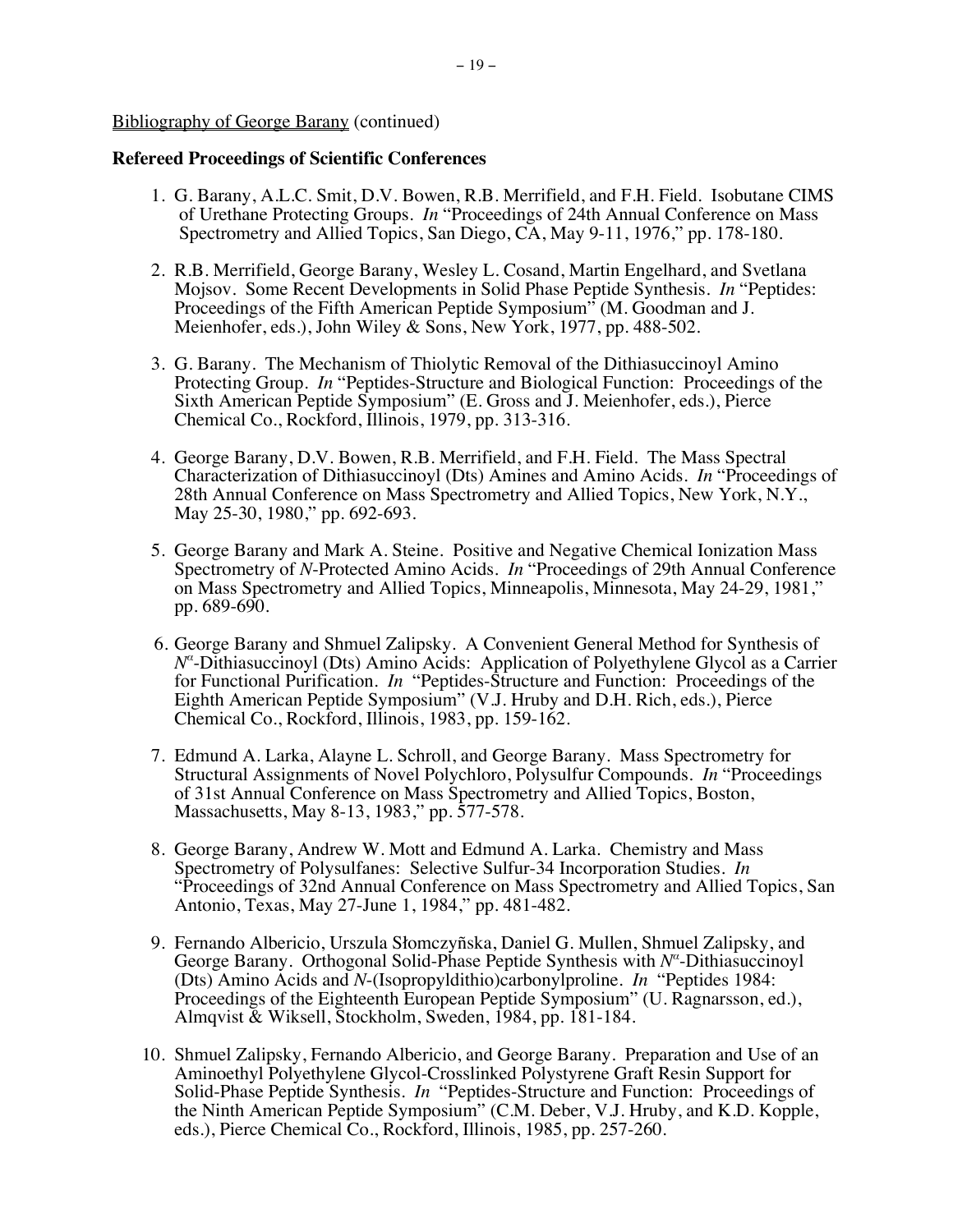- 11. F. Albericio, U. Słomczyñska, and G. Barany. New Handles for the Synthesis of *C*-Terminal Peptide Amides. *In* "Forum Peptides Le Cap d'Agde 1984" (B. Castro and J. Martinez, eds.), Les Impressions Dohr, Nancy, France, 1986, pp. 1-5.
- 12. A.W. Mott, U. Słomczyñska, and G. Barany. Formation of Sulfur-Sulfur Bonds During Solid-Phase Peptide Synthesis: Application to the Synthesis of Oxytocin. *In* "Forum Peptides Le Cap d'Agde 1984" (B. Castro and J. Martinez, eds.), Les Impressions Dohr, Nancy, France, 1986, pp. 321-324.
- 13. Shmuel Zalipsky and George Barany. Preparation of Polyethylene Glycol Derivatives with Two Different Functional Groups at the Termini. *Polymer Preprints Am. Chem. Soc. Div. Polym. Chem.* **27**, 1-2 (1986).
- 14. Fernando Albericio, Nancy Kneib-Cordonier, Lajos Gera, Robert P. Hammer, Derek Hudson, and George Barany. Solid phase synthesis of *C*-terminal peptide amides under mild conditions. *In* "Peptides-Chemistry and Biology: Proceedings of the Tenth American Peptide Symposium" (G.R. Marshall, ed.), ESCOM Science Publishers, Leiden, The Netherlands, 1988, pp. 159-161.
- 15. Nancy Kneib-Cordonier, Fernando Albericio, and George Barany. Orthogonal solidphase synthesis of human gastrin-I under mild conditions. *In* "Peptides-Chemistry, Structure and Biology: Proceedings of the Eleventh American Peptide Symposium" (J.E. Rivier and G.R. Marshall, eds.), ESCOM Science Publishers, Leiden, The Netherlands, 1990, pp. 895-897.
- 16. Carlos García-Echeverría, M. Antònia Molins, Robert P. Hammer, Fernando Albericio, Miquel Pons, George Barany, and Ernest Giralt. Cyclization of disulfide-containing peptides in solid-phase synthesis. *In* "Peptides-Chemistry, Structure and Biology: Proceedings of the Eleventh American Peptide Symposium" (J.E. Rivier and G.R. Marshall, eds.), ESCOM Science Publishers, Leiden, The Netherlands, 1990, pp. 996- 998.
- 17. George Barany and Fernando Albericio. Mild orthogonal solid-phase peptide synthesis. *In* "Peptides 1990: Proceedings of the Twenty-First European Peptide Symposium" (E. Giralt and D. Andreu, eds.), ESCOM Science Publishers, Leiden, The Netherlands, 1991, pp. 139-142.
- 18. Roger J. Bontems, Peter Hegyes, Susan L. Bontems, Fernando Albericio, and George Barany. Synthesis and applications of XAL, a new acid-labile handle for solid-phase synthesis of peptide amides. *In* "Peptides-Chemistry and Biology: Proceedings of the Twelfth American Peptide Symposium" (J.A. Smith and J.E. Rivier, eds.), ESCOM Science Publishers, Leiden, The Netherlands, 1992, pp. 601-602.
- 19. George Barany, Fernando Albericio, Sara Biancalana, Susan L. Bontems, Jane L. Chang, Ramon Eritja, Marc Ferrer, Cynthia G. Fields, Gregg B. Fields, Matthew H. Lyttle, Núria A. Solé, Zhenping Tian, Robert J. Van Abel, Peter B. Wright, Samuel Zalipsky, and Derek Hudson. Biopolymer syntheses on novel polyethylene glycol-polystyrene (PEG-PS) graft supports. *In* "Peptides-Chemistry and Biology: Proceedings of the Twelfth American Peptide Symposium" (J.A. Smith and J.E. Rivier, eds.), ESCOM Science Publishers, Leiden, The Netherlands, 1992, pp. 603-604.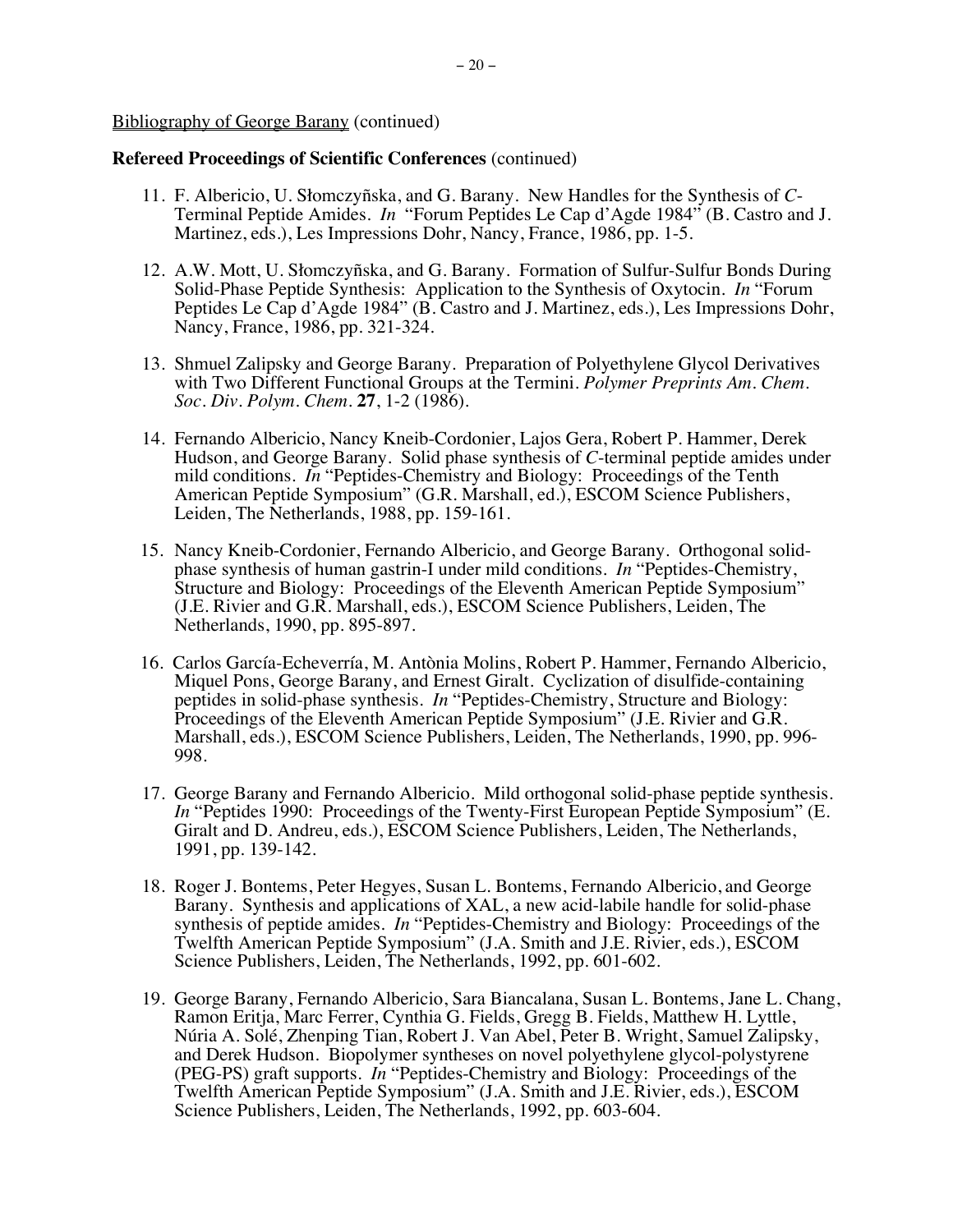- 20. Mark C. Munson, Carlos García-Echeverría, Fernando Albericio, and George Barany. Novel cysteine protecting groups for the *N*a-9-fluorenylmethyloxycarbonyl (Fmoc) strategy of peptide synthesis. *In* "Peptides-Chemistry and Biology: Proceedings of the Twelfth American Peptide Symposium" (J.A. Smith and J.E. Rivier, eds.), ESCOM Science Publishers, Leiden, The Netherlands, 1992, pp. 605-606.
- 21. Michael E. Selsted, Jack N. Levy, Robert J. Van Abel, James S. Cullor, Roger J. Bontems, and George Barany. Purification, characterization, synthesis and cDNA cloning of indolicidin: A tryptophan-rich microbicidal tridecapeptide from neutrophils. *In* "Peptides-Chemistry and Biology: Proceedings of the Twelfth American Peptide Symposium" (J.A. Smith and J.E. Rivier, eds.), ESCOM Science Publishers, Leiden, The Netherlands, 1992, pp. 905-907.
- 22. Miriam Royo, Carlos García-Echeverría, Mark C. Munson, Urszula Słomczyñska, Ramon Eritja, Ernest Giralt, George Barany, and Fernando Albericio. Cysteine Protection in Solid-Phase Peptide Synthesis. *In* "Innovation and Perspectives in Solid Phase Synthesis: Peptides, Polypeptides and Oligonucleotides 1992" (R. Epton, ed.), Intercept Limited, Andover, England, 1992, pp. 461-465.
- 23. Marc Ferrer, Clare Woodward, and George Barany. Solid-phase synthesis of bovine pancreatic trypsin inhibitor and analogues designed to determine the role of disulfide bridges in protein folding and stability. *In* "Peptides 1992: Proceedings of the Twenty-Second European Peptide Symposium" (C.H. Schneider and A.N. Eberle, eds.), ESCOM Science Publishers, Leiden, The Netherlands, 1993, pp. 73-74.
- 24. Fernando Albericio, George Barany, Gregg B. Fields, Derek Hudson, Steven A. Kates, Matthew H. Lyttle, and Nuria A. Solé. Allyl-based orthogonal solid phase peptide synthesis. *In* "Peptides 1992: Proceedings of the Twenty-Second European Peptide Symposium" (C.H. Schneider and A.N. Eberle, eds.), ESCOM Science Publishers, Leiden, The Netherlands, 1993, pp. 191-193.
- 25. George Barany, Fernando Albericio, Núria A. Solé, G. William Griffin, Steven A. Kates, and Derek Hudson. Novel polyethylene glycol-polystyrene (PEG-PS) graft supports for solid-phase peptide synthesis. *In* "Peptides 1992: Proceedings of the Twenty-Second European Peptide Symposium" (C.H. Schneider and A.N. Eberle, eds.), ESCOM Science Publishers, Leiden, The Netherlands, 1993, pp. 267-268.
- 26. Elizabeth A. Ottinger, Núria A. Solé, Zhenping Tian, David A. Bernlohr, and George Barany. Solid-phase synthesis of phosphorylated peptides by phosphoramidite chemistry. *In* "Peptides 1992: Proceedings of the Twenty-Second European Peptide Symposium" (C.H. Schneider and A.N. Eberle, eds.), ESCOM Science Publishers, Leiden, The Netherlands, 1993, pp. 334-335.
- 27. Yongxin Han, Mark C. Munson, Fernando Albericio, and George Barany. Preparation and applications of xanthenylamide (XAL) handles for mild Fmoc solid-phase synthesis of *C*-terminal peptide amides. *In* "Peptides-Biology and Chemistry: Proceedings of the 1992 Chinese Peptide Symposium" (Y.-c. Du, J.P. Tam, and Y.-s. Zhang, eds.), ESCOM Science Publishers, Leiden, The Netherlands, 1993, pp. 301-304.
- 28. N.A. Solé, S.A. Kates, F. Albericio, and G. Barany. Orthogonal solid-phase synthesis of bicyclic analogues of a-conotoxin SI. *In* "Peptides-Chemistry, Structure and Biology: Proceedings of the Thirteenth American Peptide Symposium" (R.S. Hodges and J.A. Smith, eds.), ESCOM Science Publishers, Leiden, The Netherlands, 1994, pp. 93-94.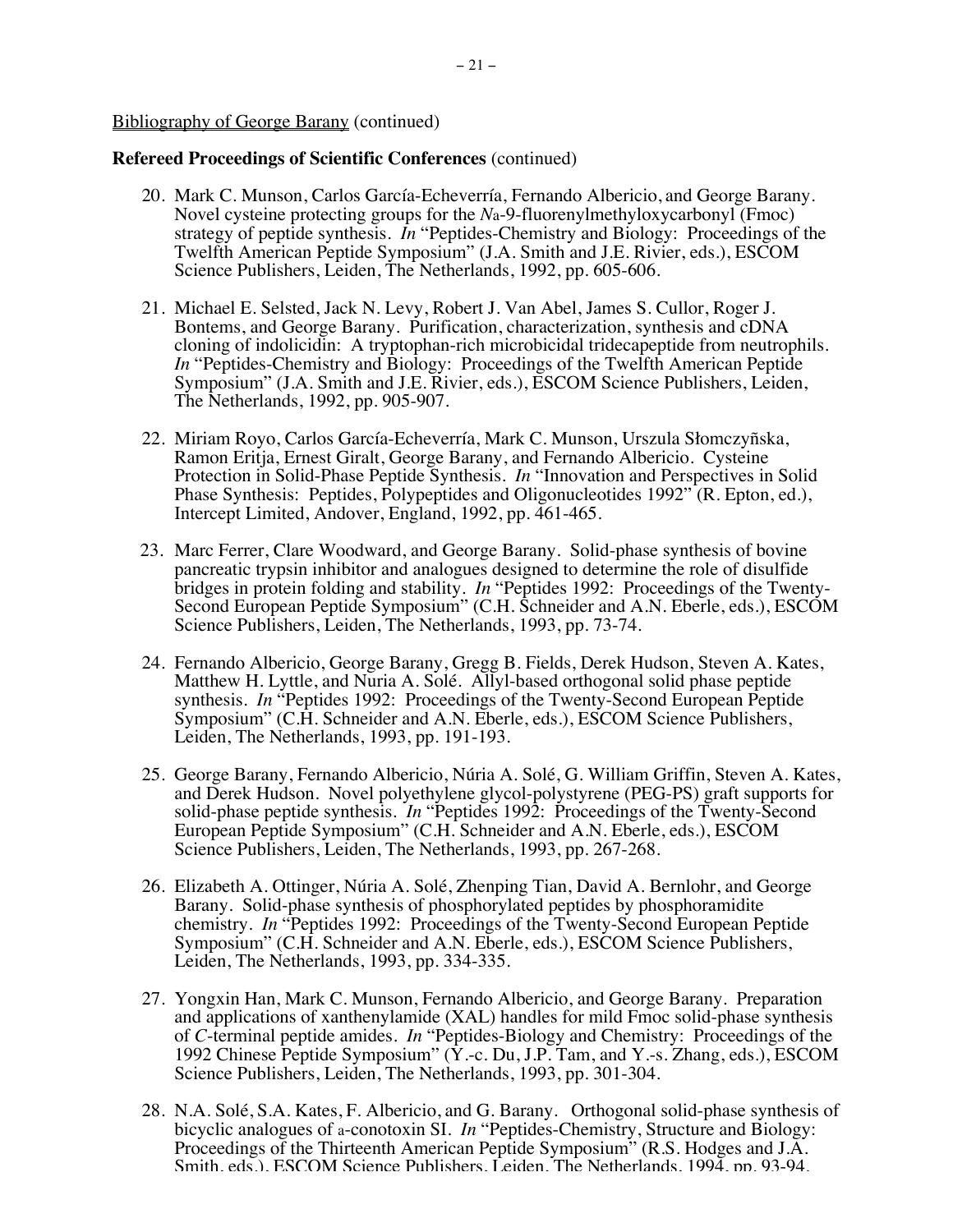- 29. S.A. Kates, S.B. Daniels, N.A. Solé, G. Barany, and F. Albericio. Automated allyl chemistry for solid-phase peptide synthesis: Applications to cyclic and branched peptides. *In* "Peptides-Chemistry, Structure and Biology: Proceedings of the Thirteenth American Peptide Symposium" (R.S. Hodges and J.A. Smith, eds.), ESCOM Science Publishers, Leiden, The Netherlands, 1994, pp. 113-115.
- 30. Núria A. Solé, Steven A. Kates, Fernando Albericio, and George Barany. Orthogonal Solid-Phase Synthesis of Bicyclic Peptides. *In* "Innovation and Perspectives in Solid Phase Synthesis: Peptides, Proteins and Nucleic Acids, Biological and Biomedical Applications, 1994" (R. Epton, ed.), Mayflower Worldwide Ltd., Birmingham, England, 1994, pp. 105-110.
- 31. Josef Vágner, Viktor Krchák, Nikolai F. Sepetov, Peter trop, Kit S. Lam, George Barany, and Michal Lebl. Novel Methodology for Differentiation of "Surface" and "Interior" Areas of Polyoxyethylene-Polystyrene (POE-PS) Supports: Application to Library Screening Procedures. *In* "Innovation and Perspectives in Solid Phase Synthesis: Peptides, Proteins and Nucleic Acids, Biological and Biomedical Applications, 1994" (R. Epton, ed.), Mayflower Worldwide Ltd., Birmingham, England, 1994, pp. 347-352.
- 32. Yongxin Han and George Barany. Convenient Preparation of 3-Alkoxyxanthenylamide (3-XAL) Handles for Fmoc Solid-Phase Synthesis of *C*-Terminal Peptide Amides. *In*  "Innovation and Perspectives in Solid Phase Synthesis: Peptides, Proteins and Nucleic Acids, Biological and Biomedical Applications, 1994" (R. Epton, ed.), Mayflower Worldwide Ltd., Birmingham, England, 1994, pp. 525-526.
- 33. Mark C. Munson, Adam W. Cook, and George Barany. Solid-Phase Synthesis of the Parallel Dimer of Deamino-1-Carba-Oxytocin. *In* "Innovation and Perspectives in Solid Phase Synthesis: Peptides, Proteins and Nucleic Acids, Biological and Biomedical Applications, 1994" (R. Epton, ed.), Mayflower Worldwide Ltd., Birmingham, England, 1994, pp. 611-614.
- 34. Michael F. Songster and George Barany. Preparation and Application of the 5-(4- (Triphenylmethyl)aminomethyl-3,5-dimethoxyphenoxy)valeric Acid (Trt-PAL) Handle for Solid-Phase Peptide Synthesis. *In* "Innovation and Perspectives in Solid Phase Synthesis: Peptides, Proteins and Nucleic Acids, Biological and Biomedical Applications, 1994" (R. Epton, ed.), Mayflower Worldwide Ltd., Birmingham, England, 1994, pp. 685-688.
- 35. S.A. Kates, C.A. Minor, F. Albericio, Y. Han, and G. Barany. Use of XAL handles for solid-phase synthesis of peptide amides. *In* "Peptides 1994: Proceedings of the Twenty-Third European Peptide Symposium" (H.L.S. Maia, ed.), ESCOM Science Publishers, Leiden, The Netherlands, 1995, pp. 262-264.
- 36. F. Albericio, J. Bacardit, G. Barany, J.M. Coull, M. Egholm, E. Giralt, G.W. Griffin, S.A. Kates, E. Nicolás, and N.A. Solé. Polyethylene glycol-polystyrene (PEG-PS) supports for Boc solid-phase peptide and PNA synthesis strategies. *In* "Peptides 1994: Proceedings of the Twenty-Third European Peptide Symposium" (H.L.S. Maia, ed.), ESCOM Science Publishers, Leiden, The Netherlands, 1995, pp. 271-272.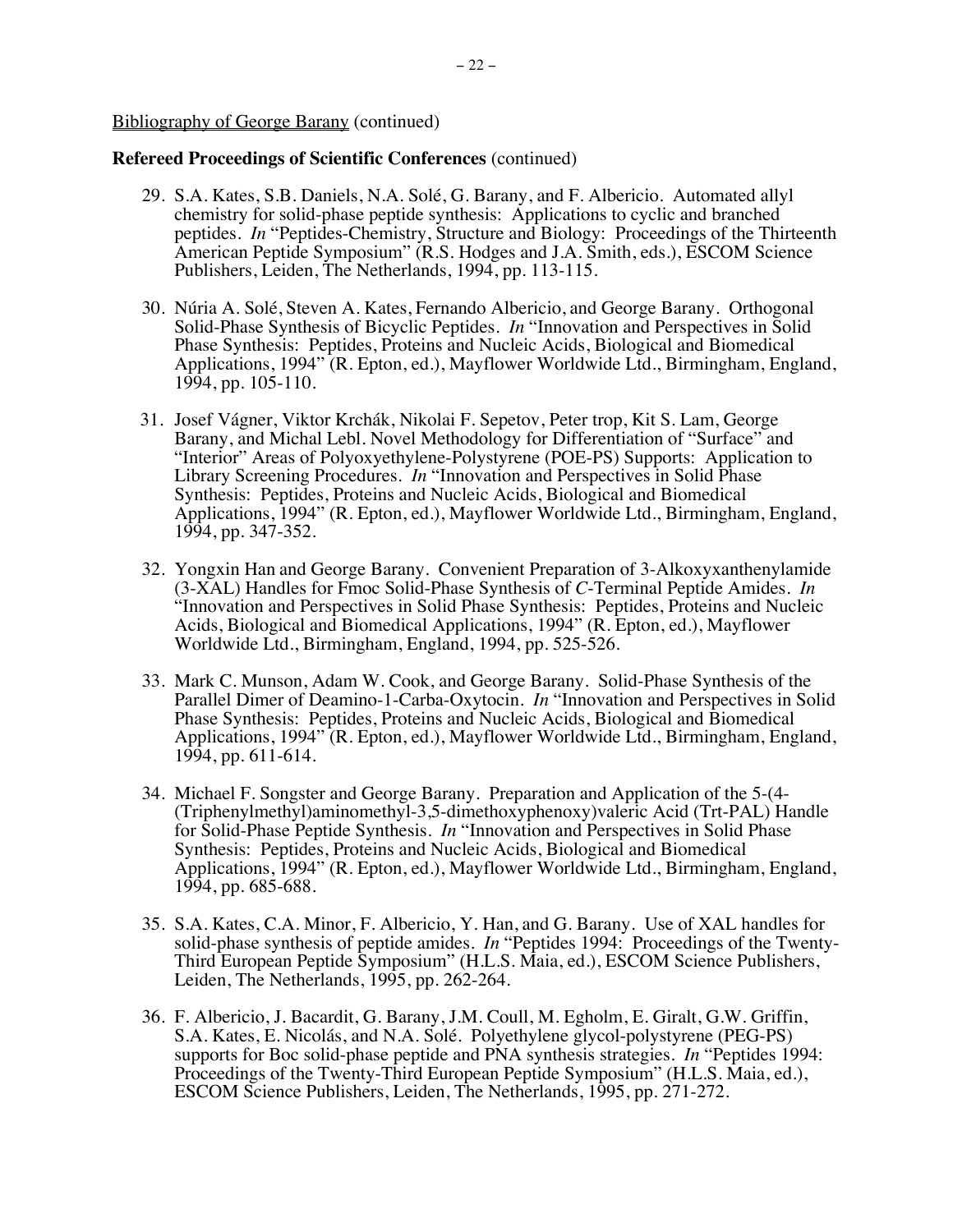- 37. K.J. Jensen and G. Barany. Carbohydrates as templates for *de novo* design of proteins. *In* "Peptides 1994: Proceedings of the Twenty-Third European Peptide Symposium" (H.L.S. Maia, ed.), ESCOM Science Publishers, Leiden, The Netherlands, 1995, pp. 443-444.
- 38. P.R. Hansen, K.J. Jensen, and G. Barany. Solid-phase synthesis of *O*-glycopeptides from *N*-dithiasuccinoyl-protected D-glucosamine derivatives. *In* "Peptides 1994: Proceedings of the Twenty-Third European Peptide Symposium" (H.L.S. Maia, ed.), ESCOM Science Publishers, Leiden, The Netherlands, 1995, pp. 729-730.
- 39. K.J. Jensen, E. Bardají, F. Albericio, J.M. Coull, and G. Barany. Synthesis of peptide nucleic acid (PNA) oligomers from *N*-dithiasuccinoyl (Dts) protected monomers. *In* "Peptides 1994: Proceedings of the Twenty-Third European Peptide Symposium" (H.L.S. Maia, ed.), ESCOM Science Publishers, Leiden, The Netherlands, 1995, pp. 757-758.
- 40. K.J. Jensen, M.F. Songster, J. Vágner, J. Alsina, F. Albericio, and G. Barany. A Novel Handle Approach for Solid Phase Peptide Synthesis: Backbone Amide Linker (BAL) Anchoring. *In* "Peptides: Chemistry, Structure and Biology. Proceedings of the Fourteenth American Peptide Symposium" (Pravin T.P. Kaumaya and Robert S. Hodges, eds.), Mayflower Scientific Ltd., Kingswinford, England, 1996, pp. 30-32.
- 41. N.A. Solé, Y. Han, J. Vágner, C.M. Gross, J. Tejbrant, and G. Barany. Novel *N* and *S*-Xanthenyl Protecting Groups for Side-chains of Asparagine, Glutamine, and Cysteine and their Applications for Fmoc Solid Phase Peptide Synthesis. *In* "Peptides: Chemistry, Structure and Biology. Proceedings of the Fourteenth American Peptide Symposium" (Pravin T.P. Kaumaya and Robert S. Hodges, eds.), Mayflower Scientific Ltd., Kingswinford, England, 1996, pp. 113-114.
- 42. Q. Xu, K. Musier-Forsyth, R.P. Hammer, and G. Barany. N-Dithiasuccinoyl (Dts)- Amines: Novel Sulfurizing Reagents for the Solid Phase Preparation of Thiophosphopeptides and Oligodeoxyribonucleotide Phosphorothioates. *In* "Peptides: Chemistry, Structure and Biology. Proceedings of the Fourteenth American Peptide Symposium" (Pravin T.P. Kaumaya and Robert S. Hodges, eds.), Mayflower Scientific Ltd., Kingswinford, England, 1996, pp. 123-124.
- 43. B.F. McGuinness, S.A. Kates, G.W. Griffin, L.W. Herman, N.A. Solé, J. Vágner, F. Albericio, and G. Barany. "High Load" Polyethylene Glycol-Polystyrene Graft Supports for Solid Phase Peptide Synthesis. *In* "Peptides: Chemistry, Structure and Biology. Proceedings of the Fourteenth American Peptide Symposium" (Pravin T.P. Kaumaya and Robert S. Hodges, eds.), Mayflower Scientific Ltd., Kingswinford, England, 1996, pp. 125-126.
- 44. V. Krchák, J. Vágner, Z. Flegelová, A.S. Weichsel, G. Barany, and M. Lebl. Use of Solid Phase Mitsunobu and Wittig Reactions for Construction of Peptide and Nonpeptide Libraries. *In* "Peptides: Chemistry, Structure and Biology. Proceedings of the Fourteenth American Peptide Symposium" (Pravin T.P. Kaumaya and Robert S. Hodges, eds.), Mayflower Scientific Ltd., Kingswinford, England, 1996, pp. 307-308.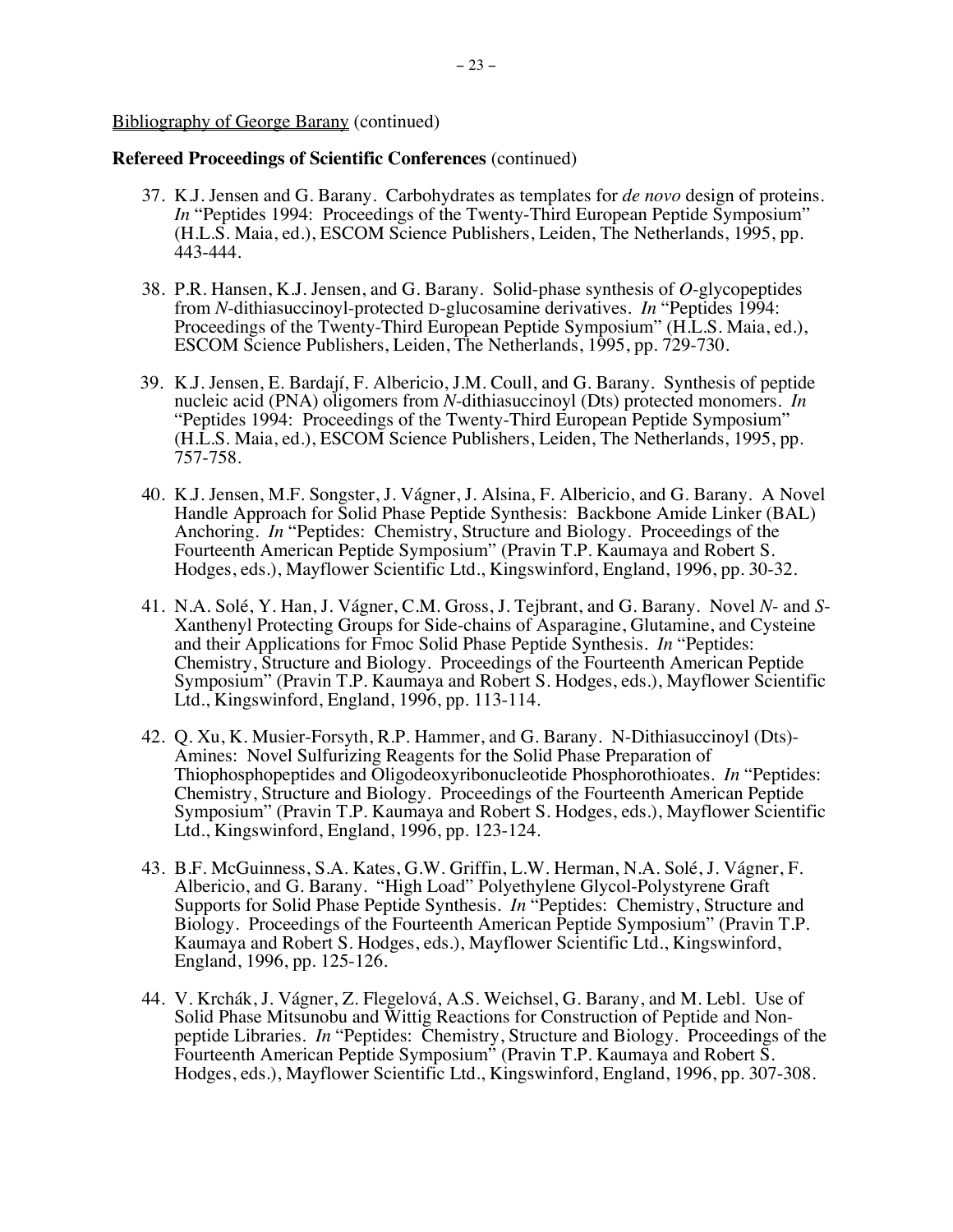- 45. E.J. Barbar, H. Pan, C.M. Gross, C. Woodward, and G. Barany. Synthetic and Chemically Modified Models of Bovine Pancreatic Trypsin Inhibitor (BPTI) Folding Intermediates. *In* "Peptides: Chemistry, Structure and Biology. Proceedings of the Fourteenth American Peptide Symposium" (Pravin T.P. Kaumaya and Robert S. Hodges, eds.), Mayflower Scientific Ltd., Kingswinford, England, 1996, pp. 845-846.
- 46. M. Kempe and G. Barany. Novel Highly Cross-linked Supports for Solid Phase Peptide Synthesis. *In* "Peptides: Chemistry, Structure and Biology. Proceedings of the Fourteenth American Peptide Symposium" (Pravin T.P. Kaumaya and Robert S. Hodges, eds.), Mayflower Scientific Ltd., Kingswinford, England, 1996, pp. 865-866.
- 47. Knud J. Jensen, Michael F. Songster, Jordi Alsina, Josef Vágner, Fernando Albericio, and George Barany. Backbone Amide (BAL) Anchoring in Solid-Phase Peptide Synthesis. *In* "Innovation and Perspectives in Solid Phase Synthesis & Combinatorial Libraries: Peptides, Proteins and Nucleic Acids, Small Molecule Organic Chemical Diversity, 1996" (R. Epton, ed.), Mayflower Scientific Ltd., Birmingham, England, 1997, pp. 187-190.
- 48. Maria Kempe and George Barany. Novel Highly Cross-Linked Supports for Solid-Phase Applications. *In* "Innovation and Perspectives in Solid Phase Synthesis & Combinatorial Libraries: Peptides, Proteins and Nucleic Acids, Small Molecule Organic Chemical Diversity, 1996" (R. Epton, ed.), Mayflower Scientific Ltd., Birmingham, England, 1997, pp. 191-194.
- 49. Yongxin Han, Josef Vágner, and George Barany. A New Side-Chain Anchoring Strategy for Solid-Phase Synthesis of Peptide Acids with *C*-Terminal Cysteine. *In*  "Innovation and Perspectives in Solid Phase Synthesis & Combinatorial Libraries: Peptides, Proteins and Nucleic Acids, Small Molecule Organic Chemical Diversity, 1996" (R. Epton, ed.), Mayflower Scientific Ltd., Birmingham, England, 1997, pp. 385- 388.
- 50. Elizabeth A. Ottinger, Qinghong Xu, and George Barany. Side Reactions Associated with Phosphopeptide Synthesis. *In* "Innovation and Perspectives in Solid Phase Synthesis & Combinatorial Libraries: Peptides, Proteins and Nucleic Acids, Small Molecule Organic Chemical Diversity, 1996" (R. Epton, ed.), Mayflower Scientific Ltd., Birmingham, England, 1997, pp. 495-498.
- 51. Michael F. Songster, Josef Vágner, and George Barany. Novel Handles for Solid-Phase Synthesis of Peptide *N*-Alkylamides. *In* "Innovation and Perspectives in Solid Phase Synthesis & Combinatorial Libraries: Peptides, Proteins and Nucleic Acids, Small Molecule Organic Chemical Diversity, 1996" (R. Epton, ed.), Mayflower Scientific Ltd., Birmingham, England, 1997, pp. 537-538.
- 52. Qinghong Xu, Karin Musier-Forsyth, Robert P. Hammer, and George Barany. *N*-Dithiasuccinoyl (Dts)-Amines: Novel Sulfurizing Reagents for the Solid-Phase Preparation of Thiophosphopeptides and Oligodeoxyribonucleoside Phosphorothioates. *In* "Innovation and Perspectives in Solid Phase Synthesis & Combinatorial Libraries: Peptides, Proteins and Nucleic Acids, Small Molecule Organic Chemical Diversity, 1996" (R. Epton, ed.), Mayflower Scientific Ltd., Birmingham, England, 1997, pp. 561- 564.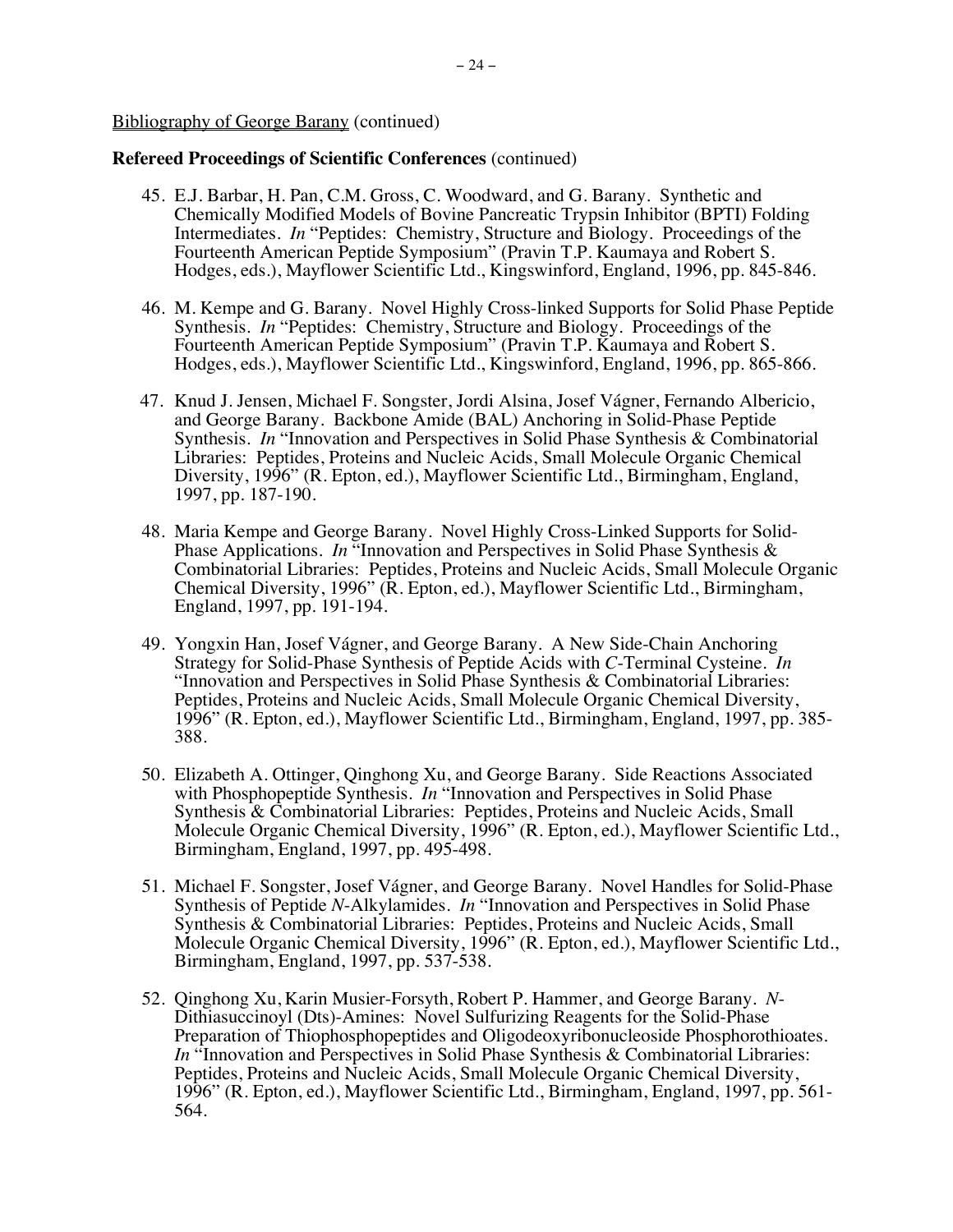- 53. George Barany, Fernando Albericio, Steven A. Kates, and Maria Kempe. Polyethylene Glycol-Containing Supports for Solid-Phase Synthesis of Peptides and Combinatorial Organic Libraries. *Polymer Preprints Am. Chem. Soc. Div. Polym. Chem.* **38**, 587-588 (1997).
- 54. Maria Kempe, Paul A. Keifer, and George Barany. CLEAR Supports for Solid-phase Synthesis. *In* "Peptides 1996: Proceedings of the Twenty-Fourth European Peptide Symposium" (Robert Ramage and Roger Epton, eds.), Mayflower Scientific Ltd., Birmingham, U.K., 1998, pp. 533-534.
- 55. Lin Chen and George Barany. New methods for synthesis of bis(cystine) peptide dimers. *In* "Peptides-Biology and Chemistry: Proceedings of the 1996 Chinese Peptide Symposium" (Xia-Jie Xu, Yun-Hua Ye, and James P. Tam, eds.), Kluwer Academic Publishers, Dordrecht, The Netherlands, 1998, pp. 27-28.
- 56. Fernando Albericio, Montse del Fresno, Ariadna Frieden, Miriam Royo, Jordi Alsina, Knud J. Jensen, Steven A. Kates, and George Barany. Backbone amide linker (BAL) for solid-phase synthesis of 2,5-piperazinediones (DKP), useful scaffolds for combinatorial chemistry. *In* "Peptides-Frontiers of Peptide Science: Proceedings of the Fifteenth American Peptide Symposium" (James P. Tam and Pravin T.P. Kaumaya, eds.), Kluwer Academic Publishers, Dordrecht, The Netherlands, 1999, pp. 37-39.
- 57. Steven A. Kates, Wade Hines, Michael A. Kelley, Paul Lynch, Fernando Albericio, and George Barany. Encoding schemes for application with polyethylene glycol-polystyrene graft (PEG-PS) supports in solid-phase peptide and small molecule synthesis. *In* "Peptides-Frontiers of Peptide Science: Proceedings of the Fifteenth American Peptide Symposium" (James P. Tam and Pravin T.P. Kaumaya, eds.), Kluwer Academic Publishers, Dordrecht, The Netherlands, 1999, pp. 67-68.
- 58. Qinghong Xu, Jie Zheng, George Barany, and David Cowburn. Topologies of consolidated ligands for the Src homology (SH)3 and SH2 domains of Abelson proteintyrosine kinase. *In* "Peptides-Frontiers of Peptide Science: Proceedings of the Fifteenth American Peptide Symposium" (James P. Tam and Pravin T.P. Kaumaya, eds.), Kluwer Academic Publishers, Dordrecht, The Netherlands, 1999, pp. 156-157.
- 59. Balazs Hargittai and George Barany. Intentional syntheses of disulfide-mispaired isomers of α-conotoxin SI and SIA. *In* "Peptides-Frontiers of Peptide Science: Proceedings of the Fifteenth American Peptide Symposium" (James P. Tam and Pravin T.P. Kaumaya, eds.), Kluwer Academic Publishers, Dordrecht, The Netherlands, 1999, pp. 271-272.
- 60. Balazs Hargittai, Yongxin Han, Steven A. Kates, and George Barany. *S*-Xanthenyl sidechain anchoring for solid-phase synthesis of cysteine-containing peptides. *In* "Peptides-Frontiers of Peptide Science: Proceedings of the Fifteenth American Peptide Symposium" (James P. Tam and Pravin T.P. Kaumaya, eds.), Kluwer Academic Publishers, Dordrecht, The Netherlands, 1999, p. 273-274.
- 61. Lin Chen, Steven R. Skinner, Thomas D. Gordon, John E. Taylor, George Barany, and Barry A. Morgan. Isolation, characterization and synthesis of a trisulfide related to the somatostatin analog lanreotide. *In* "Peptides-Frontiers of Peptide Science: Proceedings of the Fifteenth American Peptide Symposium" (James P. Tam and Pravin T.P. Kaumaya, eds.), Kluwer Academic Publishers, Dordrecht, The Netherlands, 1999, pp. 275-276.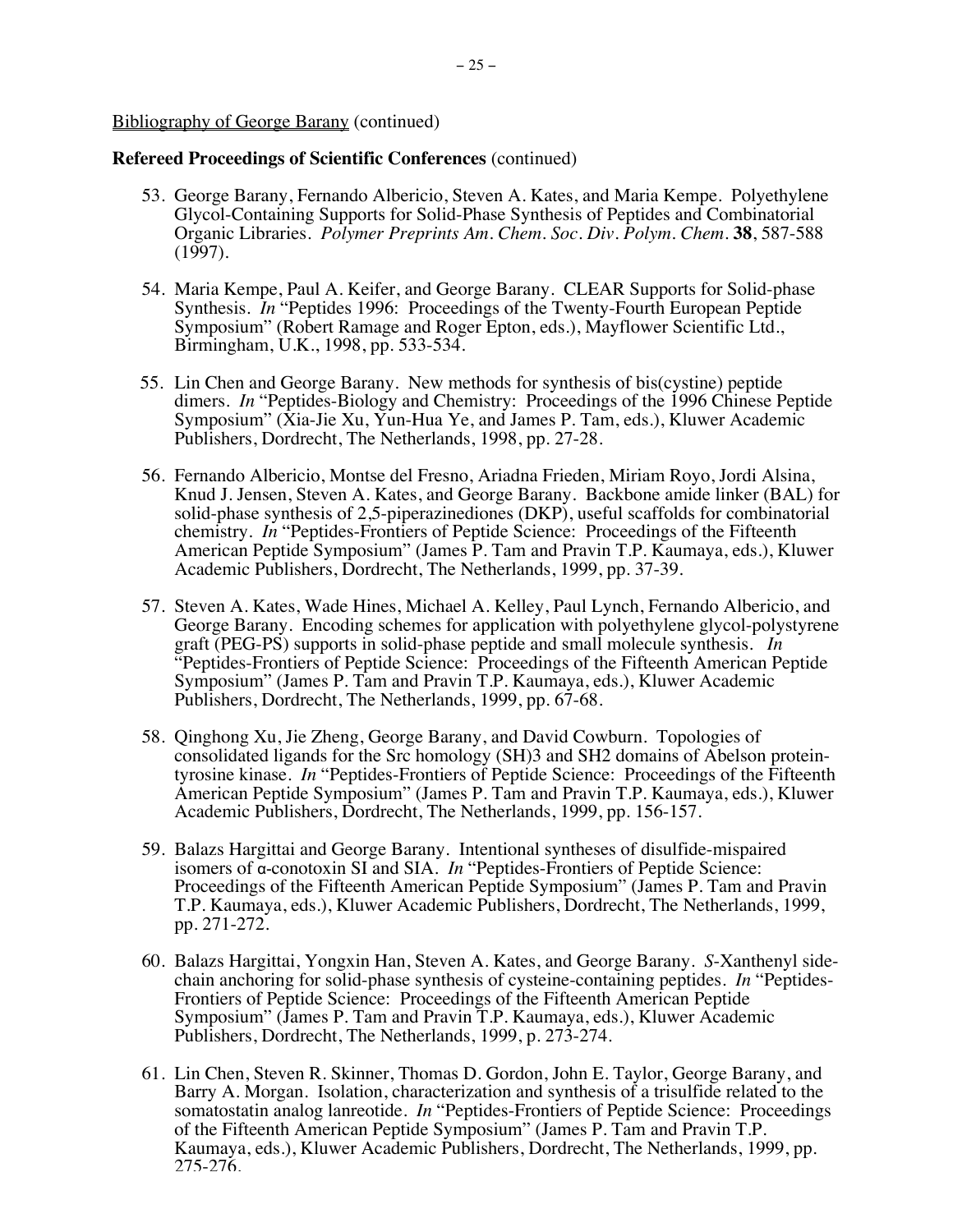- 62. Chongxi Yu and George Barany. Novel safety-catch protecting groups and handles cleavable by intramolecular cyclization. *In* "Peptides-Frontiers of Peptide Science: Proceedings of the Fifteenth American Peptide Symposium" (James P. Tam and Pravin T.P. Kaumaya, eds.), Kluwer Academic Publishers, Dordrecht, The Netherlands, 1999, pp. 277-278.
- 63. Yvonne M. Angell, Yongxin Han, Fernando Albericio, and George Barany. Minimization of cysteine racemization during stepwise solid-phase peptide synthesis. *In* "Peptides-Frontiers of Peptide Science: Proceedings of the Fifteenth American Peptide Symposium" (James P. Tam and Pravin T.P. Kaumaya, eds.), Kluwer Academic Publishers, Dordrecht, The Netherlands, 1999, pp. 339-340.
- 64. Ioana Annis and George Barany. Novel solid-phase reagents for facile formation of intramolecular disulfide bonds in peptides under mild conditions. *In* "Peptides-Frontiers of Peptide Science: Proceedings of the Fifteenth American Peptide Symposium" (James P. Tam and Pravin T.P. Kaumaya, eds.), Kluwer Academic Publishers, Dordrecht, The Netherlands, 1999, pp. 343-344.
- 65. Christopher M. Gross, Clare Woodward, and George Barany. Surveying the protein folding landscape: equilibrium models for partially folded intermediates of bovine pancreatic trypsin inhibitor (BPTI). *In* "Peptides-Frontiers of Peptide Science: Proceedings of the Fifteenth American Peptide Symposium" (James P. Tam and Pravin T.P. Kaumaya, eds.), Kluwer Academic Publishers, Dordrecht, The Netherlands, 1999, pp. 495-496.
- 66. Fernando Albericio, Ariadna Frieden, Montserrat del Fresno, Miriam Royo, Jordi Alsina, Knud J. Jensen, Steven A. Kates, and George Barany. Solid-Phase Synthesis of "Head-to-Tail" Cyclic and *C*-Terminal Modified Peptides. *In* "Innovation and Perspectives in Solid Phase Synthesis & Combinatorial Libraries, 1998: Proceedings of the Fifth International Symposium" (R. Epton, ed.), Mayflower Scientific Ltd., Birmingham, England, 1999, pp. 7-10.
- 67. Christopher Blackburn, George Barany, Fernando Albericio, and Steven A. Kates. Handles for Solid Phase Chemistry: Progress from Peptide to Small Molecule Synthesis. *In* "Innovation and Perspectives in Solid Phase Synthesis & Combinatorial Libraries, 1998: Proceedings of the Fifth International Symposium" (R. Epton, ed.), Mayflower Scientific Ltd., Birmingham, England, 1999, pp. 31-38.
- 68. Yvonne M. Angell, Knud J. Jensen, Christopher M. Gross and George Barany. Solid-Phase Synthesis of Peptide Nucleic Analogue (PNA) Sequences Taken to New Lengths. *In* "Innovation and Perspectives in Solid Phase Synthesis & Combinatorial Libraries, 1998: Proceedings of the Fifth International Symposium" (R. Epton, ed.), Mayflower Scientific Ltd., Birmingham, England, 1999, pp. 59-62.
- 69. George Barany, Yvonne M. Angell, Ioana Annis, Lin Chen, Christopher M. Gross, and Balazs Hargittai. Current Strategies for Disulfide Bridge Formation in Synthetic Peptides and Proteins. *In* "Innovation and Perspectives in Solid Phase Synthesis & Combinatorial Libraries, 1998: Proceedings of the Fifth International Symposium" (R. Epton, ed.), Mayflower Scientific Ltd., Birmingham, England, 1999, pp. 85-88.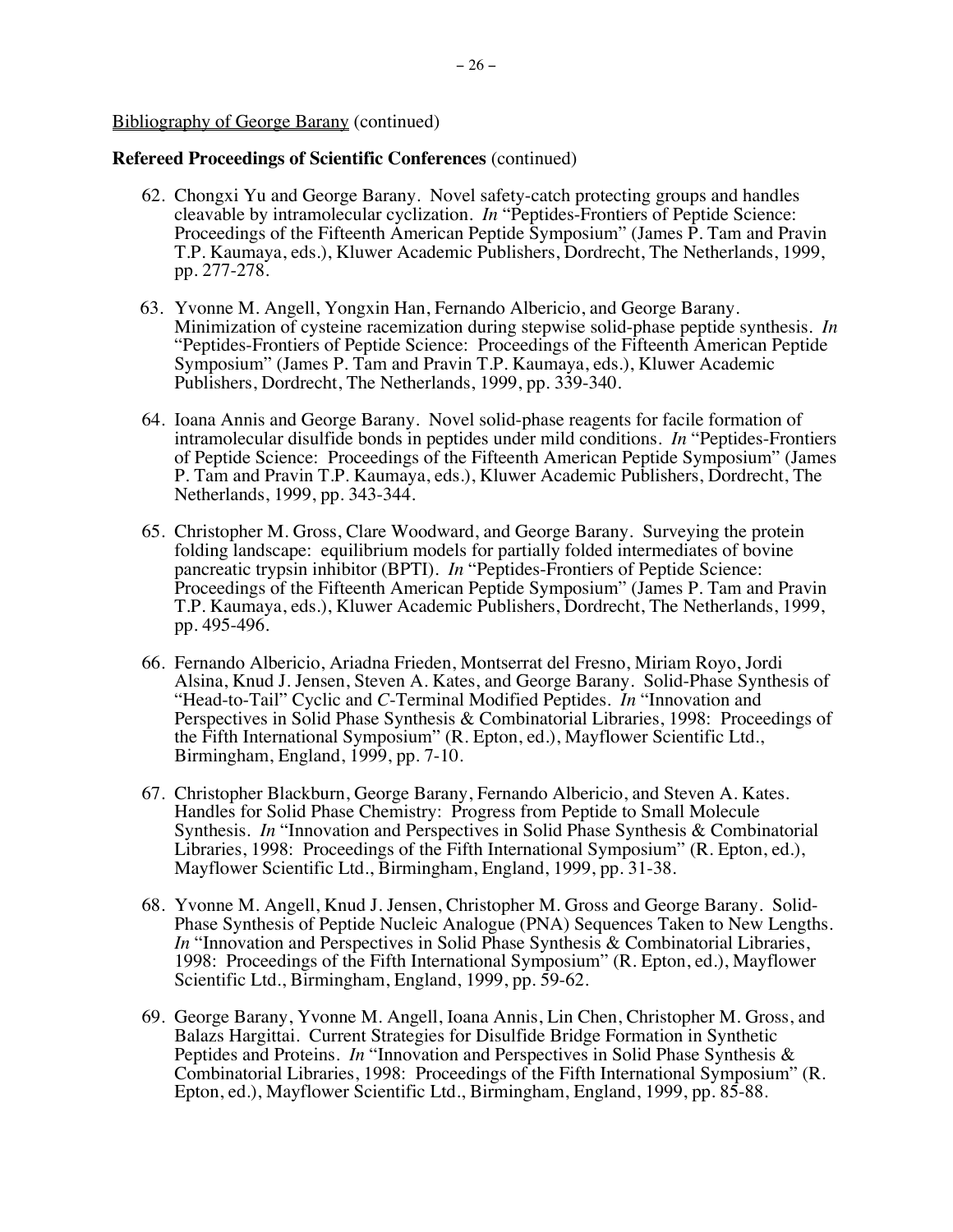- 70. Yvonne M. Angell, Yongxin Han, Fernando Albericio, and George Barany. Minimization of Cysteine Racemization During Stepwise Solid-Phase Peptide Synthesis. *In* "Innovation and Perspectives in Solid Phase Synthesis & Combinatorial Libraries, 1998: Proceedings of the Fifth International Symposium" (R. Epton, ed.), Mayflower Scientific Ltd., Birmingham, England, 1999, pp. 247-248.
- 71. Ioana Annis, Lin Chen, and George Barany. Mild Solid Phase Reagents for Facile Formation of Intramolecular Disulfide Bonds in Peptides and Proteins. *In* "Innovation and Perspectives in Solid-Phase Synthesis & Combinatorial Libraries, 1998: Proceedings of the Fifth International Symposium" (R. Epton, ed.), Mayflower Scientific Ltd., Birmingham, England, 1999, pp. 249-252.
- 72. Carlton Paul, Himanshu Rastogi, Bill Dooley, Andreas Wolter, Subhasish Purkayastha, Qinghong Xu, Lin Chen, Karin Musier-Forsyth, Robert P. Hammer and George Barany. Synthesis of Phosphorothioated Oligonucleotides Using 3-Ethoxy-1,2,4-dithiazolin-5 one (EDITH). *In* "Innovation and Perspectives in Solid Phase Synthesis & Combinatorial Libraries, 1998: Proceedings of the Fifth International Symposium" (R. Epton, ed.), Mayflower Scientific Ltd., Birmingham, England, 1999, pp. 361-364.
- 73. Esther Cros, Marta Planas, George Barany, and Eduard Bardají. Synthesis and Applications of Tetrahalo and Nitro-Substituted *N*-Phthaloyl Protected Amino Acids and Aminoethylglycine Monomers. *In* "Peptides 1998: Proceedings of the Twenty-Fifth European Peptide Symposium" (Sándor Bajusz and Ferenc Hudecz, eds.), Akadémiai Kiadó, Budapest, Hungary, 1999, pp. 192-193.
- 74. Marta Planas, Eduard Bardají, and George Barany. Solid-Phase Synthesis of Peptide Nucleic Acids from *N*-Dithiasuccinoyl Protected Monomers. *In* "Peptides 1998: Proceedings of the Twenty-Fifth European Peptide Symposium" (Sándor Bajusz and Ferenc Hudecz, eds.), Akadémiai Kiadó, Budapest, Hungary, 1999, pp. 234-235.
- 75. Balazs Hargittai, Duncan R. Groebe, Stewart N. Abramson, and George Barany. Chemical Syntheses and Biological Activities of α-Conotoxin SI Analogues: Roles of Disulfide Bridges as Judged by Intentional Mispairing or Lactam Replacement. *In* "Peptides 1998: Proceedings of the Twenty-Fifth European Peptide Symposium" (Sándor Bajusz and Ferenc Hudecz, eds.), Akadémiai Kiadó, Budapest, Hungary, 1999, pp. 492-493.
- 76. Natalia Carulla, Clare Woodward, and George Barany. Design, synthesis, and characterization of two core modules of bovine pancreatic trypsin inhibitor. *In* "Peptides for the New Millennium: Proceedings of the Sixteenth American Peptide Symposium" (Gregg B. Fields, James P. Tam, and George Barany, eds.), Kluwer Academic Publishers, Dordrecht, The Netherlands, 2000, pp. 36-37.
- 77. Balazs Hargittai, Ioana Annis, and George Barany. Application of solid-phase Ellman's reagent for preparation of disulfide-paired isomers of α-conotoxin SI. *In* "Peptides for the New Millennium: Proceedings of the Sixteenth American Peptide Symposium" (Gregg B. Fields, James P. Tam, and George Barany, eds.), Kluwer Academic Publishers, Dordrecht, The Netherlands, 2000, pp. 94-95.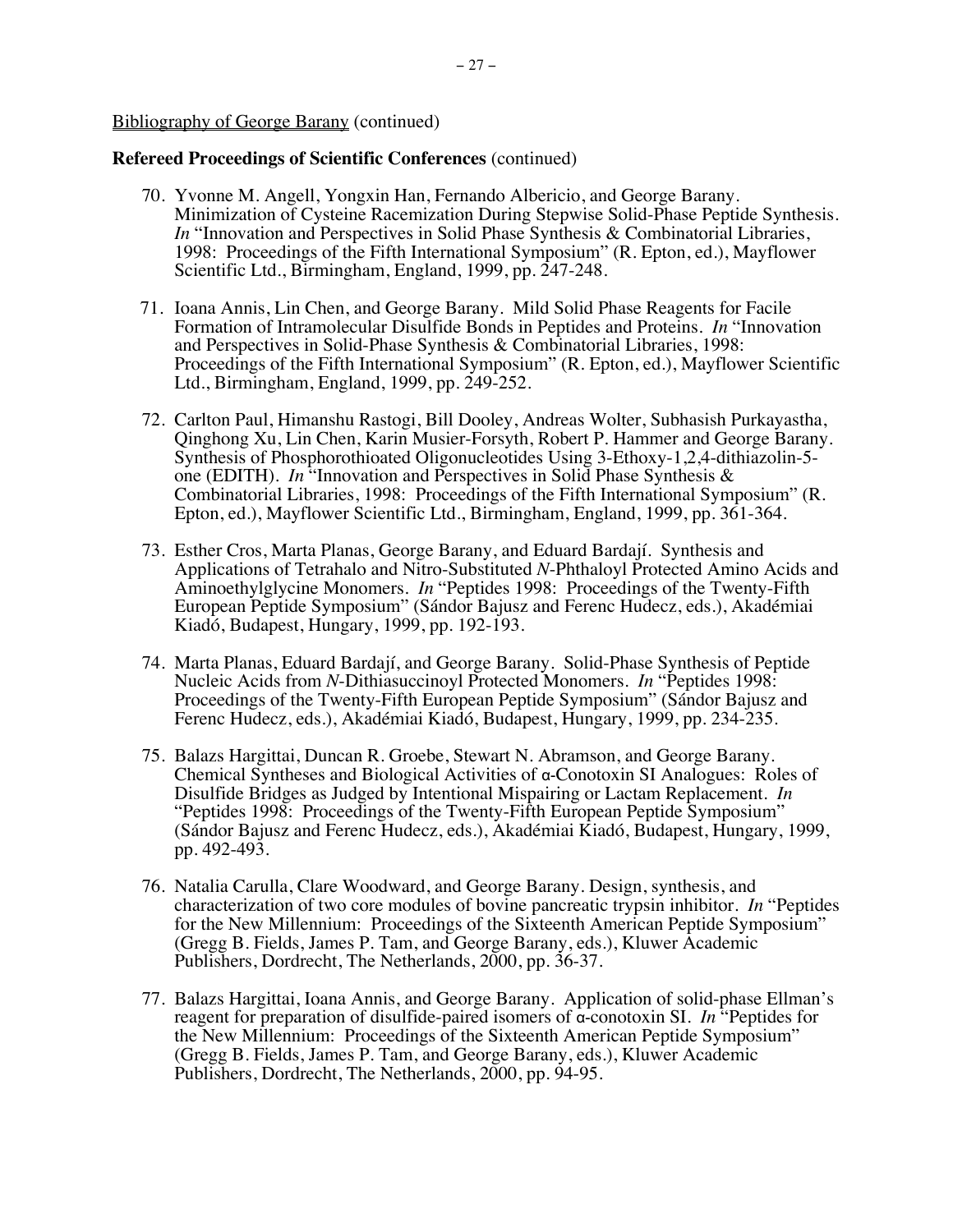- 78. Ioana Annis and George Barany. Alternative solid-phase reagents for formation of intramolecular sulfur-sulfur bridges in peptides under mild conditions. *In* "Peptides for the New Millennium: Proceedings of the Sixteenth American Peptide Symposium" (Gregg B. Fields, James P. Tam, and George Barany, eds.), Kluwer Academic Publishers, Dordrecht, The Netherlands, 2000, pp. 96-97.
- 79. Fanny Guillaumie, Nicholas M. Kelly, Joseph C. Kappel, George Barany, and Knud J. Jensen. Solid-phase synthesis of peptide aldehydes by a *B*ackbone *A*mide *L*inker (BAL) strategy. *In* "Peptides for the New Millennium: Proceedings of the Sixteenth American Peptide Symposium" (Gregg B. Fields, James P. Tam, and George Barany, eds.), Kluwer Academic Publishers, Dordrecht, The Netherlands, 2000, pp. 100-101.
- 80. Jordi Alsina, T. Scott Yokum, Fernando Albericio, and George Barany. *B*ackbone *A*mide *L*inker (BAL) methodology to accommodate *C*-terminal hindered, unreactive, and/or sensitive modifications. *In* "Peptides for the New Millennium: Proceedings of the Sixteenth American Peptide Symposium" (Gregg B. Fields, James P. Tam, and George Barany, eds.), Kluwer Academic Publishers, Dordrecht, The Netherlands, 2000, pp. 102-103
- 81. T. Scott Yokum and George Barany. Preparation and applications of a thioacetal handle for solid-phase synthesis. *In* "Peptides for the New Millennium: Proceedings of the Sixteenth American Peptide Symposium" (Gregg B. Fields, James P. Tam, and George Barany, eds.), Kluwer Academic Publishers, Dordrecht, The Netherlands, 2000, pp. 179- 180.
- 82. T. Scott Yokum, Jordi Alsina, and George Barany. Solid-phase syntheses of libraries derived from 2-amino-4-carboxy-thiophenol moiety. *In* "Peptides for the New Millennium: Proceedings of the Sixteenth American Peptide Symposium" (Gregg B. Fields, James P. Tam, and George Barany, eds.), Kluwer Academic Publishers, Dordrecht, The Netherlands, 2000, pp. 196-197.
- 83. Elisar Barbar, Michael Hare, George Barany, and Clare Woodward. Dynamics and stability of partially folded and unfolded BPTI analogs. *In* "Peptides for the New Millennium: Proceedings of the Sixteenth American Peptide Symposium" (Gregg B. Fields, James P. Tam, and George Barany, eds.), Kluwer Academic Publishers, Dordrecht, The Netherlands, 2000, pp. 322-324.
- 84. Christine B. Karim, Laxma G. Reddy, Gregory W. Hunter, Yvonne M. Angell, George Barany, and David D. Thomas. Chemical approach for evaluating role of the cysteine residues in pentameric phospholamban structure: Effect on sarcoplasmic reticulum Ca<sup>2+</sup>-ATPase. *In* "Peptides for the New Millennium: Proceedings of the Sixteenth American Peptide Symposium" (Gregg B. Fields, James P. Tam, and George Barany, eds.), Kluwer Academic Publishers, Dordrecht, The Netherlands, 2000, pp. 381-382.
- 85. Lin Chen, Qinghong Xu, David Cowburn, and George Barany. Synthesis of more rigid consolidated ligands for the dual Src homology domain SH(32) of Abelson: Strategies to achieve higher affinities. *In* "Peptides for the New Millennium: Proceedings of the Sixteenth American Peptide Symposium" (Gregg B. Fields, James P. Tam, and George Barany, eds.), Kluwer Academic Publishers, Dordrecht, The Netherlands, 2000, pp. 579- 580.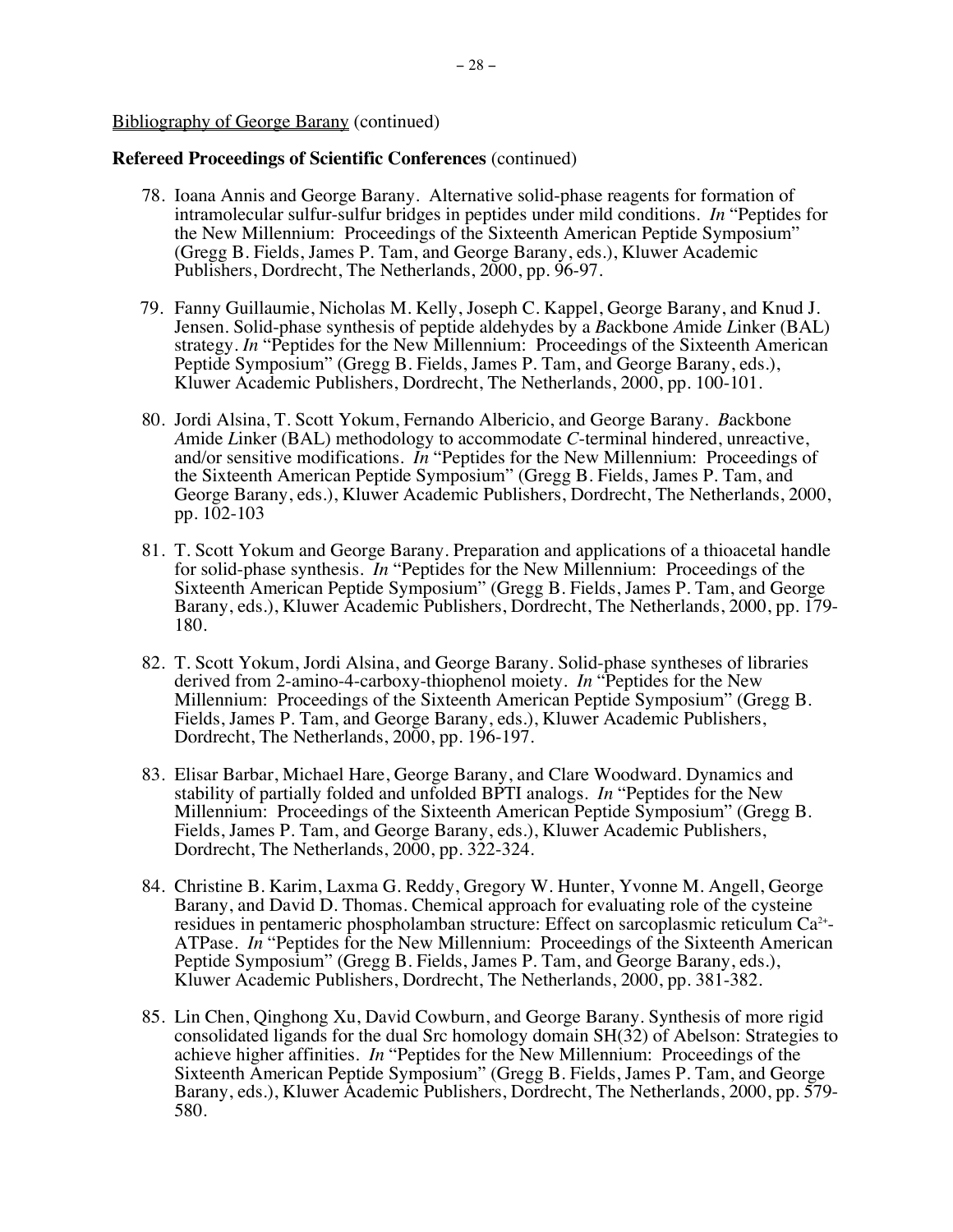- 86. Jiřina Slaninová, Alena Machová, Regina Golser, Lin Chen, and George Barany. Biological studies on chimeric dimers of oxytocin and the  $V_2$ -antagonist,  $d(CH_2)$ <sub>5</sub>[D-Ile<sub>2</sub>, Ile4]arginine vasopressin. *In* "Peptides for the New Millennium: Proceedings of the Sixteenth American Peptide Symposium" (Gregg B. Fields, James P. Tam, and George Barany, eds.), Kluwer Academic Publishers, Dordrecht, The Netherlands, 2000, pp. 643- 644.
- 87. Robert W. Janes, David Whitford, Andrew J. Benie, Balazs Hargittai, and George Barany. Structural studies on α-conotoxin SI. *In* "Peptides for the New Millennium: Proceedings of the Sixteenth American Peptide Symposium" (Gregg B. Fields, James P. Tam, and George Barany, eds.), Kluwer Academic Publishers, Dordrecht, The Netherlands, 2000, pp. 730-732.
- 88. Marta Planas, Eduard Bardají, and George Barany. Chemical synthesis of cyclic peptide nucleic acid-peptide hybrids. *In* "Peptides for the New Millennium: Proceedings of the Sixteenth American Peptide Symposium" (Gregg B. Fields, James P. Tam, and George Barany, eds.), Kluwer Academic Publishers, Dordrecht, The Netherlands, 2000, pp. 786- 787.
- 89. T. Scott Yokum, Jordi Alsina, and George Barany. Solid-Phase Syntheses of Heterocyclic Libraries Containing the 2-Amino-4-Carboxy-Thiophenol Unit. *In*  "Innovation and Perspectives in Solid Phase Synthesis & Combinatorial Libraries, 1999: Proceedings of the Sixth International Symposium" (R. Epton, ed.), Mayflower Scientific Ltd., Birmingham, England, 2001, pp. 123-126.
- 90. Jordi Alsina, T. Scott Yokum, Fernando Albericio, and George Barany. Fmoc Solidphase Synthesis of Unprotected Peptide *p-*Nitroanilides and Thioesters Using a *B*ackbone *A*mide *L*inker (BAL) Strategy. *In* "Innovation and Perspectives in Solid Phase Synthesis & Combinatorial Libraries, 1999: Proceedings of the Sixth International Symposium" (R. Epton, ed.), Mayflower Scientific Ltd., Birmingham, England, 2001, pp. 223-226.
- 91. Natalia Carulla, Clare Woodward, and George Barany. Nuclear Magnetic Resonance Study of Conformational Preferences of Two Core Modules of Bovine Pancreatic Trypsin Inhibitor. *In* "Innovation and Perspectives in Solid Phase Synthesis & Combinatorial Libraries, 1999: Proceedings of the Sixth International Symposium" (R. Epton, ed.), Mayflower Scientific Ltd., Birmingham, England, 2001, pp. 263-264.
- 92. Rong-qiang Liu, Balazs Hargittai, Yongxin Han, and George Barany. Side-chain anchoring strategies for solid-phase synthesis of somatostatin-14. *In* "Peptides-Biology and Chemistry: Proceedings of the 2000 Chinese Peptide Symposium" (Jie-Cheng Xu, James P. Tam, and Hong-Yan Xu, eds.), Kluwer Academic Publishers, Dordrecht, The Netherlands, 2001, pp. 100-103.
- 93. Jaya T. Varkey, David Cowburn, Hong Ji, and George Barany. Solid-Phase Synthesis of Consolidated Ligands Containing an Intramolecular Lactam Bridge: Comparison of Strategies and Tactics. *In* "Peptides: The Wave of the Future. Proceedings of the Second International and the Seventeenth American Peptide Symposium" (Michal Lebl and Richard A. Houghten, eds.), American Peptide Society, San Diego, 2001, pp. 222- 223.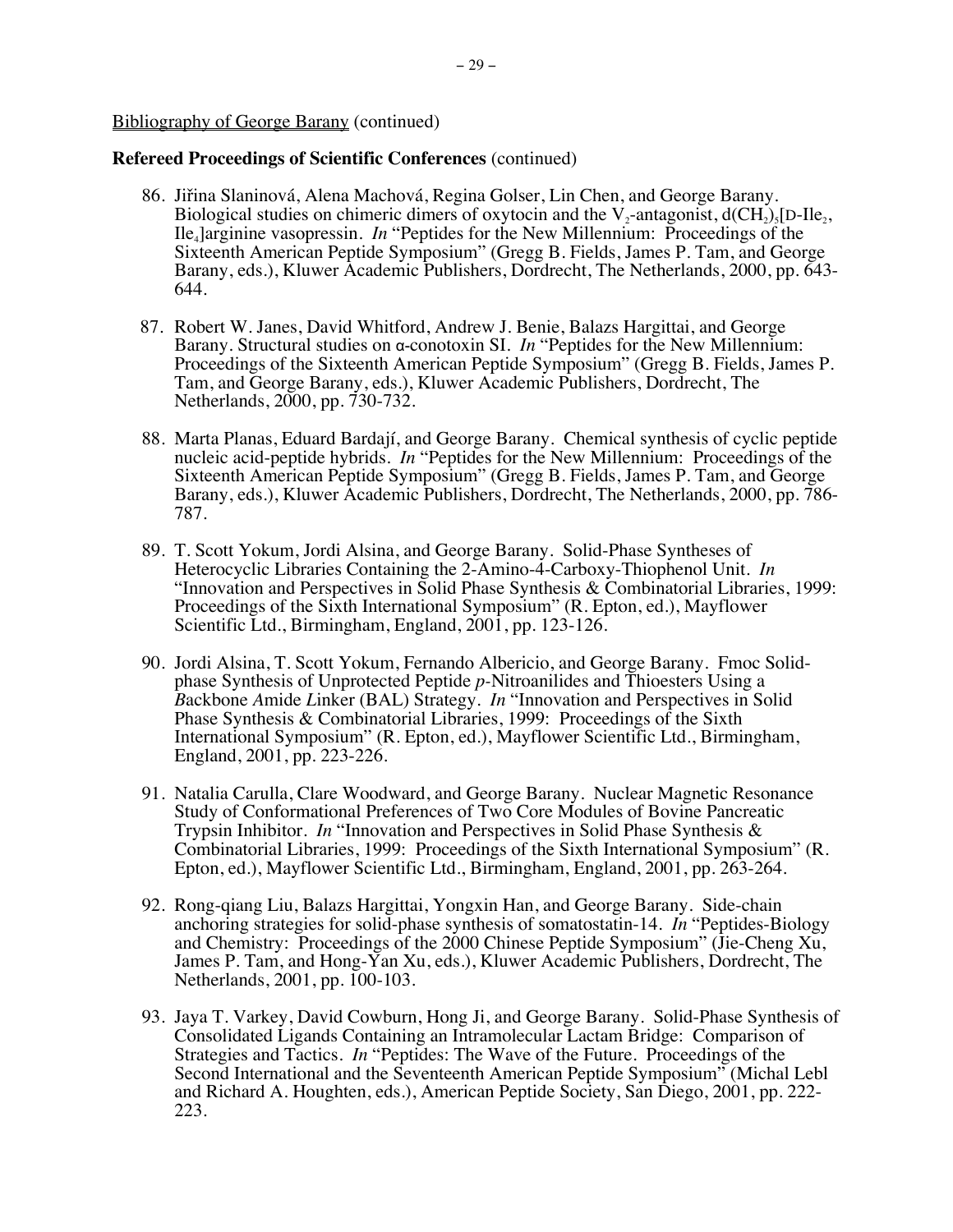- 94. Dominique Lelièvre and George Barany. Backbone Amide Linker (BAL)/Fmoc Synthesis of Peptide Thioester Intermediates Required for Native Chemical Ligation. *In* "Peptides: The Wave of the Future. Proceedings of the Second International and the Seventeenth American Peptide Symposium" (Michal Lebl and Richard A. Houghten, eds.), American Peptide Society, San Diego, 2001, pp. 224-225.
- 95. Simon K. Shannon, Steven A. Kates, and George Barany. Solid-Phase Synthesis of Lidocaine Analogues Using Backbone Amide Linker (BAL) Anchoring. *In* "Peptides: The Wave of the Future. Proceedings of the Second International and the Seventeenth American Peptide Symposium" (Michal Lebl and Richard A. Houghten, eds.), American Peptide Society, San Diego, 2001, pp. 265-266.
- 96. Natalia Carulla, Clare Woodward, and George Barany. Towards New Designed Proteins: Oxime Ligation of Core Modules. *In* "Peptides: The Wave of the Future. Proceedings of the Second International and the Seventeenth American Peptide Symposium" (Michal Lebl and Richard A. Houghten, eds.), American Peptide Society, San Diego, 2001, pp. 400-401.
- 97. Judit Tulle, Clare Woodward, and George Barany. Synthetic Approach to Study the Effects of β-Turn Residues on the Structure and Folding of Bovine Pancreatic Trypsin Inhibitor (BPTI). *In* "Peptides: The Wave of the Future. Proceedings of the Second International and the Seventeenth American Peptide Symposium" (Michal Lebl and Richard A. Houghten, eds.), American Peptide Society, San Diego, 2001, pp. 409-410.
- 98. Rong-qiang Liu, Robert T. Jacobs, Russell C. Spreen, and George Barany. Synthesis and Characterization of the Pain-Killing Peptide *Grammostola spatulata* Analgesic Factor (GsAF-1) Containing Three Disulfide Bonds. *In* "Peptides: The Wave of the Future. Proceedings of the Second International and the Seventeenth American Peptide Symposium" (Michal Lebl and Richard A. Houghten, eds.), American Peptide Society, San Diego, 2001, pp. 413-414.
- 99. Krzysztof Darlak, Andrzej Czerwinski, Miroslawa Darlak, DeAnna W. Long, Francisco Valenzuela, Arno F. Spatola, and George Barany. CLEAR-OX™: A New Polymer-Supported Reagent for the Preparation of Disulfide-Bridged Peptides. *In* "Peptide Revolution: Genomics, Proteomics & Therapeutics. Proceedings of the Eighteenth American Peptide Symposium" (Michael Chorev & Tomi K. Sawyer, eds.), American Peptide Society, San Diego, 2004, pp. 59-60.
- 100. Joseph C. Kappel and George Barany. A Methionine-Based Linker Strategy for Solid-Phase Synthesis of Lysine-Containing Cyclic Peptides. *In* "Peptide Revolution: Genomics, Proteomics & Therapeutics. Proceedings of the Eighteenth American Peptide Symposium" (Michael Chorev & Tomi K. Sawyer, eds.), American Peptide Society, San Diego, 2004, pp. 87-88.
- 101. George Barany, Irina V. Getun, Judit Tulla-Puche, and Clare Woodward. Activity and Refolding of Partially Folded Analogues of BPTI. *In* "Peptide Revolution: Genomics, Proteomics & Therapeutics. Proceedings of the Eighteenth American Peptide Symposium" (Michael Chorev & Tomi K. Sawyer, eds.), American Peptide Society, San Diego, 2004, pp. 317-318.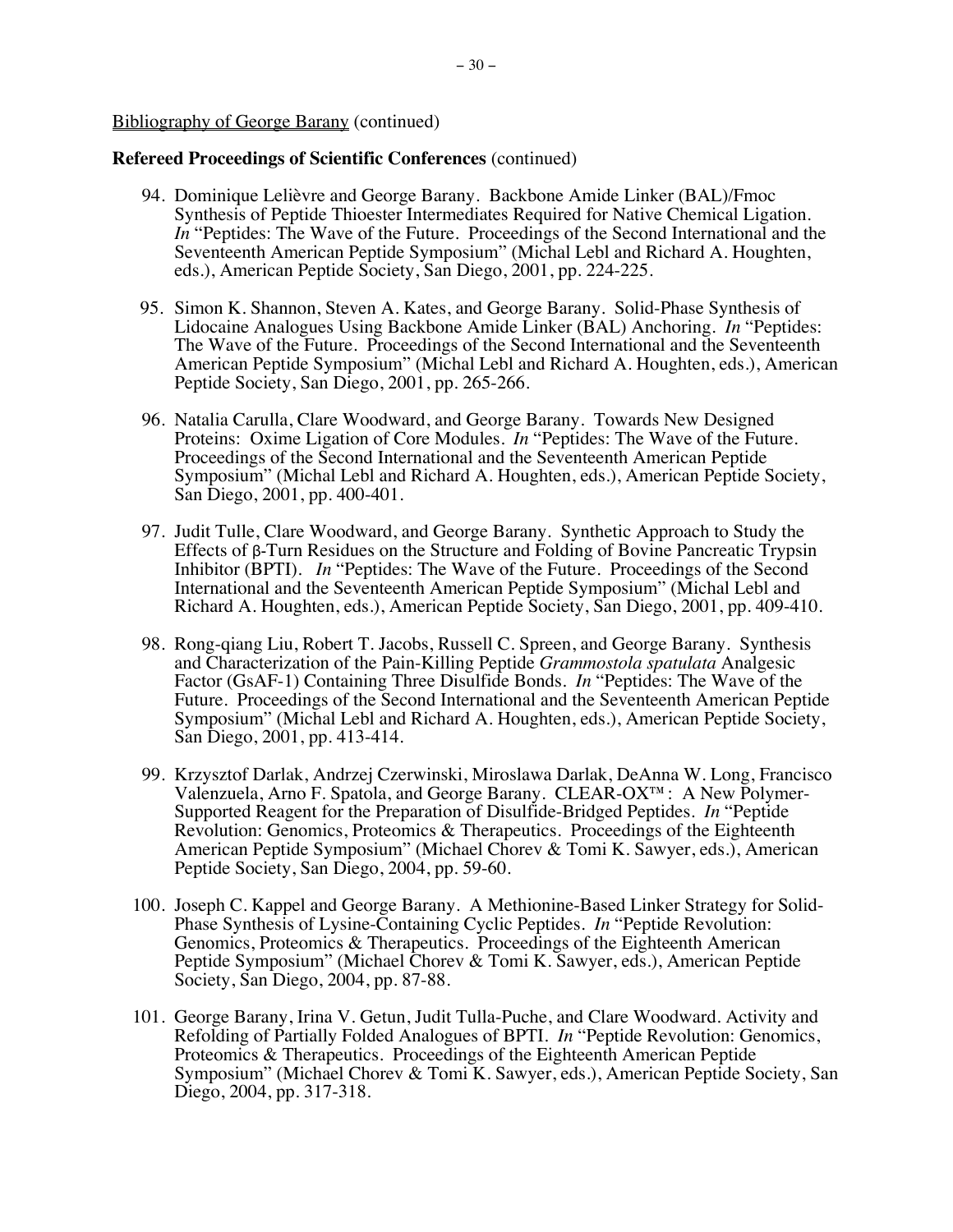- 102. Joseph C. Kappel, T. Scott Yokum, and George Barany. Solid-Phase Synthesis of 1,3,4- Thiadiazolium-2-Aminides. *In* "Peptide Revolution: Genomics, Proteomics & Therapeutics. Proceedings of the Eighteenth American Peptide Symposium" (Michael Chorev & Tomi K. Sawyer, eds.), American Peptide Society, San Diego, 2004, pp. 839- 840.
- 103. Simon K. Shannon and George Barany. Hydrazine-based Reagents for Qualitative and Quantitative Colorimetric Monitoring of Aldehydes in Solid-Phase Synthesis. *In*  "Innovation and Perspectives in Solid Phase Synthesis & Combinatorial Libraries, 2004: Collected Papers of the Eighth International Symposium" (R. Epton, ed.), Mayflower Worldwide Ltd., Kingswinford, England, 2004, pp. 107-114.
- 104. Joseph C. Kappel and George Barany. A Convenient Cyanogen Bromide-Cleavable Anchor for Solid Phase Synthesis of Amines. *In* "Innovation and Perspectives in Solid Phase Synthesis & Combinatorial Libraries, 2004: Collected Papers of the Eighth International Symposium" (R. Epton, ed.), Mayflower Worldwide Ltd., Kingswinford, England, 2004, pp. 155-158.
- 105. Krzysztof Darlak, Andrzej Czerwinski, Miroslawa Darlak, DeAnna W. Long, Francisco Valenzuela, Arno F. Spatola, and George Barany. Multi-Gram Preparation of Disulfide-Bridged Peptides Under Mild Conditions Using CLEAR-OX™. *In* "Innovation and Perspectives in Solid Phase Synthesis & Combinatorial Libraries, 2004: Collected Papers of the Eighth International Symposium" (R. Epton, ed.), Worldwide Ltd., Kingswinford, England, 2004, pp. 213-216.
- 106. Irina V. Getun, C. Kent Brown, Judit Tulla-Puche, Douglas Ohlendorf, Clare Woodward, and George Barany. Crystal Structures of Complexes of Synthetic Partially Folded Bovine Pancreatic Trypsin Inhibitor Analogues with S195A Rat Trypsin. *In*  "Innovation and Perspectives in Solid Phase Synthesis & Combinatorial Libraries, 2004: Collected Papers of the Eighth International Symposium" (R. Epton, ed.), Mayflower Worldwide Ltd., Kingswinford, England, 2004, pp. 227-230.
- 107. Joseph C. Kappel, T. Scott Yokum, and George Barany. Solid Phase Libraries of 1,3,4- Thiadiazolium-2-Aminides. *In* "Innovation and Perspectives in Solid Phase Synthesis & Combinatorial Libraries, 2004: Collected Papers of the Eighth International Symposium" (R. Epton, ed.), Mayflower Worldwide Ltd., Kingswinford, England, 2004, pp. 243-246.
- 108. Judit Tulla-Puche and George Barany. Application of *N<sup>α</sup>* -Trityl-*S*-(9*H*-Xanthen-9-yl)-L-Cysteine for Synthesis of Cyclic Peptides by Solid Phase Native Chemical Ligation. *In*  "Innovation and Perspectives in Solid Phase Synthesis & Combinatorial Libraries, 2004: Collected Papers of the Eighth International Symposium" (R. Epton, ed.), Mayflower Worldwide Ltd., Kingswinford, England, 2004, pp. 305-308.
- 109. Michael J. Barany, Robert P. Hammer, R.B. Merrifield, and George Barany. An efficient, direct method for synthesis of dithiasuccinoyl (Dts) amines. *In* "Bridges Between Disciplines: Proceedings of the Third International and the Twenty-Eighth European Peptide Symposium" (Martin Flegel, Mati Fridkin, Chaim Gilon, and Jiřina Slaninová, eds.), 2005, pp. 3-4.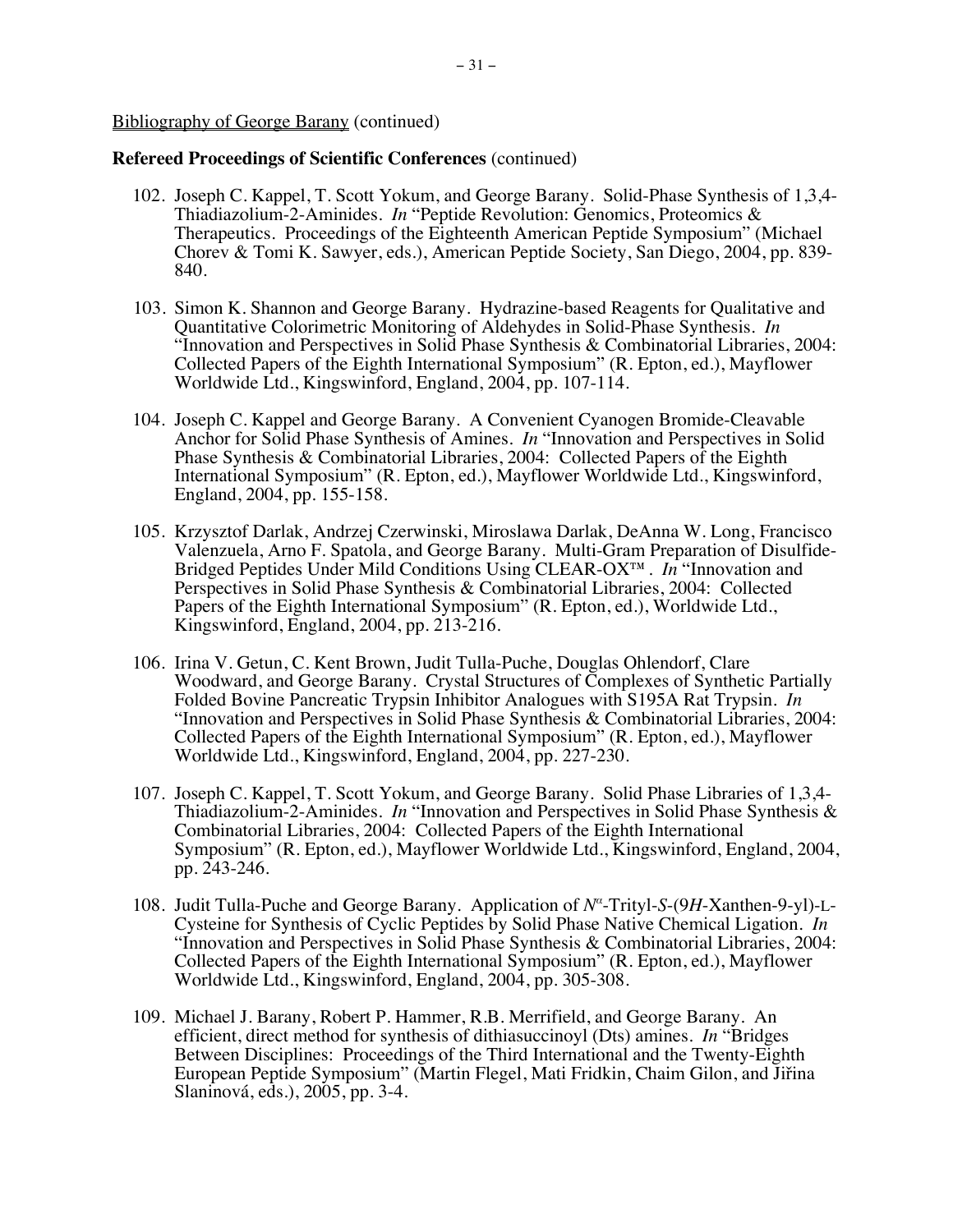- 110. Sharon Gazal and George Barany. Facile solid-phase syntheses of soluble and resinbound peptide aldehydes and hydroxamates, applying Weinreb amide and BAL chemistries. *In* "Bridges Between Disciplines: Proceedings of the Third International and the Twenty-Eighth European Peptide Symposium" (Martin Flegel, Mati Fridkin, Chaim Gilon, and Jiřina Slaninová, eds.), 2005, pp. 378-379.
- 111. Mian Liu, George Barany, and David Live. Synthesis of building blocks and solid-phase synthesis and structural studies of mucin-like glycopeptides. *In* "Bridges Between Disciplines: Proceedings of the Third International and the Twenty-Eighth European Peptide Symposium" (Martin Flegel, Mati Fridkin, Chaim Gilon, and Jiřina Slaninová, eds.), 2005, pp. 581-582.
- 112. M. Liu, G. Barany, and D. Live. Solid-phase synthesis of a mucin glycopeptide segment from CD43: Synthetic efforts, NMR studies, and crystallization survey. *In* "Understanding Biology Using Peptides. Proceedings of the Nineteenth American Peptide Symposium" (S.E. Blondelle, ed.), American Peptide Society, San Diego, 2005, pp. 134-135.
- 113. D. Baas, D.G. Mullen, and G. Barany. New approaches for native chemical ligation. *In* "Understanding Biology Using Peptides. Proceedings of the Nineteenth American Peptide Symposium" (S.E. Blondelle, ed.), American Peptide Society, San Diego, 2005, pp. 144-145.
- 114. A.L. Carenbauer, M.R. Cecil, A. Czerwinski, K. Darlak, M. Darlak, D.W. Long, F. Valenzuela, and G. Barany. Microwave-assisted solid-phase peptide synthesis (MW-SPPS) on CLEAR supports. *In* "Understanding Biology Using Peptides. Proceedings of the Nineteenth American Peptide Symposium" (S.E. Blondelle, ed.), American Peptide Society, San Diego, 2005, pp. 146-147.
- 115. M. Liu, D. Live, and G. Barany. Parallel solid-phase synthesis of mucin-like glycopeptides from an alpha-GalN3 O-linked threonine building block. *In* "Understanding Biology Using Peptides. Proceedings of the Nineteenth American Peptide Symposium" (S.E. Blondelle, ed.), American Peptide Society, San Diego, 2005, pp. 192-193.
- 116. C. Dobson, G. Barany, and R.S. Majerle. Synthesis of silyl ether linkers for solid phase synthesis. *In* "Understanding Biology Using Peptides. Proceedings of the Nineteenth American Peptide Symposium" (S.E. Blondelle, ed.), American Peptide Society, San Diego, 2005, pp. 194-195.
- 117. M.J. Barany, M.M. Corey, M.C. Hanson, R.S. Majerle, R.P. Hammer, and G. Barany. Synthetic routes to, and mechanistic understanding of, dithiasuccinoyl (Dts)-amines and chlorocarbonyl carbamoyl disulfanes. *In* "Understanding Biology Using Peptides. Proceedings of the Nineteenth American Peptide Symposium" (S.E. Blondelle, ed.), American Peptide Society, San Diego, 2005, pp. 196-197.
- 118. J. Xu, S. Lenevich, J. Boggs, D. Mullen, G. Barany, and M.D. Distefano. Enzymatic incorporation of prenyl azides into peptides and proteins: Tools for selective protein labeling. *In* "Understanding Biology Using Peptides. Proceedings of the Nineteenth American Peptide Symposium" (S.E. Blondelle, ed.), American Peptide Society, San Diego, 2005, pp. 297-299.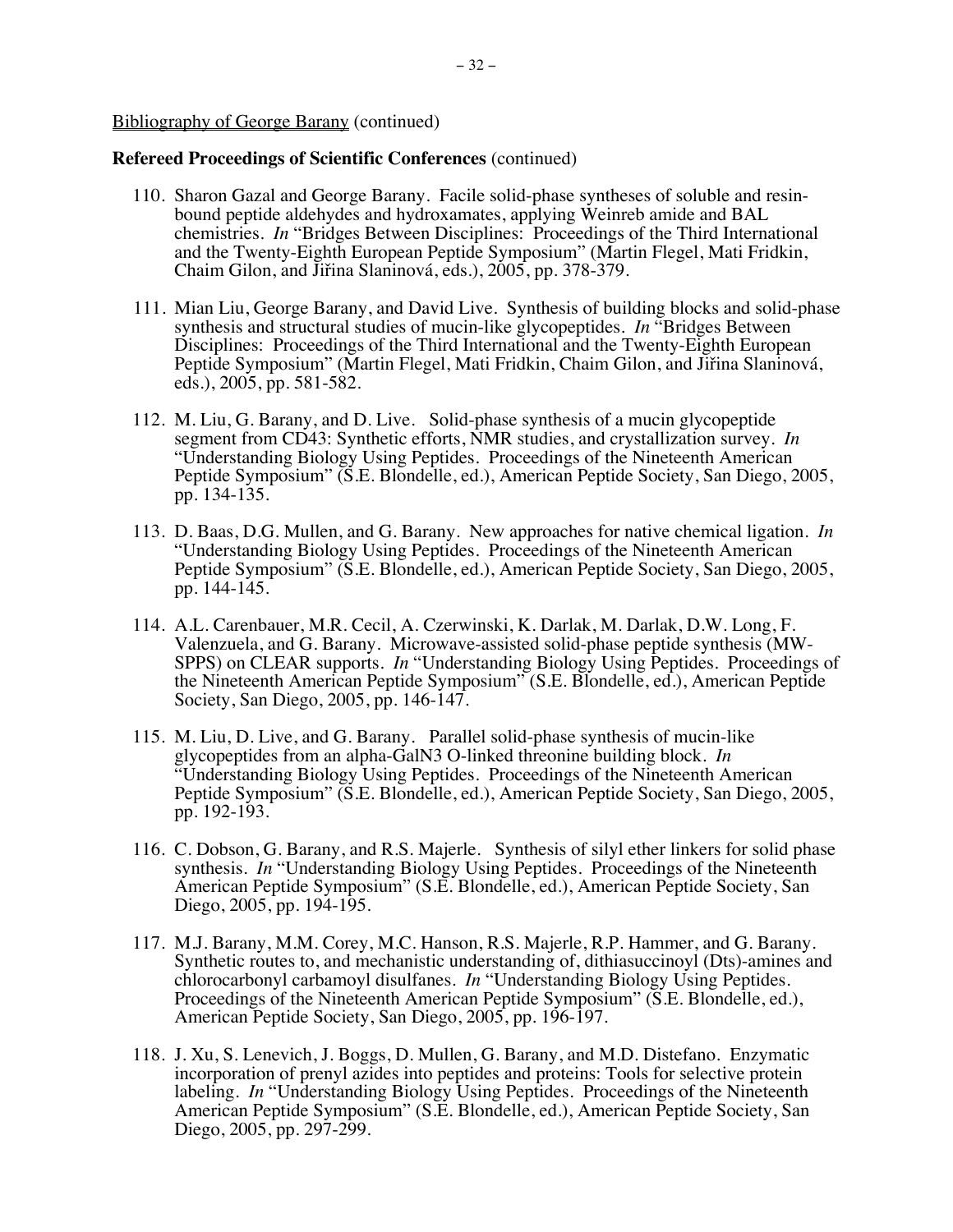# **Refereed Proceedings of Scientific Conferences** (continued)

- 119. L.R. Masterson, M.A. Etienne, G. Barany, G. Veglia, and R.P. Hammer. Impact of a single alpha, alpha-disubstituted amino acid on beta-hairpin folding. *In* "Understanding Biology Using Peptides. Proceedings of the Nineteenth American Peptide Symposium" (S.E. Blondelle, ed.), American Peptide Society, San Diego, 2005, pp. 712-713.
- 120. Matthew J. Henley, Michael J. Barany, Lin Chen, Robert P. Hammer, Alex M. Schrader, Victor G. Young, Jr., and George Barany. Mechanistic Insights Into the Zumach-Weiss-Kühle Synthesis of Dithiasuccinoyl (Dts)-Protected Amines. *In* "Peptides 2015: Proceedings of the Twenty-Fourth American Peptide Symposium" (V. Srivastava, A. Yudin, M. Lebl, eds.), Prompt Scientific Publishing, San Diego, U.S.A., 2015, pp. 266– 267.

## **Invited Review Articles and Book Chapters**

- 1. George Barany and R.B. Merrifield. Solid-Phase Peptide Synthesis. *In* "The Peptides" (E. Gross and J. Meienhofer, eds.), Volume 2, Academic Press, New York, 1979, pp. 1- 284. Cited > 1400 times since 1994.
- 2. Lee W. Wattenberg, A. Bryan Hanley, George Barany, Velta L. Sparnins, Luke K.T. Lam, and G. Roger Fenwick. Inhibition of Carcinogenesis by Some Minor Dietary Constituents. *In* "Diet, Nutrition and Cancer. Proceedings of the Sixteenth International Symposium of The Princess Takamatsu Cancer Research Fund, Tokyo, 1985" (Y. Hayashi *et al*., eds.), Japan Scientific Societies Press, Tokyo, 1986, pp. 193-203.
- 3. George Barany, Nancy Kneib-Cordonier, and Daniel G. Mullen. Solid-phase peptide synthesis: a silver anniversary report (invited review). *Int. J. Peptide Protein Res.* **30**, 705-739 (1987). Cited > 160 times since 1994.
- 4. George Barany, Nancy Kneib-Cordonier, and Daniel G. Mullen. Polypeptide Synthesis, Solid-Phase Method. *In* "Encyclopedia of Polymer Science and Engineering" (J.I. Kroschwitz, ed.), 2nd Edition, Volume 12, John Wiley & Sons, New York, invited review article, 1988, pp. 811-858. Also published in "highlight" form: *In* "Concise Encyclopedia of Polymer Science and Engineering" (J.I. Kroschwitz, ed.), John Wiley & Sons, New York, 1990, pp. 866-870.
- 5. George Barany and Fernando Albericio. Peptide Synthesis for Biotechnology in the 1990's. *In* "Biotechnology International 1990" (K. North, ed.), Century Press Ltd., London, invited review article, 1991, pp. 155-163 (5 pages, not continuous).
- 6. George Barany and Fernando Albericio. Peptide Synthesis for Biotechnology in the 1990's. *In* "Biotechnology International 1992," Century Press Ltd., London, invited review article, 1991, pp. 309-315 (6 pages, not continuous; corrected and updated version of earlier review in same series).
- 7. Gregg B. Fields, Zhenping Tian, and George Barany. Principles and Practice of Solid-Phase Peptide Synthesis. *In* "Synthetic Peptides: A User's Guide" (G.A. Grant, ed.), W.H. Freeman & Co., New York, invited review article, 1992, pp. 77-183. Cited > 100 times.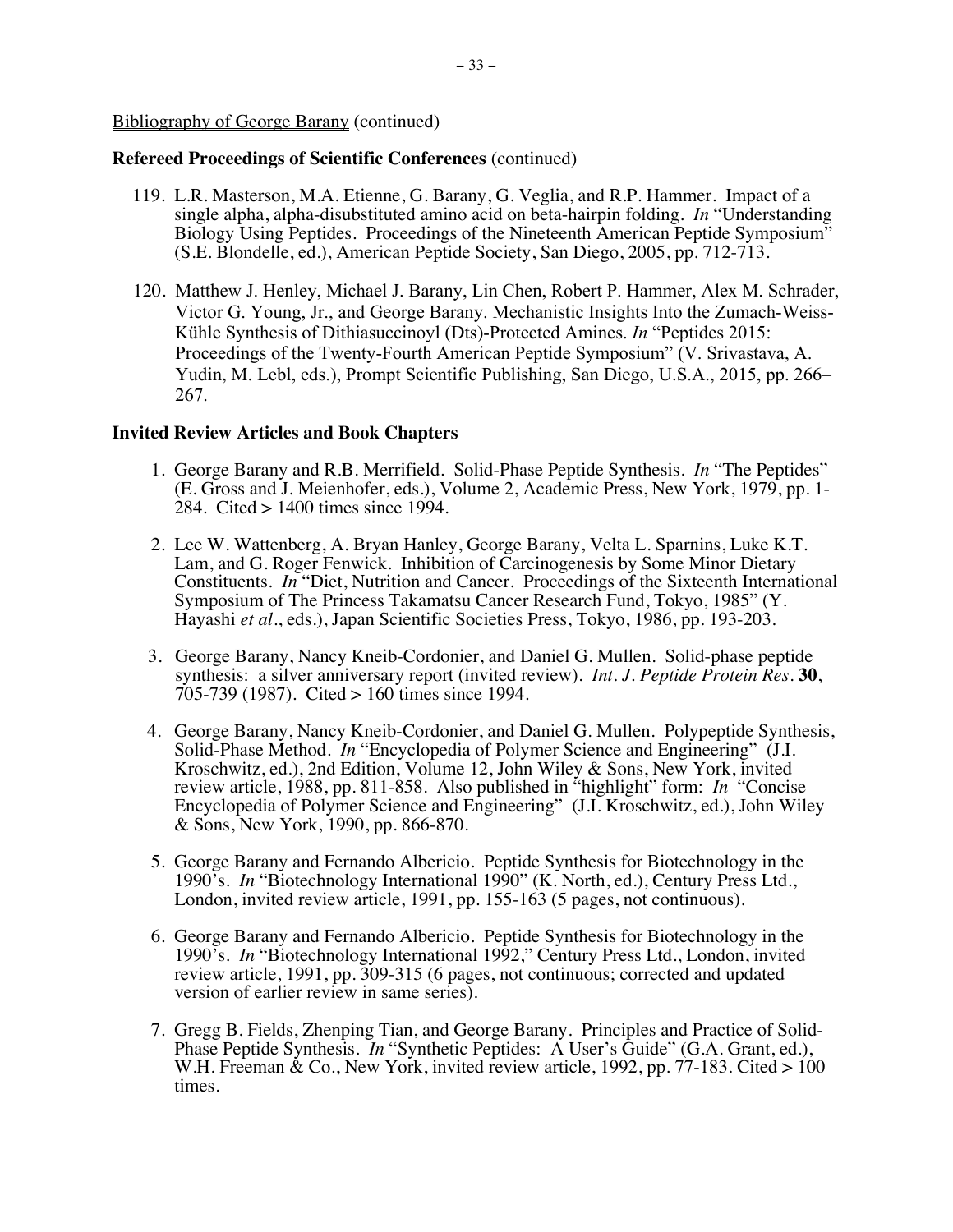- 8. George Barany, Núria A. Solé, Robert J. Van Abel, Fernando Albericio, and Michael E. Selsted. Recent Advances in Solid Phase Peptide Synthesis. *In* "Innovation and Perspectives in Solid Phase Synthesis: Peptides, Polypeptides and Oligonucleotides 1992" (R. Epton, ed.), Intercept Limited, Andover, England, 1992, pp. 29-38.
- 9. Fernando Albericio, Paul Lloyd-Williams, Margarida Gairí, Gemma Jou, Carles Celma, Nancy Kneib-Cordonier, Anna Grandas, Ramon Eritja, Enrique Pedroso, Jurphaas Van Rietschoten, George Barany, and Ernest Giralt. Convergent Solid Phase Peptide Synthesis. *In* "Innovation and Perspectives in Solid Phase Synthesis: Peptides, Polypeptides and Oligonucleotides 1992" (R. Epton, ed.), Intercept Limited, Andover, England, 1992, pp. 39-47.
- 10. S. Biancalana, D. Hudson, M.H. Lyttle, C.R. Johnson, D.S. Tsou, P.B. Wright, G. Barany, B.J. Calnan, A.D. Frankel, W.B. Cohn, T. Hayes, C. Dahl, M.A. Markus, M.A. Weiss, R.P. Hammer, H.T. Hsu, R. Jordan, K.K. Kamo, and L. Toll. Tactics and Strategies in Solid Phase Peptide Synthesis: New Directions, Methods and Applications. *In* "Innovation and Perspectives in Solid Phase Synthesis: Peptides, Polypeptides and Oligonucleotides 1992" (R. Epton, ed.), Intercept Limited, Andover, England, 1992, pp. 135-152.
- 11. Fernando Albericio, Miriam Royo, Mark C. Munson, Nuria A. Solé, Robert J. Van Abel, Jordi Alsina, Carlos García-Echeverría, Urszula Słomczyñska Ramon Eritja, Miquel Pons, Ernest Giralt, and George Barany. Strategies and tactics for the solid-phase synthesis of cystine-containing peptides. *In* "Peptide Chemistry 1992: Proceedings of the 2nd Japan Symposium on Peptide Chemistry" (N. Yanaihara, ed.), ESCOM Science Publishers, Leiden, The Netherlands, 1993, pp. 19-23.
- 12. G. Barany and F. Albericio. Recent progress on handles and supports for solid-phase peptide synthesis. *In* "Peptides-Chemistry, Structure and Biology: Proceedings of the Thirteenth American Peptide Symposium" (R.S. Hodges and J.A. Smith, eds.), ESCOM Science Publishers, Leiden, The Netherlands, 1994, pp. 1078-1080.
- 13. David Andreu, Fernando Albericio, Núria A. Solé, Mark C. Munson, Marc Ferrer, and George Barany. Formation of Disulfide Bonds in Synthetic Peptides and Proteins. *In* "Methods in Molecular Biology, Vol. 35: Peptide Synthesis Protocols" (M.W. Pennington and B.M. Dunn, eds.), Humana Press, Totowa, N.J., 1994, pp. 91-169. Cited  $> 120$  times.
- 14. Steven A. Kates, Núria A. Solé, Fernando Albericio, and George Barany. Solid-Phase Synthesis of Cyclic Peptides. *In* "Peptides: Design, Synthesis, and Biological Activity" (C. Basava and G.M. Anantharamaiah, eds.), Birkhäuser, Boston, MA, 1994, pp. 39-58.
- 15. George Barany, Christopher M. Gross, Marc Ferrer, Elisar Barbar, Hong Pan, and Clare Woodward. Optimized Methods for Chemical Synthesis of Bovine Pancreatic Trypsin Inhibitor (BPTI) Analogues. *In* "Techniques in Protein Chemistry VII" (D. Marshak, ed.), Academic Press, San Diego, 1996, pp. 503-514.
- 16. George Barany and Lin Chen. Recent Progress on the Formation of Sulfur-Sulfur Bridges in Peptides. *In* "Innovation and Perspectives in Solid Phase Synthesis & Combinatorial Libraries: Peptides, Proteins and Nucleic Acids, Small Molecule Organic Chemical Diversity, 1996" (R. Epton, ed.), Mayflower Scientific Ltd., Birmingham, England, 1997, pp. 181-186.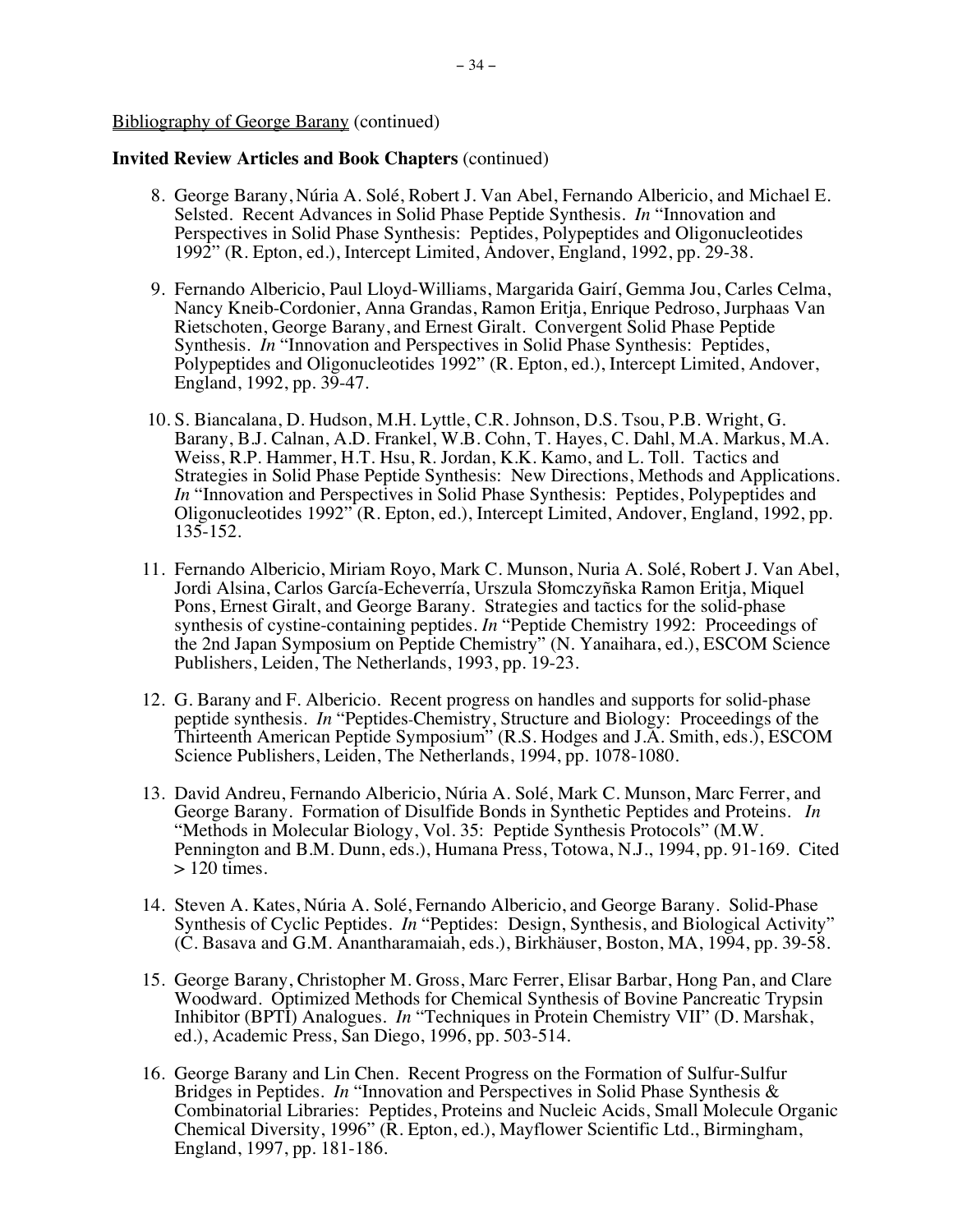- 17. George Barany and Balazs Hargittai. Anfinsen, Christian Boehmer (1916-1995) (biographical/scientific sketch). *In* "Macmillan Encyclopedia of Chemistry" (J.J. Lagowski, ed.), Volume 1, Macmillan Reference USA, New York, 1997, pp. 135-136.
- 18. George Barany and Balazs Hargittai. Merrifield, Robert Bruce (1921- ) (biographical/scientific sketch). *In* "Macmillan Encyclopedia of Chemistry" (J.J. Lagowski, ed.), Volume 3, Macmillan Reference USA, New York, 1997, pp. 907-908.
- 19. George Barany and Maria Kempe. The Context of Solid-Phase Synthesis. *In* "A Practical Guide to Combinatorial Chemistry" (Anthony W. Czarnik and Sheila H. DeWitt, eds.), American Chemical Society Books, Washington, DC, 1997, pp. 51-97.
- 20. Michael F. Songster and George Barany. [8] Handles for Solid-Phase Peptide Synthesis. *Meth. Enzymol.* **289**, 126-174 (1997).
- 21. Ioana Annis, Balazs Hargittai, and George Barany. [10] Disulfide Bond Formation in Peptides. *Meth. Enzymol.* **289**, 198-221 (1997). Cited > 75 times.
- 22. Elisar Barbar, Christopher M. Gross, Clare Woodward, and George Barany. [27] Chemical Synthesis and Nuclear Magnetic Resonance Characterization of Partially Folded Proteins. *Meth. Enzymol.* **289**, 587-611 (1997).
- 23. George Barany, Fernando Albericio, Steven A. Kates, and Maria Kempe. Poly(ethylene Glycol)-Containing Supports for Solid-Phase Synthesis of Peptides and Combinatorial Organic Libraries. *In* "ACS Symposium Series 680. Poly(ethylene glycol): Chemistry and Biological Applications" (J. Milton Harris and Samuel Zalipsky, eds.), American Chemical Society Books, Washington, DC, 1997, pp. 239-264.
- 24. George Barany. Synthetic approaches to elucidate roles of disulfide bridges in peptides and proteins. *In* "Peptides-Frontiers of Peptide Science: Proceedings of the Fifteenth American Peptide Symposium" (James P. Tam and Pravin T.P. Kaumaya, eds.), Kluwer Academic Publishers, Dordrecht, The Netherlands, 1999, pp. 226-228.
- 25. Jordi Alsina, Knud J. Jensen, Fernando Albericio, and George Barany. Solid-Phase Synthesis with Tris(akoxy)benzyl Backbone Amide Linkage (BAL). *Chemistry: A European Journal* **5**, 2787-2795 (1999). Cited > 75 times.
- 26. George Barany. Poly(ethylene glycol)-Containing Supports for MAST. *In* "Matrix Assisted Synthetic Transformations: A Mosaic of Diverse Contributions. II. The Pattern is Completed (Derek Hudson, compiler), *J. Comb. Chem*. **1**, 413-416 and 450- 451 (1999).
- 27. Fernando Albericio, Ioana Annis, Miriam Royo, and George Barany. Preparation and handling of peptides containing methionine and cysteine. *In* "Fmoc solid phase peptide synthesis: A Practical Approach" (Weng C. Chan and Peter D. White, eds.), Oxford University Press, Oxford, U.K., 2000, pp. 77-114.
- 28. T. Scott Yokum and George Barany. Strategy in Solid-Phase Peptide Synthesis. *In* "Solid-Phase Synthesis: A Practical Guide" (Steven A. Kates and Fernando Albericio, eds.), Marcel Dekker, New York, 2000, pp. 79-102.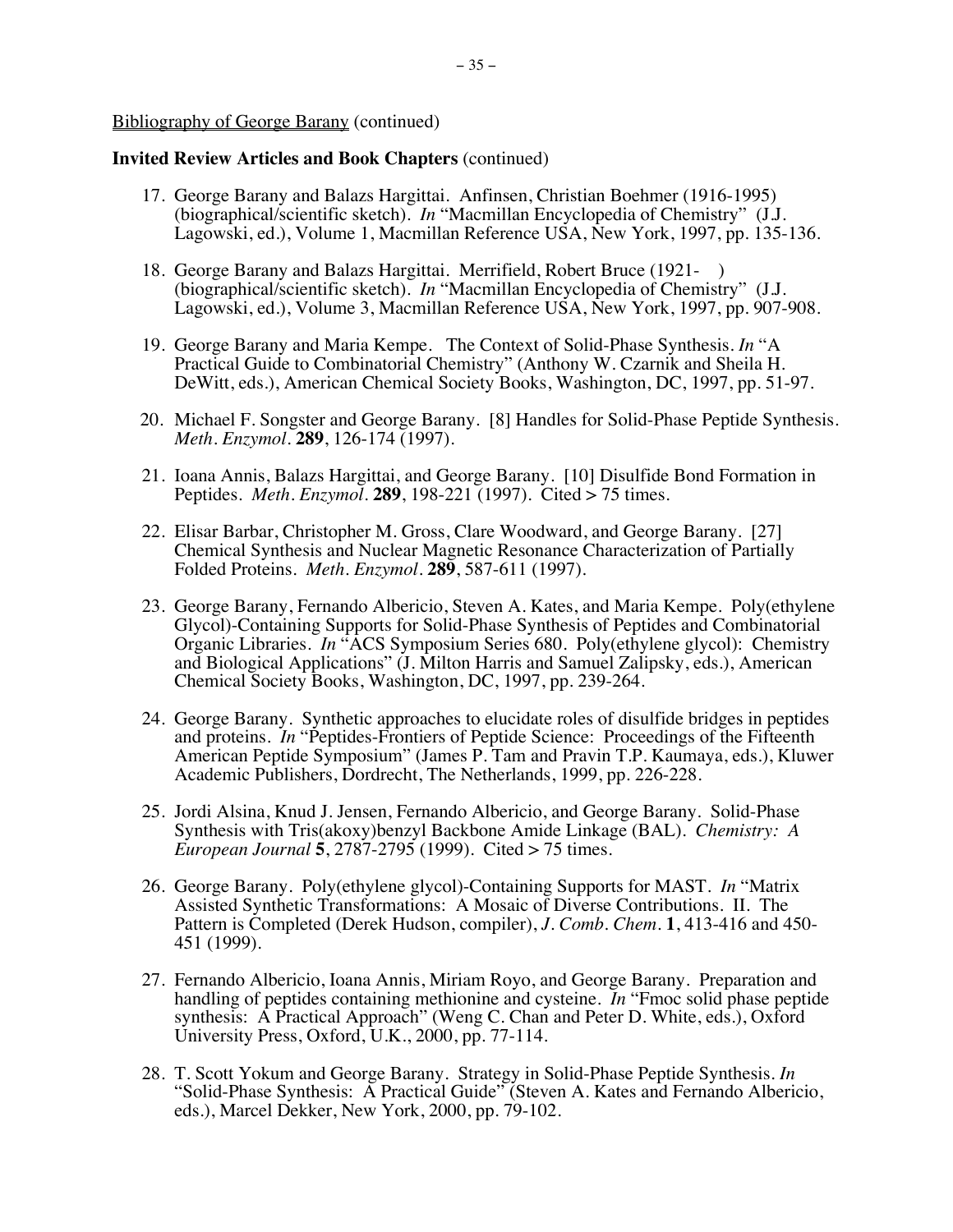- 29. Gregg B. Fields, James P. Tam, and George Barany (eds.). "Peptides for the New Millennium: Proceedings of the Sixteenth American Peptide Symposium (June 26 - July 1, 1999, Minneapolis, Minnesota)," Kluwer Academic Publishers, Dordrecht, The Netherlands, 2000.
- 30. Bruce Merrifield, George Barany, Charles M. Deber, Murray Goodman, Robert S. Hodges, Victor J. Hruby, Tom W. Muir, Robin Offord, Arno F. Spatola, Daniel F. Veber, and Gregg B. Fields. Perspectives for the new peptide millennium. *In* "Peptides for the New Millennium: Proceedings of the Sixteenth American Peptide Symposium" (Gregg B. Fields, James P. Tam, and George Barany, eds.), Kluwer Academic Publishers, Dordrecht, The Netherlands, 2000, pp. 797-804.
- 31. George Barany, Natalia Carulla, Elisar Barbar, and Clare Woodward. Synthetic Variants of Bovine Pancreatic Trypsin Inhibitor: From Partially Folded Analogues to Core Modules and What They Teach Us About Protein Folding. *In* "Innovation and Perspectives in Solid Phase Synthesis & Combinatorial Libraries, 1999: Proceedings of the Sixth International Symposium" (R. Epton, ed.), Mayflower Scientific Ltd., Birmingham, England, 2001, pp. 1-6.
- 32. Jordi Alsina, Knud J. Jensen, Michael F. Songster, Josef Vágner, Fernando Albericio, and George Barany; checked by John Flygare and Monica Fernandez. Backbone Amide Linker (BAL) Strategy for Solid-Phase Synthesis. *In* "Solid-Phase Organic Syntheses" (Anthony W. Czarnik, ed.), Volume 1, Chapter 12, John Wiley & Sons, New York, 2001, pp. 121-138.
- 33. Gregg B. Fields, Janelle L. Lauer-Fields, Rong-qiang Liu, and George Barany. Principles and Practice of Solid-Phase Peptide Synthesis. *In* "Synthetic Peptides: A User's Guide" (G.A. Grant, ed.), 2nd Edition, W.H. Freeman & Co., New York, invited review article (update of 1992 chapter), 2001, pp. 93-219.
- 34. Lin Chen, Ioana Annis, and George Barany. Disulfide Bond Formation in Peptides. *In* "Current Protocols in Protein Science" (J.E. Coligan, B.M. Dunn, H.L. Ploegh, D.W. Speicher, and P.T. Wingfield, eds.), John Wiley & Sons, New York, 2001, pp. 18.6.1- 18.6.19.
- 35. George Barany and Arthur M. Felix. Editorial: Bruce Merrifield at the "Crossroads of Chemistry and Biology." *Biopolymers (Pept. Sci.)* **60**, 169-170 (2001).
- 36. Luis Moroder, Hans-Jürgen Musiol, Norbert Schaschke, Lin Chen, Balazs Hargittai, and George Barany. Protection of the Thiol Group. *In* "Synthesis of Peptides and Peptidomimetics (Houben-Weyl E22a: Methods of Organic Chemistry)" (M. Goodman, A.M. Felix, L. Moroder, and C. Toniolo, eds.), Georg Thieme Verlag, Stuttgart and New York, 2002, pp. 384-424.
- 37. Simon K. Shannon and George Barany. 3-(4-Hydroxymethylphenoxy)propionic acid (PAB Linker). *In* "Encyclopedia of Reagents in Organic Synthesis" [Online] (L. Paquette, J. Rigby, W. Roush, and P. Wipf, eds.), John Wiley & Sons Ltd, Baffins Lane, U.K., 2003, www.mrw.interscience.wiley.com/eros/.
- 38. Clare Woodward, Natàlia Carulla, and George Barany. Native State Hydrogen- Exchange Analysis of Protein Folding and Protein Motional Domains. *Meth. Enzymol.*  **380**, 379-400 (2004).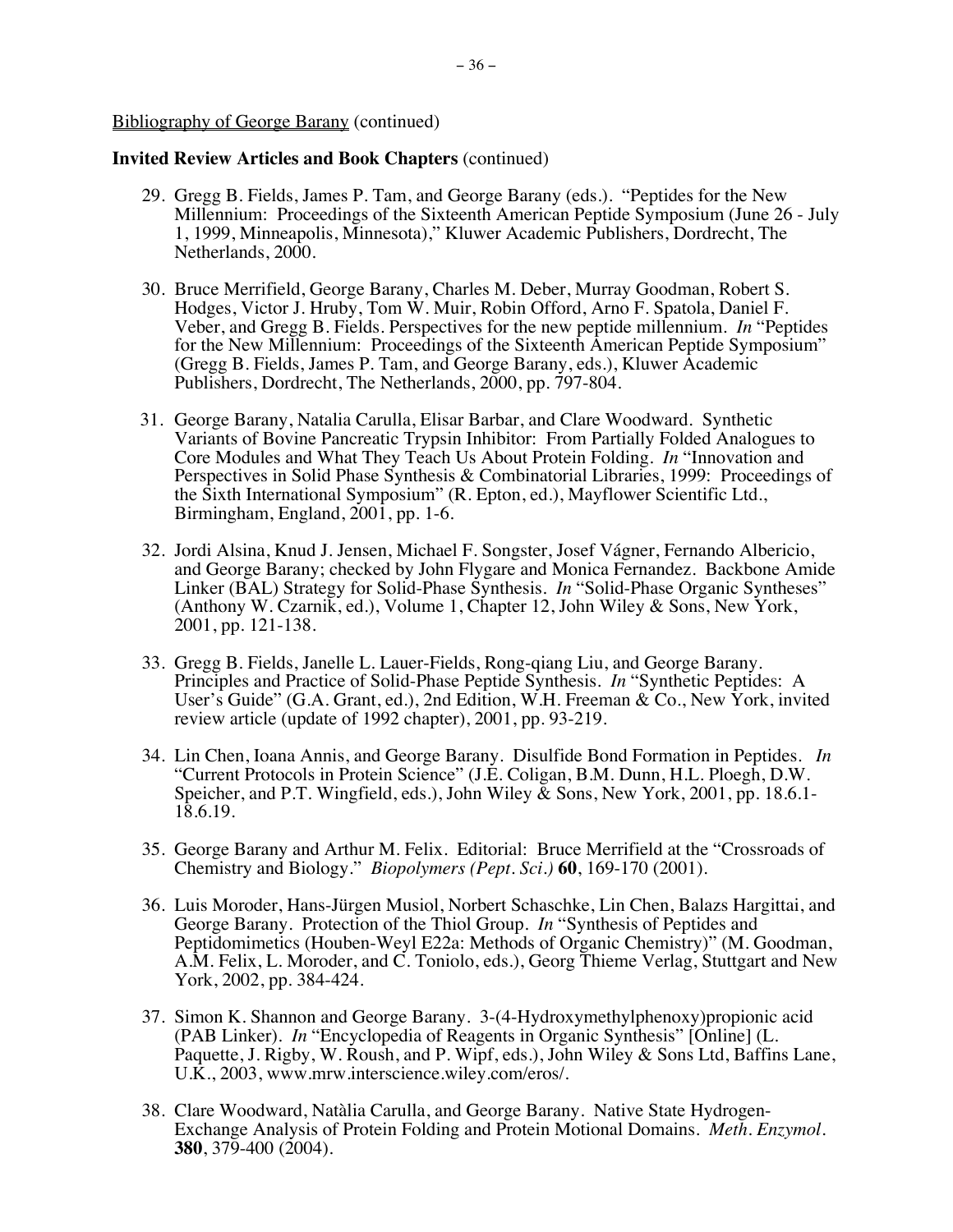- 39. Simon K. Shannon and George Barany. 5-[4-(9-Fluorenylmethoxycarbonyl)-amino-3,5dimethoxyphenoxy]pentanoic acid (PAL Linker). *In* "Encyclopedia of Reagents in Organic Synthesis" [Online] (L. Paquette, J. Rigby, W. Roush, and P. Wipf, eds.), John Wiley & Sons Ltd, Baffins Lane, U.K., 2004, www.mrw.interscience.wiley.com/eros/.
- 40. Mian Liu, David Live, and George Barany. Solid-Phase Synthesis of Mucin Glycopeptides. *Chimica Oggi/Chemistry Today* **22**, 30-34 (2004).
- 41. George Barany, Nancy Kneib-Cordonier, and Daniel G. Mullen. Polypeptide Synthesis, Solid-Phase Method. *In* "Encyclopedia of Polymer Science and Technology" (J.I. Kroschwitz, ed.), 3rd Edition, Volume 11, John Wiley & Sons, New York, invited review article, 2004, pp. 164-199.
- 42. Jordi Alsina, Steven A. Kates, George Barany, and Fernando Albericio. Backbone Amide Linker (BAL) Strategies for the Solid-Phase Synthesis of C-Terminal Modified Peptides. *In* "Methods in Molecular Biology: Peptide Synthesis and Applications" (John Howl, ed.), Volume 298, Chapter 12, Humana Press, Totowa, NJ, 2005, pp. 195- 208.
- 43. George Barany, Robert S. Hodges, and Tomi K. Sawyer. Hail to the Editor-in-Chief: An Appreciation of Victor J. Hruby, Outstanding Scientist-Mentor-Leader in Peptide Research. *J. Pept. Res.* **65**, 516-517 (2005).
- 44. T.K. Sawyer, G. Barany, and R.S. Hodges. Peptide chemical biology and drug design: a tribute issue to Editor-in-Chief Victor J. Hruby. *J. Pept. Res.* **66**, 221 (2005).
- 45. T.K. Sawyer, G. Barany, and R.S. Hodges. Hail to the Editor-in-Chief: Congratulatory wishes and special commentaries to Victor J. Hruby from both past and present students, postdoctoral fellows, visiting scientists, collaborators, colleagues and friends in peptide research. *J. Pept. Res.* **66**, 312-318 (2005).
- 46. Svetlana Mojsov and George Barany. Editorial: A Tribute to Bruce Merrifield. *Biopolymers (Pept. Sci.)* **90**, 154 (2008). Special Issue Dedicated to the Memory of Bruce Merrifield (325 pages).
- 47. Adam W. Barb, Andrew J. Borgert, Mian Liu, George Barany, and David Live. Intramolecular Glycan-Protein Interactions in Glycoproteins. *Meth. Enzymol.* **478**, 365- 388 (2010).
- 48. Judit Tulla-Puche, Rita S. Majerle, Fernando Alberico, and George Barany. Resin-toresin Transfer Reactions (RRTR) via Sonogashira Coupling. *In* "Solid-Phase Organic Syntheses" (P.J.H. Scott, ed.), Volume 2 (Solid-Phase Palladium Chemistry), Chapter 6, John Wiley & Sons, Hoboken NJ, 2012, pp. 59-66.
- 49. Fernando Porcelli, Ayyalusamy Ramamoorthy, George Barany, and Gianluigi Veglia. On the role of NMR spectroscopy for the characterization of antimicrobial peptides. *In* "Methods in Molecular Biology" (Alessandro Senes and Giovanna Ghirlanda, eds.; John and Jan Walker, series eds.), Springer Science - Humana Press, 2013, pp. 159-180.
- 50. George Barany. Orthogonal Solid-Phase Peptide Synthesis. *In* "Peptides 2015: Proceedings of the Twenty-Fourth American Peptide Symposium" (V. Srivastava, A. Yudin, M. Lebl, eds.), Prompt Scientific Publishing, San Diego, U.S.A., 2015, pp.1-8.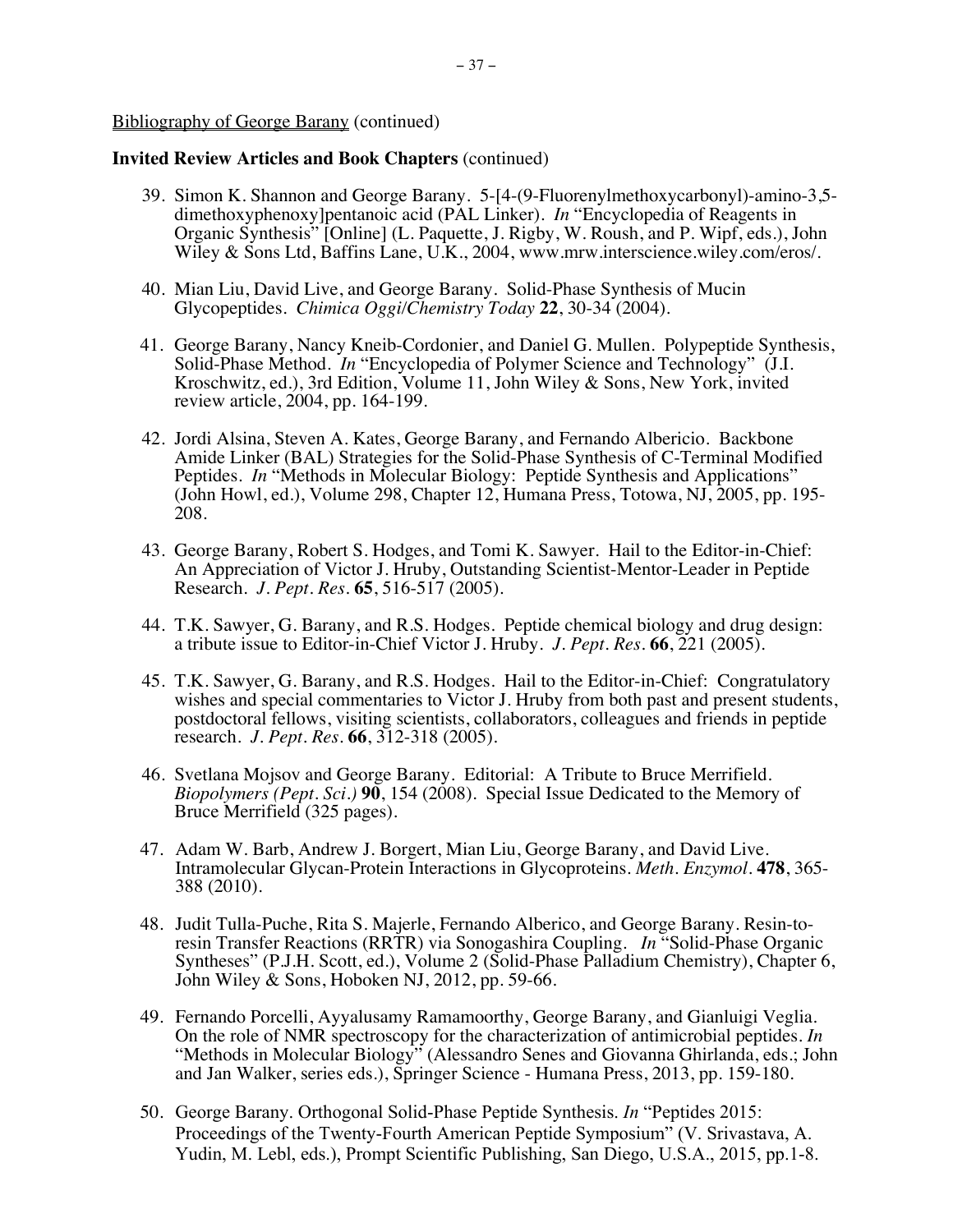# **Patents**

- 1. George Barany. Xanthenylamide handle for use in peptide synthesis. U.S. patent 5,117,009, filed August 31, 1990 and issued on May 26, 1992. See also *Chem. Abstr*. **117**, 8494u (1992), entitled "Preparation of xanthenylamide handle for use in peptide synthesis and support incorporating it." Licensed to MilliGen/Biosearch for several years.
- 2. George Barany and Fernando Albericio. Hypersensitive acid-labile handle for solidphase peptide synthesis. U.S. patent 5,196,566, filed August 31, 1990 and issued on March 23, 1993. See also *Chem. Abstr*. **119**, 139796h (1993). Licensed to MilliGen/Biosearch for several years.
- 3. George Barany, Fernando Albericio, Jane Chang, Samuel Zalipsky, and Nuria A. Solé (amended list of inventors; Solé not part of original filing). Polyethylene glycol derivatives for solid-phase applications. U.S. patent 5,235,028, filed August 31, 1990, amended June 14, 1991 and September 16, 1991, and issued on August 10, 1993. See also *Chem. Abstr*. **117**, 172114r (1992). Licensed to MilliGen/Biosearch and its successors. As of January 2004, this patent and its "relatives" had generated over a quarter of a million dollars in royalties, and as such, ranked in the top 30 or so technologies developed in the history of the University of Minnesota.
- 4. George Barany. Xanthenylamide Handle for Use in Peptide Synthesis. U.S. patent 5,306,562, filed May 15, 1992 and issued on April 26, 1994. See also *Chem. Abstr*. **122**, 82079g (1995). Licensed to MilliGen/Biosearch for several years.
- 5. George Barany, Jane Chang, Nuria A. Solé, Fernando Albericio, and Samuel Zalipsky. Resin for solid-phase peptide synthesis and methods of making it. European Patent 95112933.7-2109, filed August 27, 1991, and issued on October 24, 1995. Please see description of U.S. patent.
- 6. George Barany, Fernando Albericio, Jane Chang, Samuel Zalipsky, and Nuria A. Solé. Polyethylene glycol derivatives for solid-phase applications. European Patent 91916082.0-2109 0546055, filed August 27, 1991, and issued on July 10, 1996. Please see description of U.S. patent.
- 7. George Barany, Fernando Albericio, Nuria A. Solé, Jane Chang, and Samuel Zalipsky. Polyethylene glycol derivatives for solid-phase applications. U.S. patent 5,545,698 filed November 10, 1993, and issued August 13, 1996. See also *Chem. Abstr*. **125**, 223972 (1996). Licensed to MilliGen/Biosearch and its successors; see earlier description for the financial impact of this invention.
- 8. Maria Kempe and George Barany. Highly cross-linked polymeric supports. U.S. patent 5,656,707, filed June 16, 1995, and issued August 12, 1997. See also *Chem. Abstr*. **126**, 158526 (1997) and **131**, 19959 (1999). Licensed to Peptides International, Louisville, KY.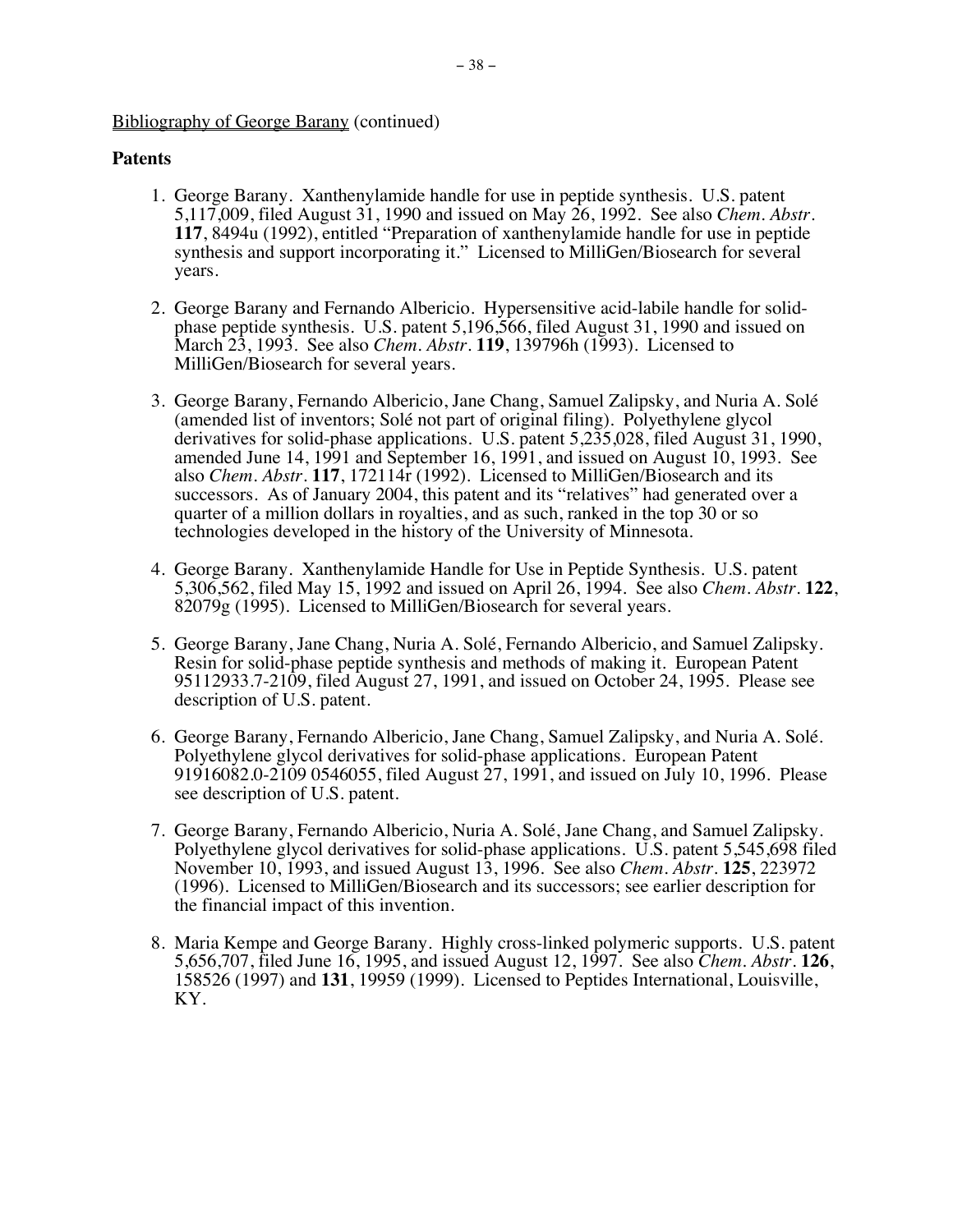# **Patents** (continued)

- 9. George Barany, Robert P. Hammer, Karin Musier-Forsyth, Qinghong Xu, and Lin Chen. Sulfurization of phosphorus-containing compounds. U.S. patent 5,852,168, filed April 30, 1996, and issued December 22, 1998. See also *Chem. Abstr*. **127**, 359055 (1997), entitled "Sulfuration of DNA and RNA using disulfide-containing five-membered heterocycles." Licensed to PerSeptive Biosystems, Framingham, MA, and later to Applied Biosystems/Perkin Elmer Inc., Foster City, CA; non-exclusive license from January to July 2004 to Transgenomic, Inc., Omaha, NE.
- 10. Maria Kempe and George Barany. Highly cross-linked polymeric supports. U.S. patent 5,910,554, filed June 14, 1996, and issued June 8, 1999. See also *Chem. Abstr*. **126**, 158526 (1997) and **131**, 19959 (1999). Licensed to Peptides International, Louisville, KY.
- 11. George Barany, Fernando Albericio, Knud J. Jensen, Michael F. Songster, Jordi Alsina [listed as Jorge Alsina-Fernandez], and Josef Vágner. Support material for solid phase Organic Synthesis. U.S. patent 5,917,015, filed June 18, 1996, and issued June 29, 1999. See also *Chem. Abstr*. **131**, 73977 (1999). Licensed to PerSeptive Biosystems, Framingham, MA, and later to Applied Biosystems/Perkin Elmer Inc., Foster City, CA.
- 12. David Cowburn, Jie Zheng, George Barany, and Qinghong Xu. Consolidated ligands with increased affinities and methods of use thereof. U.S. Provisional Application Serial No. 08/543,184, Attorney Docket Number 600-1-145, University of Minnesota Docket Number 95171, filed October 13, 1995. See also *Chem. Abstr*. **128**, 305398 (1999) entitled "Fusion proteins containing multiple domains binding to a target protein and their investigative and therapeutic uses."
- 13. Francis Barany, Matthew Lubin, Robert P. Hammer, and George Barany. Detection of nucleic acid sequence differences using coupled ligase detection and polymerase chain reactions. U.S. patent 6,027,889, filed May 28, 1997 and issued February 22, 2000. Licensed to Applied Biosystems/Perkin Elmer Inc., Foster City, CA.
- 14. Francis Barany, Matthew Lubin, Phillip Belgrader, Robert P. Hammer, and George Barany. Detection of nucleic acid sequence differences using coupled ligase detection and polymerase chain reactions. U.S. patent 6,268,148 filed November 15, 1999 and issued July 31, 2001. Licensed to Applied Biosystems/Perkin Elmer Inc., Foster City, CA.
- 15. Francis Barany, George Barany, Robert P. Hammer, Maria Kempe, Herman Blok, and Monib Zirvi. Detection of nucleic acid sequence differences using the ligase detection reaction with addressable arrays. Australian Patent 735,440, filed February 5, 1997 and issued October 18, 2001. More information below.
- 16. Francis Barany, Norman P. Gerry, Nancy E. Witowski, Joseph Day, Robert P. Hammer, and George Barany. Detection of nucleic acid sequence differences using the ligase detection reaction with addressable arrays. U.S. patent 6,506,594, filed March 16, 2000 and issued January 14, 2003. Licensed to Applied Biosystems/Perkin Elmer Inc., Foster City, CA.
- 17. George Barany, Fernando Albericio, Knud J. Jensen, Micheal F. Songster, Jordi Alsina, and Josef Vágner. Support material for solid phase organic synthesis. U.S. patent 6,566,494 filed May 11, 1999 and issued May 20, 2003. Licensed to PerSeptive Biosystems, Framingham, MA, and later to Applied Biosystems/Perkin Elmer Inc., Foster City, CA.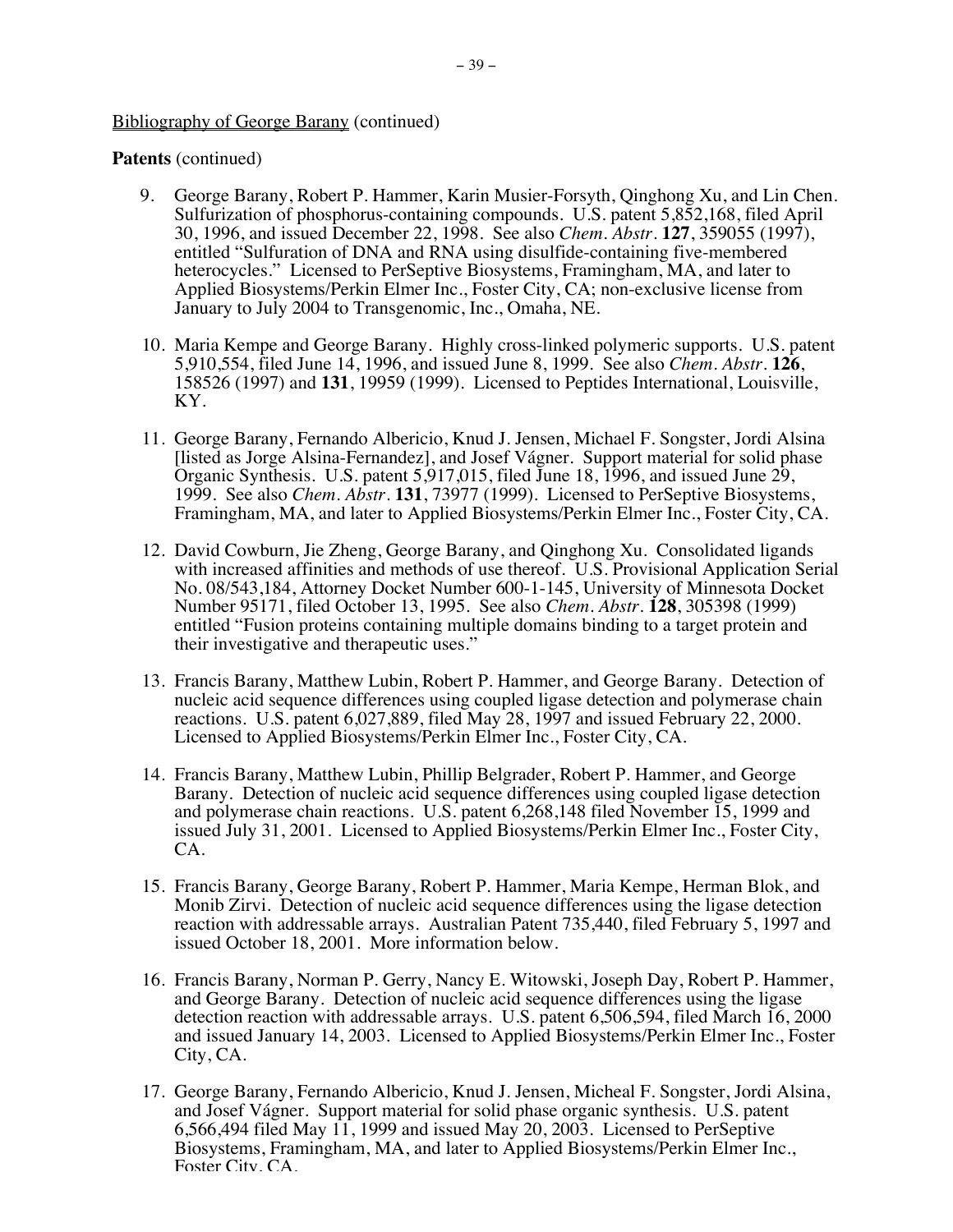# **Patents** (continued)

- 18. Francis Barany, Matthew Lubin, George Barany, and Robert P. Hammer. Detection of nucleic acid sequence differences using coupled ligase detection and polymerase chain reactions. U.S. patent 6,797,470, filed July 30, 2001 and issued September 28, 2004. Licensed to Applied Biosystems/Perkin Elmer Inc., Foster City, CA.
- 19. Francis Barany, George Barany, Robert P. Hammer, Maria Kempe, Herman Blok, and Monib Zirvi. Detection of nucleic acid sequence differences using the ligase detection reaction with addressable arrays. U.S. Provisional Application Serial No. 09/963,698, 09/963,920, and 09/986/527, filed February 9, 1996, and amended several times, most recently September 26, 2001 and November 9, 2001. See also *Chem. Abstr*. **127**, 214947 (1997) and *Chem. Abstr*. **137**, 305710 (2002), the latter entitled "Detection of alleles of genes by a combination of allele‑specific ligase detection reaction and hybridization of ligation products to an addressable array." U.S. patent 6,852,487, filed February 4, 1997 and issued February 8, 2005. Licensed to Applied Biosystems/Perkin Elmer Inc., Foster City, CA.
- 20. Francis Barany, Norman P. Gerry, Nancy E. Witowski, Joseph Day, Robert P. Hammer, and George Barany. Detection of nucleic acid sequence differences using the ligase detection reaction with addressable arrays. U.S. Provisional Application Serial No. 10/272,152, filed October 15, 2002. Licensed to Applied Biosystems/Perkin Elmer Inc., Foster City, CA.
- 21. Krzysztof Darlak and George Barany. Polymer-supported reagent for the preparation of disulfide-bridged peptides. U.S. Patent Application Serial No. 11/165,609, filed June 23, 2005. Assigned to Peptides International, Inc., Louisville, KY.

# *Note: Only U.S. patents are listed, but almost all of these inventions have corresponding international patent protection.*

Professor George Barany has 36 issued U.S. patents which span the fields of peptide synthesis resin supports (PEG-PS, CLEAR), peptide synthesis reagents and protecting groups (PAL, HAL, XAL, BAL, Clear-OX), technologies for the synthesis of antisense (phosphorothioate) DNA and RNA, as well as universal DNA arrays for detection of genetic diseases.

Here is a link to Barany's inventions:

```
http://patft.uspto.gov/netacgi/nph-Parser?Sect1=PTO2&Sect2=HITOFF&p=1&u=/netahtml/PTO/search-
bool.html&r=0&f=S&l=50&TERM1=George&FIELD1=INNM&co1=AND&TERM2=Barany&FIELD2=INNM&d=PTXT
```
To date [information received from the Office of Technology Commercialization], these inventions have netted nearly \$1.4 million in royalties and licensing fees to the University of Minnesota, divided roughly equally between the peptide reagents and materials, and the DNA array work. In addition, Barany's work in the latter area has generated over \$2 billion in revenue for over a dozen commercial entities, and the University of Minnesota (along with Cornell University and Louisiana State University) is currently involved in litigation to recover appropriate compensation for this intellectual property.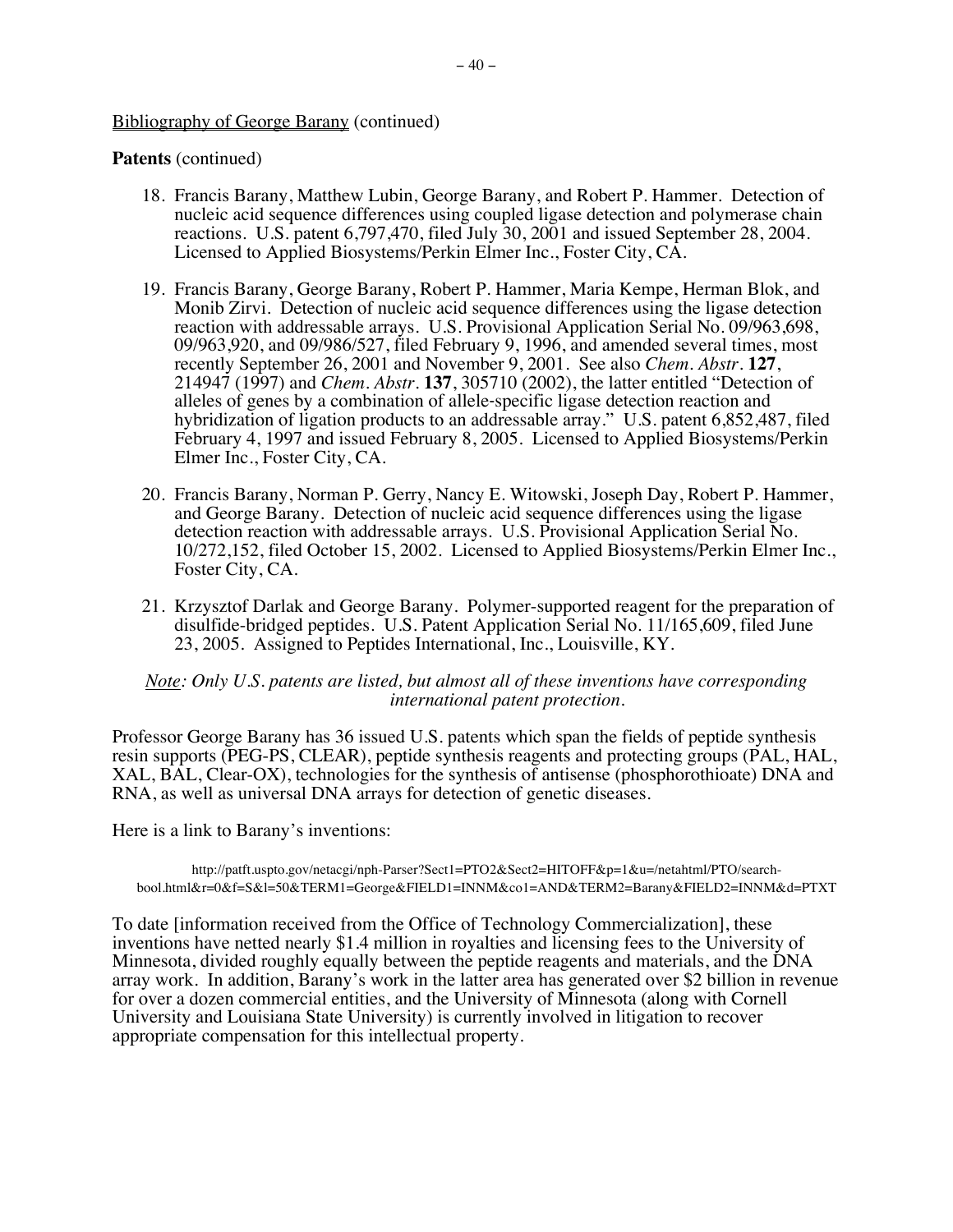#### Research Collaborators at University of Minnesota

#### *Postdoctoral Fellows*

- Urszula Słomczyñska, October 1982 September 1984 [*current*: Director of Medicinal Chemistry, Apath, LLC, St. Louis, Missouri; recipient Polish Academy of Sciences Award for Outstanding Scientific Achievements in Peptide Chemistry, 1989]
- Andrew W. Mott, November 1982 August 1984 [*current*: Advisory Field Applications Scientist at Biovia, a division of Dassault Systèmes; 25 patents leading to two commercial products; Fellow of the Royal Society of Chemistry since 1996; recipient 3M Circle of Technical Excellence and Golden Step awards]
- Fernando Albericio, January 1983 December 1984 (partially supported by fellowship from Generalitat of Catalunya, Spain) [*current:* President/Rector, Yachay Tech, Ecuador, following Professor of Organic Chemistry, University of Barcelona, Spain; Executive Director of Barcelona Science Park; and Group Leader, Barcelona Biomedical Research Institute; recipient Leonid Zervas Award, European Peptide Society, 1994; named to Research Chair, Generalitat of Catalunya, 2003-2008; recipient, Vincent du Vigneaud Award, American Peptide Society, 2011]
- Lajos Gera, April 1986 May 1987 [*current*: Senior Instructor, Department of Biochemistry and Molecular Genetics, University of Colorado Health Sciences Center, Denver, CO]
- Peter Hegyes, September 1988 April 1990 [*current*: Assistant Professor, Department of Organic Chemistry, University of Szeged, Hungary]
- Jane L. Chang, December 1988 June 1990 [*current*: Chemistry Reviewer, Food and Drug Administration, Silver Spring, MD]
- Núria A. Solé, January 1990 October 1993 (partially supported by fellowship from Ministry of Education and Science, Spain) [*most recently:* Scientist, Applied Biosystems, Inc., MA]
- Roger J. Bontems, June 1990 September 1990 [*current*: Unknown]
- Zhenping Tian, August 1990 August 1991 [*current*: Research Investigator, Abbott Laboratories, Chicago, IL]
- Josef Vágner, October 1992 October 1995 [*current*: Associate Research Professor of Chemistry, University of Arizona, Tucson, AZ]
- Knud J. Jensen, January 1993 January 1997 (partially supported by Alfred Benzon fellowship, Denmark) [*current*: Professor of Chemistry, University of Copenhagen, Denmark; recipient Holms's Research Prize, 2004, for excellence in organic chemistry, Denmark; Leonid Zervas Award, European Peptide Society, 2012]
- Jan Tejbrant, February 1993 November 1994 [*current*: Senior Scientist, Medivir AB, Stockholm, Sweden; recipient in 2000 of "Medicinal Chemist of the Year," Pharmacia Corporation, Sweden]
- Eduard Bardají, October December 1993; July September 1997 (with support from Spanish agencies) [*current*: Co-founder, AMPbiotech, Spain; previously, Profesor Titular of Chemistry, University of Girona, Spain]
- Elisar Barbar (Woodward laboratory), January 1994 December 1997 (partially supported by USPHS postdoctoral fellowship) [*current*: Professor of Biochemistry and Biophysics, Oregon State University; recipient National Science Foundation CAREER Award, 2002-2008]
- Divakaramenon Venugopal, June 1994 November 1995 [*current*: Director, HighTech Analytical and Diagnostic Solutions, Gaithersburg, MD]
- Maria Kempe, July 1994 July 1996 (partially supported by Hans Werthén fellowship, Sweden) [*current*: Section Head, Pharmacology and Structural Biology, and Universitetslektor/Docent, Nanomedicine and Biomaterials, Department of Experimental Medical Science, Biomedical Center, Lund University, Sweden; winner of "Individual grant for the advancement of research leaders - INGVAR" for period 2001-2007]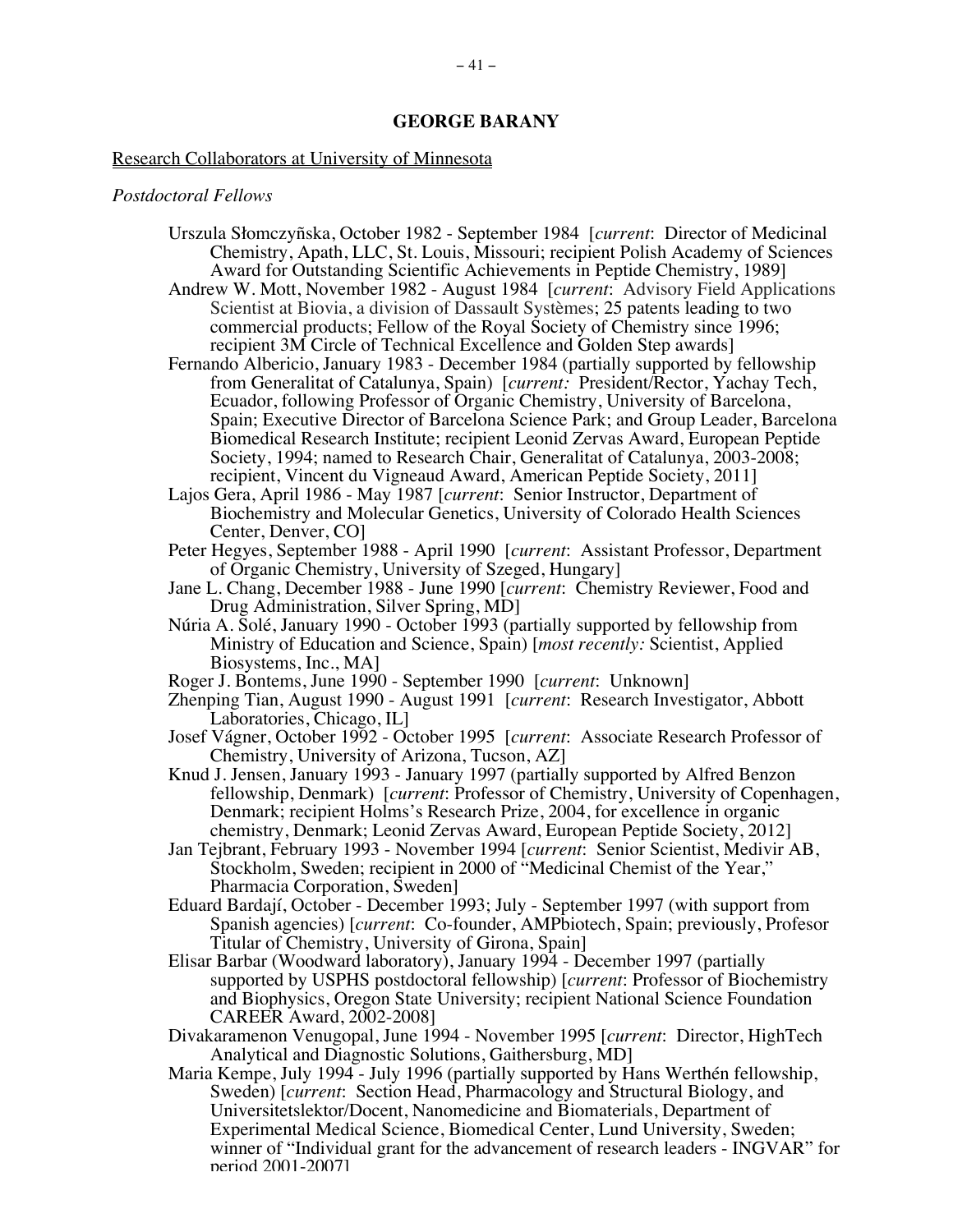*Postdoctoral Fellows* (continued)

- Jack E. Richman, January 1995 October 1996 (part-time) [*current*: Research Assistant Professor, Department of Biochemistry, Molecular Biology and Biophysics, University of Minnesota, Minneapolis, MN]
- Nancy E. Witowski, October 1995 June 2002 [*current*: Research Associate, Department of Surgery, University of Minnesota, Minneapolis, MN]
- Yvonne M. Angell, September 1996 September 1998 (USPHS postdoctoral fellowship) [*current*: Director of Peptide and Protein Chemistry, Ipsen Bioscience, Cambridge, MA]
- Chongxi Yu, November 1996 May 1998 [*current*: founder and owner of Techfields Biochem Company, Ltd.]
- Marta Planas-Grabuleda, January 1997 January 1999 and Summer 1999 (NATO fellowship and support from Spanish agencies) [*current*: Profesor Titular of Chemistry, University of Girona, Spain]
- Lin Chen, January 1997 March 1999 [*current*: Senior Process Research Chemist, Roche Colorado Corporation, Boulder, CO]
- Jordi Alsina, November 1997 July 2000 (partially supported by Spanish fellowship) [*current*: Senior Peptide Chemist, Eli Lilly and Company, Indianapolis, IN]
- T. Scott Yokum, March 1998 August 2000 (primarily supported by USPHS postdoctoral fellowship) [*current*: Principal Scientist, TransTech Pharma Inc, High Point, NC]
- Rong Liu, May 1999 May 2001 [*current*: Research Scientist, Pharmacopeia Drug Discovery, Inc.
- Jaya T. Varkey, September 1999 April 2003 [*current*: Lecturer, Department of Chemistry, St. Teresa's College, Ernakulam, Kochi, Kerala, India]
- Tracey L. Baas, April 2000 December 2002 (partially supported by USPHS postdoctoral fellowship) [*current*: Senior Editor, SciBX (Nature Publishing Group]
- Dominique Lelièvre, September 2000 August 2001 [*current*: Research Engineer, Centre National de la Recherche Scientifique (CNRS), Centre de Biophysique Molèculaire (CBM)]
- Irina Getun, January 2001 April 2004 [*current*: Research Associate, Genome Plasticity Laboratory, Scripps, FL]
- Daniel G. Mullen, April 2003 March 2011 [*current*: retired from science]
- Rita Majerle, August 2003 present (Associate Professor of Chemistry, Hamline University, St. Paul, Minnesota, via RSEC program)
- Mian Liu, October 2003 February 2007 and February 2012 February 2014 [*current*: statistical programmer, Sanofi-Aventis]
- Sharon Gazal, November 2003 October 2005 [*current*: Unknown]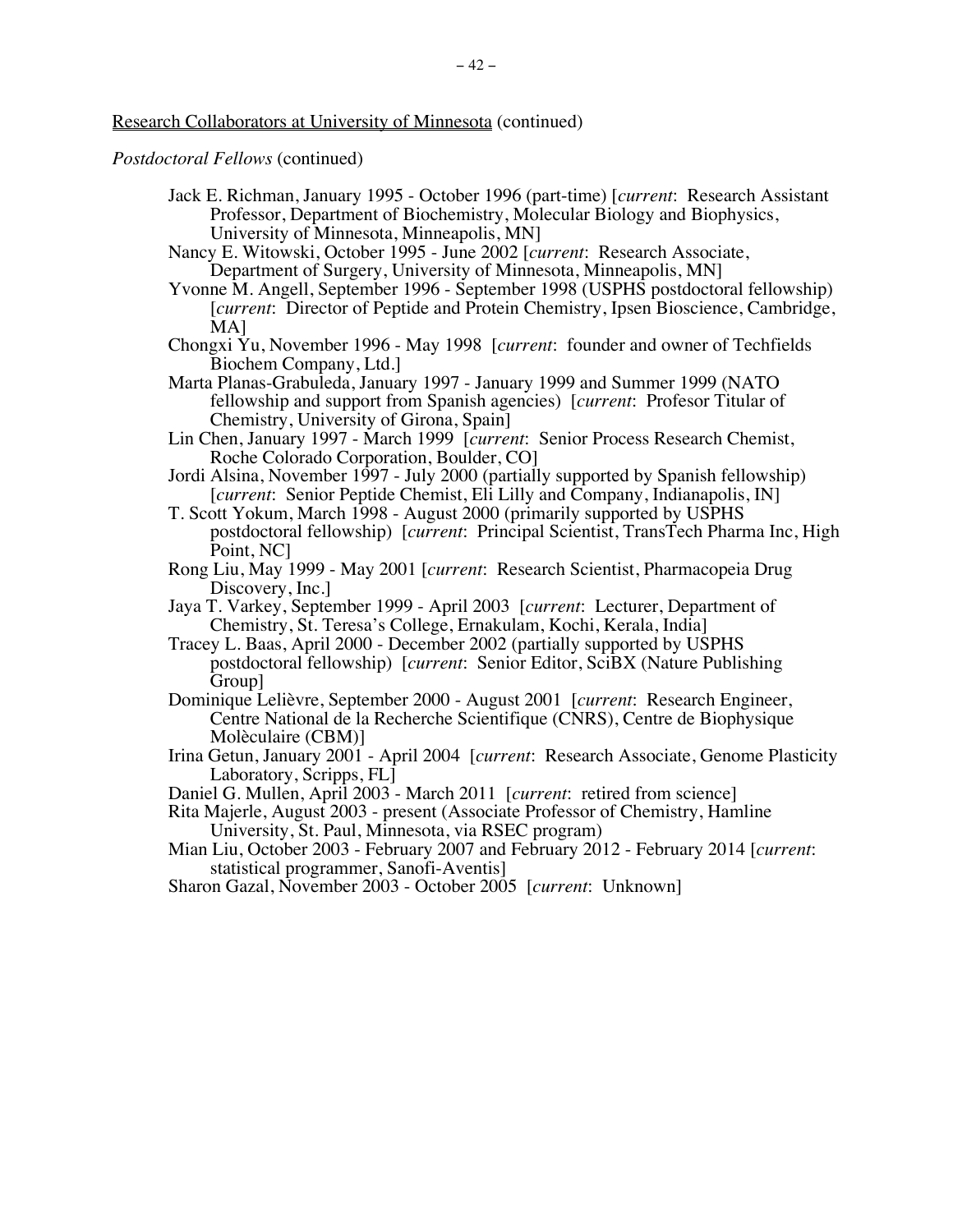*Graduate Students*

- Alayne L. Schroll, October 1980 August 1986, Ph.D. "Novel Organosulfur Chemistry and its Applications to Peptide Synthesis. I. Preparations of Symmetrical and Mixed Carbamoyl and Amino Polysulfanes. II. A New Protecting Group for the Sulfhydryl Function of Cysteine." [*current*: Professor of Chemistry and Leavy Family Endowed Chair of Chemistry, Chemistry and Physics Department, Saint Michael's College, Colchester, VT]
- Shmuel Zalipsky, October 1981 August 1986, Ph.D. awarded April 1987, "Development of New Functionalized Polymers and Their Utilization in Peptide Chemistry." [*current*: following numerous positions in biotechnology specializing in PEGylation, now consultant in pharmaceuticals, drug delivery, and biotechnology for SJZ, his own company in the San Francisco Bay area, CA]
- Daniel G. Mullen, February 1982 July 1987, Ph.D. "Design and Characterization of a Silicon-Functionalized Handle for Use in Solid-Phase Peptide Synthesis." Henkel Corporation Fellow in Chemistry, 1985-1986. [*most recent*: Senior Postdoctoral Fellow, University of Minnesota, Department of Chemistry, Minneapolis, MN (retired 2012), following Senior Research Scientist, Integra Lifesciences Corp., San Diego, CA]
- Lewis N. Bell, January 1983 December 1985, written prelim. passed June 1983, left without writing up M.S. thesis entitled "An Acid Labile Handle for Solid-Phase Peptide Synthesis of *C*-Terminal Peptide Amides," deceased May 18, 1987
- Pamela M. Fier, March 1983 June 1984, M.S. "Syntheses of Two Putative Peptides Encoded by Rous Sarcoma Virus RNA." [*current*: Science teacher, Marshall High School, Marshall, MN]
- Nancy G. Kneib-Cordonier, February 1984 June 1989, Ph.D. "Synthesis and Characterization of a Tris(alkoxy)benzylamide Handle and its Application to the Solid-Phase Synthesis of Peptide Amides." [*current*: part-time teaching, Parkersburg, West Virginia]
- Robert P. Hammer, January 1986 August 1990, Ph.D. "New Chemistry for Solid-Phase Peptide Synthesis: Anchoring, Disulfide Bond Formation, and Coupling Methods." University of Minnesota Graduate School Fellow, 1985-1987; Graduate School Dissertation Fellow, 1987-1988; Amoco Corporation Fellow, 1988-1989. [*current*: Group Leader, Ra Pharmaceuticals, Cambridge, MA; following Director of Chemistry, New England Peptide, and William A. Pryor Professor of Chemistry, Louisiana State University, Baton Rouge, LA; LSU Distinguished Faculty Award, 2003]
- Robert J. Van Abel, March 1988 March 1993, was on leave August 1990 March 1991 for Operation Desert Shield/Storm. Left to pursue interests in private industry. [*most recent*: Director of Information Technology, Marshalltown Company, Marshalltown, IA]
- Mark C. Munson, March 1989 November, 1993, Ph.D. "Synthesis of Disulfide-Containing Peptides: New Strategies and Tactics." Amoco Corporation Fellow, 1992-1993 [*current*: Assistant Director, Medicinal Chemistry, Sanofi, Waltham, MA]
- Marc Ferrer, October 1989 June 1994, Ph.D. "Chemical Synthesis and Structural Characterization of Native Sequence and Partially Folded Analogs of Bovine Pancreatic Trypsin Inhibitor (BPTI)." Fulbright Fellow, 1991-1994 [*current*: Team Leader, National Chemical Genomics Center, NCATS, NIH, Rockville, MD]
- Michael F. Songster, November 1989 July 1996, Ph.D. "Design, Synthesis, and Implementation of Handles for Solid-Phase Peptide Synthesis." [*current*: Director of Information Technology, Biosearch Technologies, Inc., Novato, CA]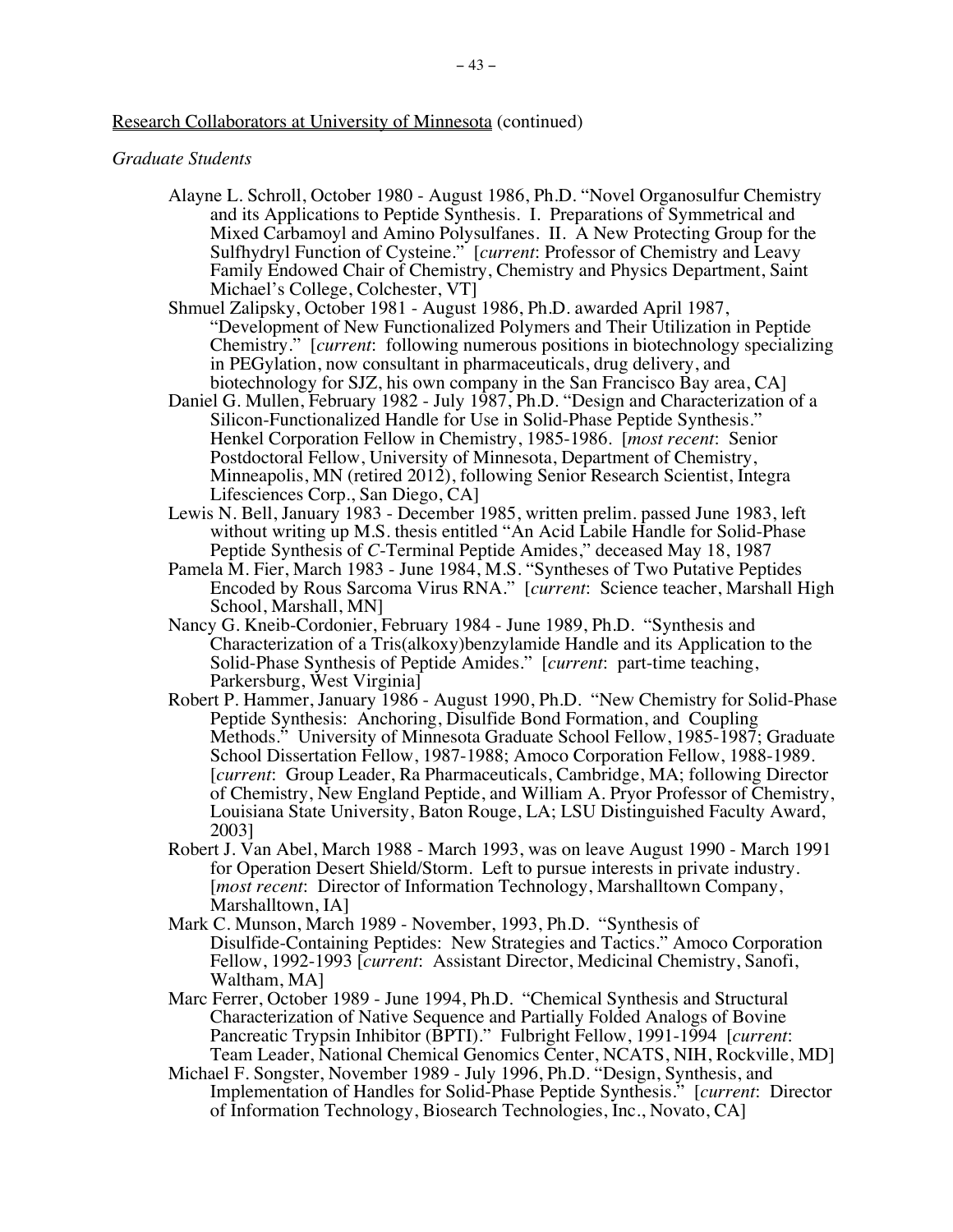*Graduate Students* (continued)

- Elizabeth A. Ottinger, March 1990 July 1994, Ph.D. "Development of Chemical Methods for Synthesis of Phosphorylated Peptides and Applications to Biological Problems." du Pont Fellow, 1992-1993; Stanwood Johnston Memorial Fellowship from Graduate School, 1993-1994. [*most recent*: Project Manager, NIH, Rockville, MD]
- Yongxin Han, February 1991 October 1996, Ph.D. "Applications of Xanthenyl Chemistry to 9-Fluorenylmethyloxycarbonyl (Fmoc) Solid-Phase Peptide Synthesis." [*current*: General Manager, Centaurus BioPharma Co., Ltd, Beijing, China]
- Qinghong Xu, February 1992 November 1996, Ph.D. "I. Synthesis of Phosphorylated Peptides and Applications for Studies of Protein-Protein Interactions. II. Development of Mild Methods for the Preparation of Modified Oligonucleotides." [*current*: Partner, Lung Tin International Intellectual Property Agent LTD., Beijing, China]
- Lin Chen, November 1991 January 1997, Ph.D. "Organosulfur Chemistry and Some Applications to Peptide Synthesis." [*current*: Distinguished Scientist, Corden Pharma Colorado, Boulder, CO]
- Paul R. Hansen, January 1993 May 1994, Ph.D. granted September 1996 by Chemistry Department, Royal Veterinary and Agricultural University (A. Holm, principal advisor in Denmark; Barany advisor for portion of work carried out at Minnesota), "New Strategies in the Synthesis of 2-Acetamido-2-deoxy-β-D-glucopyranose *O*-Glycopeptides, Neoglycoconjugates, and Photoactivatable Peptides." [*current*: Associate Professor, Department of Drug Design and Pharmacology, University of Copenhagen, Denmark]
- Christopher M. Gross, January 1994 September 2000, Ph.D. "Synthetic Studies on Bovine Pancreatic Trypsin Inhibitor (BPTI). I. Optimized Stepwise Protocols. II. Segment Condensation Strategies." NIH Training Grant Fellow, 1995 - 1996. [*current*: Patent Examiner, U.S. Patents and Trademarks Office, Washington, DC]
- Hong Pan (Woodward laboratory), April 1994 January 1997, Ph.D. "Nuclear Magnetic Resonance Studies of Denatured States of Bovine Pancreatic Trypsin Inhibitor." [*current*: Unknown]
- Ioana Annis (nee Stoenescu), January 1995 July 1999, Ph.D., "Design and Preparation of Novel Solid-Phase Reagents for the Formation of Sulfur-Sulfur Bridges in Peptides and Proteins under Mild Conditions." National Science Foundation Predoctoral Fellow, 1994 - 1997; Graduate School Dissertation Fellow, 1998-1999. [*current*: Senior R&D Specialist, The Dow Chemical Company, Buffalo Grove, IL]
- Jordi Alsina, June1995 September 1995, Ph.D. granted October 1997 by Chemistry Department, University of Barcelona (F. Albericio, advisor; Barany advisor for portion of work carried out at Minnesota), "Diseño, Síntesis y Applicaciones de Nuevos Espaciadores Bifuncionales en Síntesis de Péptidos en Fase Sólida." [*current*: listed with postdoctoral fellows]
- Balazs Hargittai, January 1996 August 1999, Ph.D. awarded January, 2000, "I. Chemical Syntheses and Biological Activities of Disulfide-Paired Isomers and Lactam Analogues of Alpha-Conotoxin SI. II. A New Side-Chain Anchoring Strategy for Solid-Phase Synthesis of Peptide Acids with *C*-Terminal Cysteine." [*current*: Assistant Professor of Chemistry, Saint Francis University, Loretto, PA]
- Natàlia Carulla-Casanovas, November 1996 September 2001. Ph.D., "Design, Synthesis, and Characterization of Beta-Sheet Peptides and Proteins." Louise T. Dosdall Fellowship from Graduate School, 1999-2000; Graduate School Dissertation Fellow, 2000-2001. [*current*: Institut de Recerca Biomédica de Barcelona; recipient 2004 Reincorporation Fellowship from the Generalitat de Catalunya]